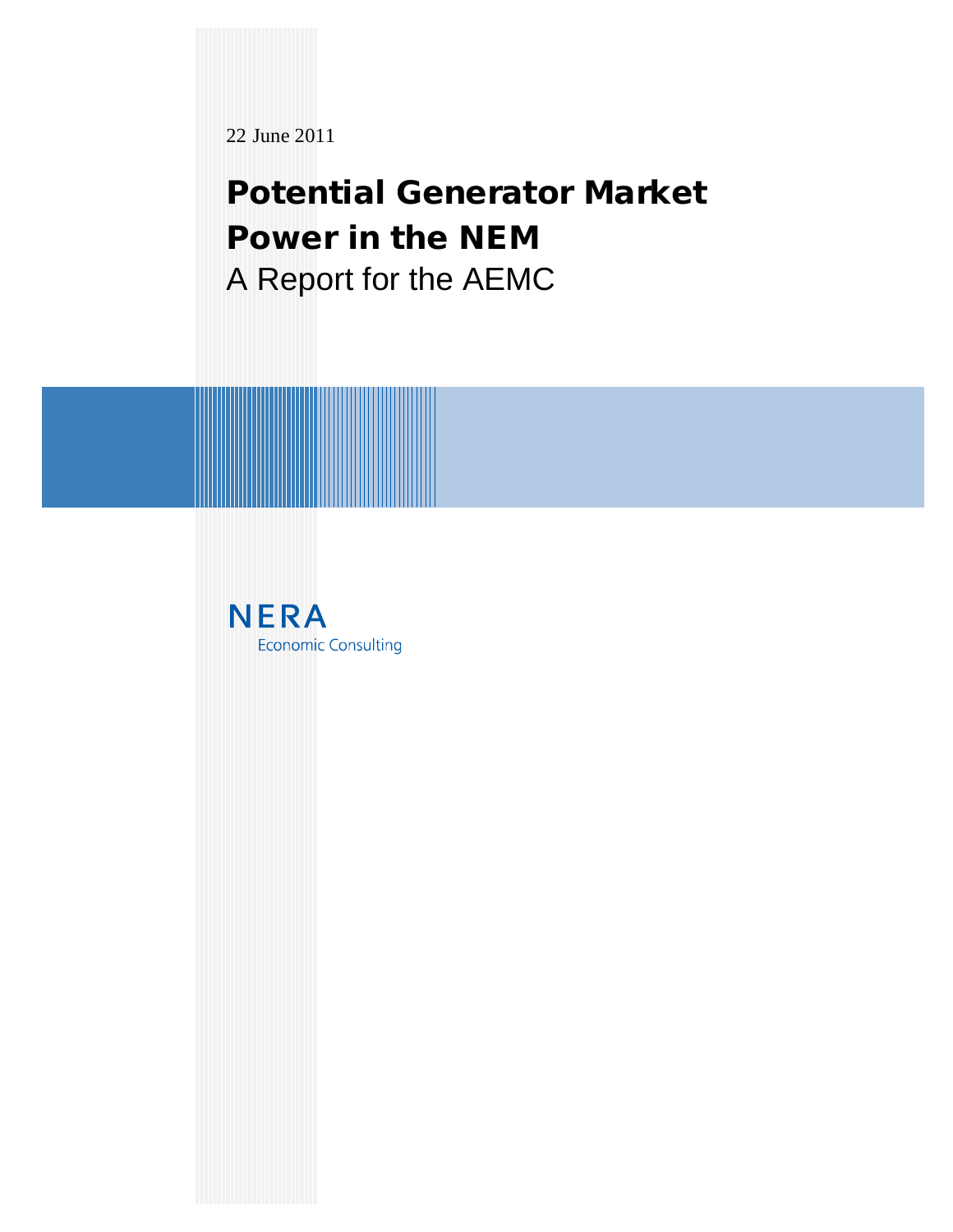# **Project Team**

Hayden Green, Senior Consultant Greg Houston, Director Adrian Kemp, Associate Director

NERA Economic Consulting Darling Park Tower 3 201 Sussex Street Sydney NSW 2000 Tel: +61 2 8864 6500 Fax: +61 2 8864 6549 [www.nera.com](http://www.nera.com)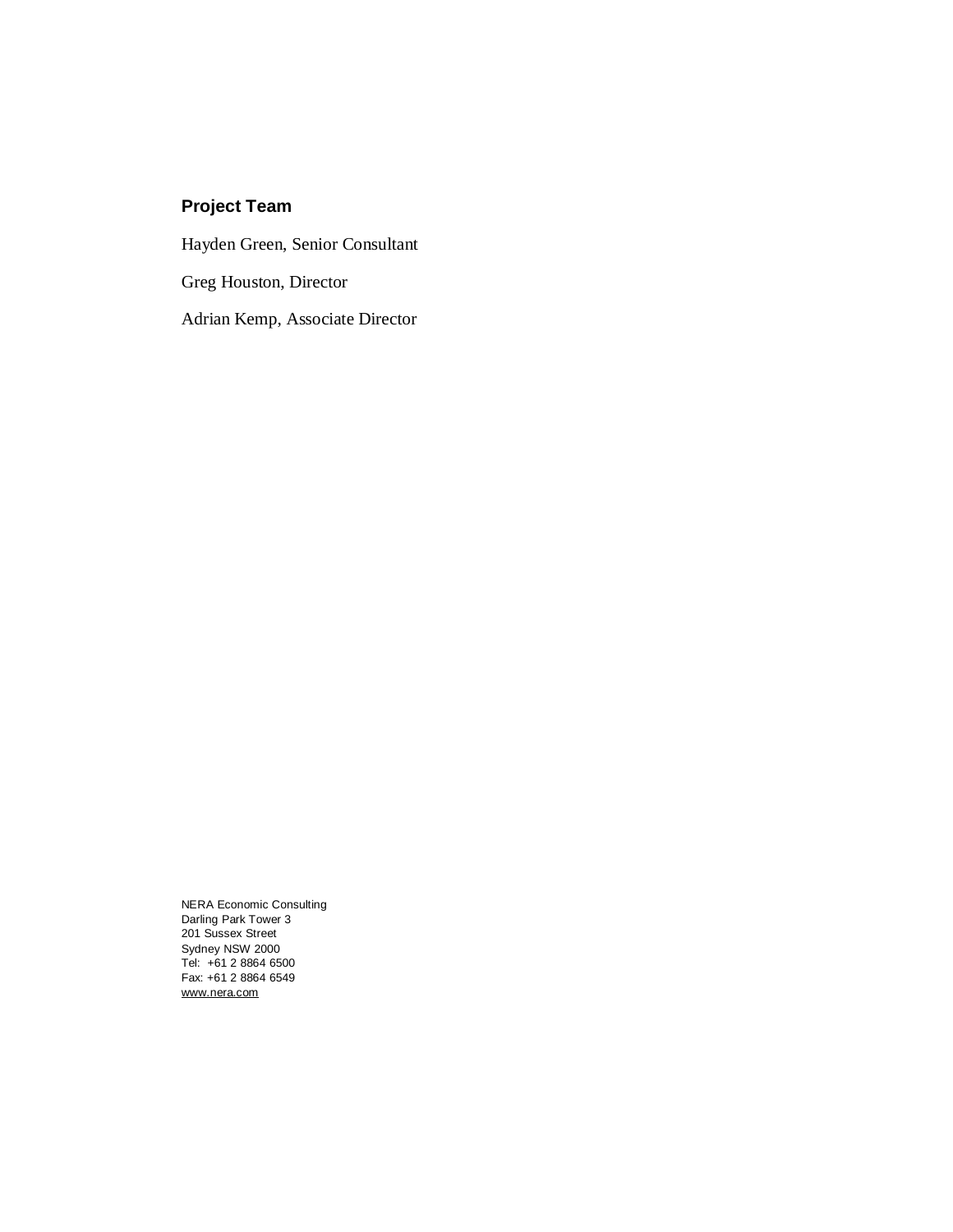# **Contents**

| <b>Executive Summary</b><br><b>Marginal Cost</b><br><b>Competition and Market Power</b><br><b>Application to Electricity</b><br><b>Market Definition</b> |                                                                                                                                                                                                                                                                                                                                                                                              |  |  |
|----------------------------------------------------------------------------------------------------------------------------------------------------------|----------------------------------------------------------------------------------------------------------------------------------------------------------------------------------------------------------------------------------------------------------------------------------------------------------------------------------------------------------------------------------------------|--|--|
| 1.                                                                                                                                                       | <b>Introduction</b>                                                                                                                                                                                                                                                                                                                                                                          |  |  |
| 2.<br>2.1.<br>2.2.<br>2.3.<br>2.4.                                                                                                                       | <b>Marginal Cost</b><br><b>Short Run Marginal Cost</b><br>Long Run Marginal Cost<br>Relationship between SRMC and LRMC<br>Summary                                                                                                                                                                                                                                                            |  |  |
| 3.<br>3.1.<br>3.2.<br>3.3.<br>3.4.                                                                                                                       | Competition, Market Power and Regulation<br>Competition<br><b>Market Power</b><br><b>Application of Administered Prices</b><br>Summary<br><b>Application to Electricity Generation</b><br><b>Markets</b><br><b>Characteristics of Electricity Generation</b><br><b>Competition in Generation</b><br><b>Strategic Withholding</b><br><b>Substantial Market Power in Generation</b><br>Summary |  |  |
| 4.<br>4.1.<br>4.2.<br>4.3.<br>4.4.<br>4.5.                                                                                                               |                                                                                                                                                                                                                                                                                                                                                                                              |  |  |
| 5.<br>5.1.<br>5.2.<br>5.3.<br>5.4.<br>5.5.<br>5.6.<br>5.7.                                                                                               | <b>Market Definition</b><br><b>Purpose of Market Definition</b><br><b>Framework and Approach</b><br><b>Relevant Timeframe</b><br><b>Product Dimension</b><br><b>Functional Dimension</b><br>Geographic Dimension<br>Summary                                                                                                                                                                  |  |  |
| 6.                                                                                                                                                       | Conclusion<br>47                                                                                                                                                                                                                                                                                                                                                                             |  |  |
| <b>Appendix A. Marginal Cost Concepts</b><br>49                                                                                                          |                                                                                                                                                                                                                                                                                                                                                                                              |  |  |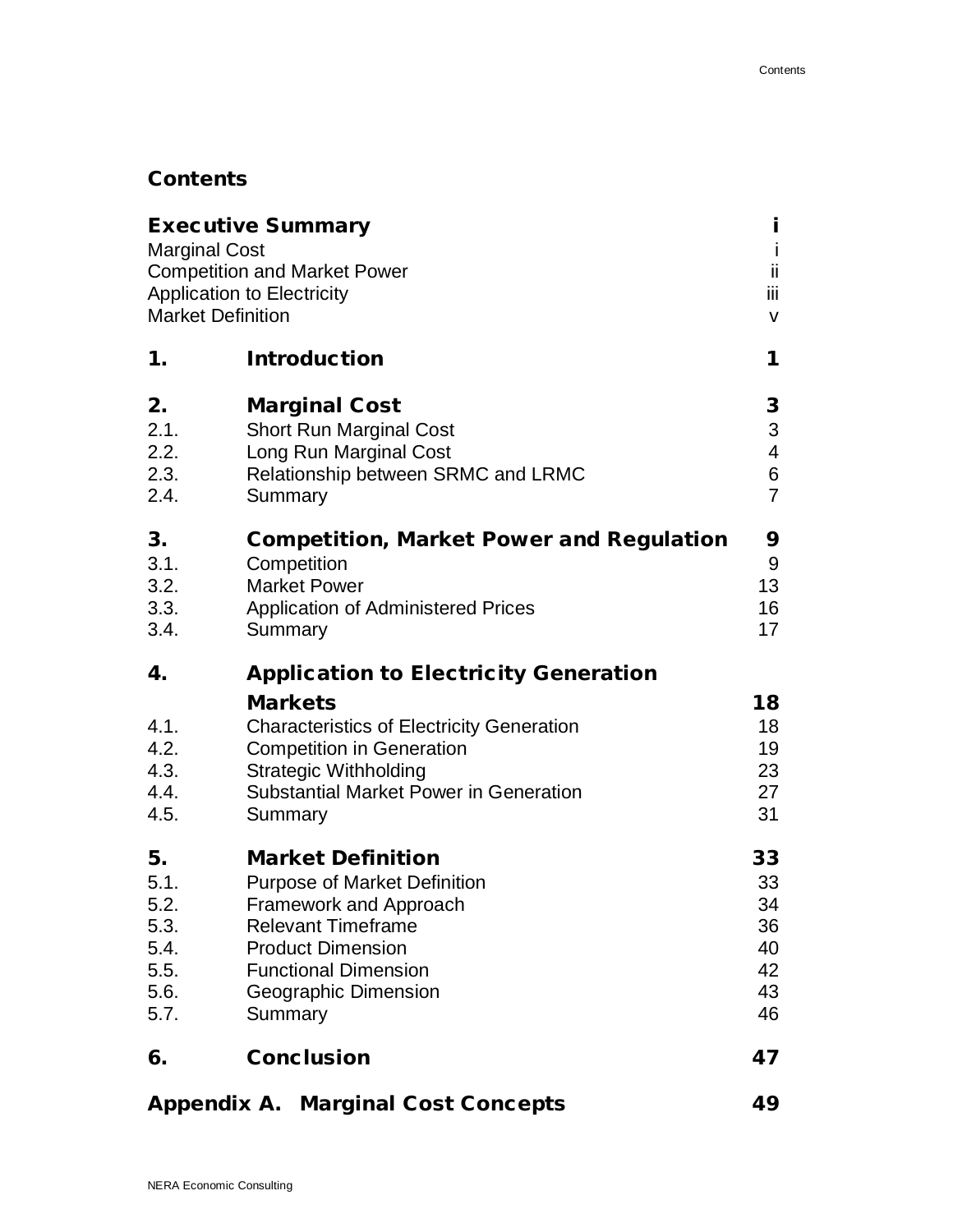| A.1. | <b>Short Run Marginal Cost</b>     | 49           |
|------|------------------------------------|--------------|
| A.2. | Long Run Marginal Cost             | $.5^{\circ}$ |
| A.3. | Relationship between SRMC and LRMC | 53           |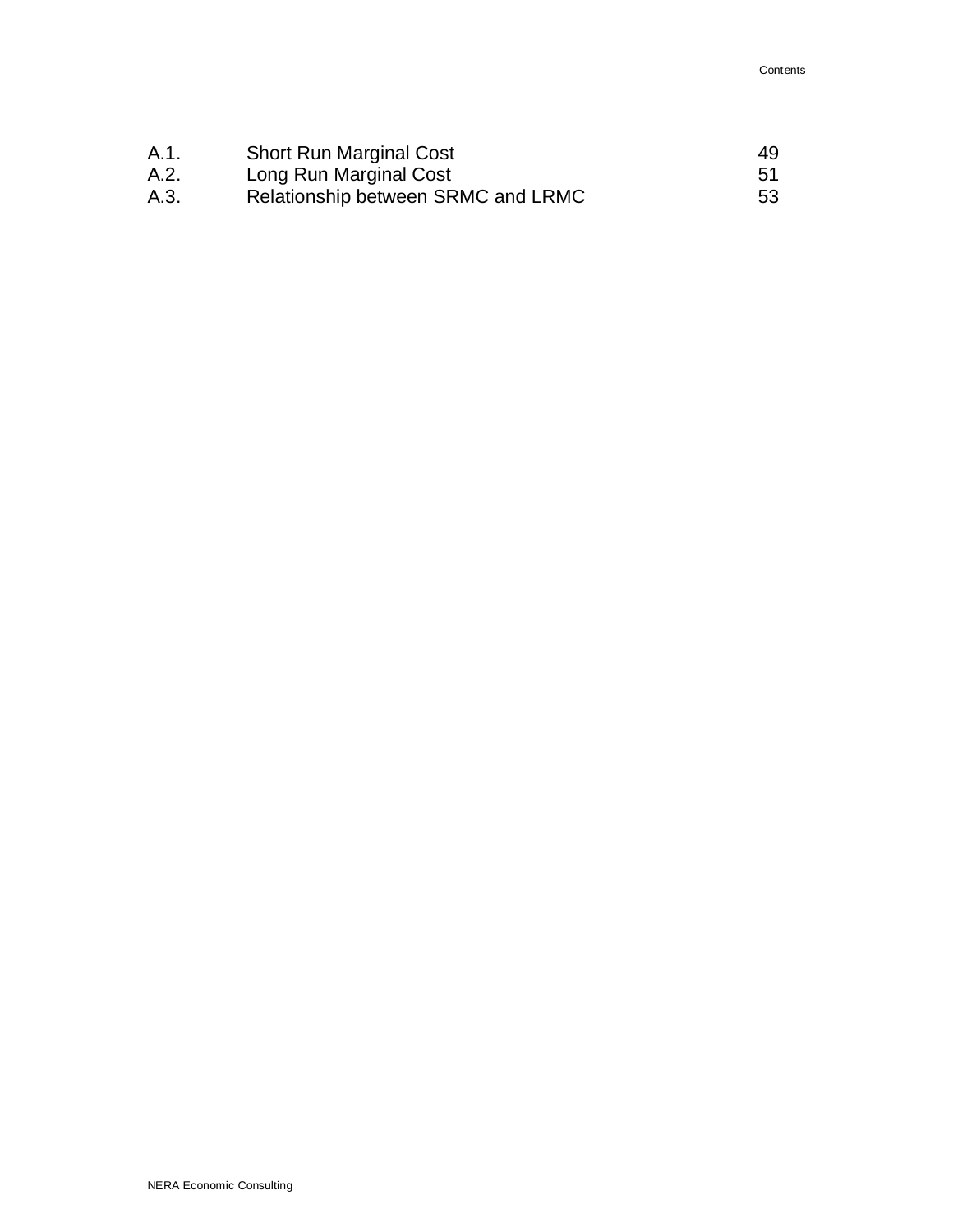# **Executive Summary**

This report has been prepared for the Australian Energy Market Commission (AEMC). Its subject is a number of matters arising out of the Rule change that is proposed by the Major Energy Users (MEU). The Rule change request from the MEU seeks to constrain the contended exercise of market power by generators in the NEM. The MEU's specific concern is that, on days of very high demand, large generators are able to cause the wholesale spot price to increase by more than it should by offering prices that far exceed their costs.

The MEU rule change proposal refers repeatedly to economic concepts such as 'market power' and 'effective competition'. However, these terms are often used without a great deal of precision, and often not in the way that they are generally understood and applied in competition economics. To that end, the principal purpose of this report is:

- § to describe the economic concepts of 'competition' and 'market power', the associated implications for regulatory measures that may be designed to enhance competition or mitigate market power, and how those concepts apply to wholesale electricity generation markets such as the NEM; and
- § to consider the appropriate market definition for the purposes of considering the proposed Rule change, and to discuss the role and relevance of market definition in this particular instance.

In order for the economic concepts of 'competition' and 'market power' can be properly comprehended, it is helpful first to understand the (often misconstrued) concept of marginal cost, which is of central relevance to the efficiency of pricing.

#### **Marginal Cost**

Marginal cost is the added cost of producing a specified increment in output or, equally, the cost that is avoided by reducing production by a specified amount. Marginal cost can be estimated in either short run or a long run terms. The fundamental difference between short run marginal cost (SRMC) and long run marginal cost (LRMC) is the time frame under consideration and the implications of this for the extent to which a firm can adjust its production process.

- § SRMC is the cost of an incremental change in demand, holding at least one factor of production – generally, capacity – constant; whereas
- § LRMC relaxes this constraint and reflects the cost of an incremental change in demand assuming all factors of production can be varied.

An important distinguishing feature of SRMC is that, in the event existing capacity is insufficient to meet all demand, SRMC is represented by whatever level is necessary to curtail demand to match available supply. It therefore takes account of the costs of shortages faced by customers. The estimation of LRMC accounts for the fact that, in the long run, firms have the option of expanding their capacity in order to meet increased demand. Measuring LRMC therefore involves estimating the costs associated with undertaking a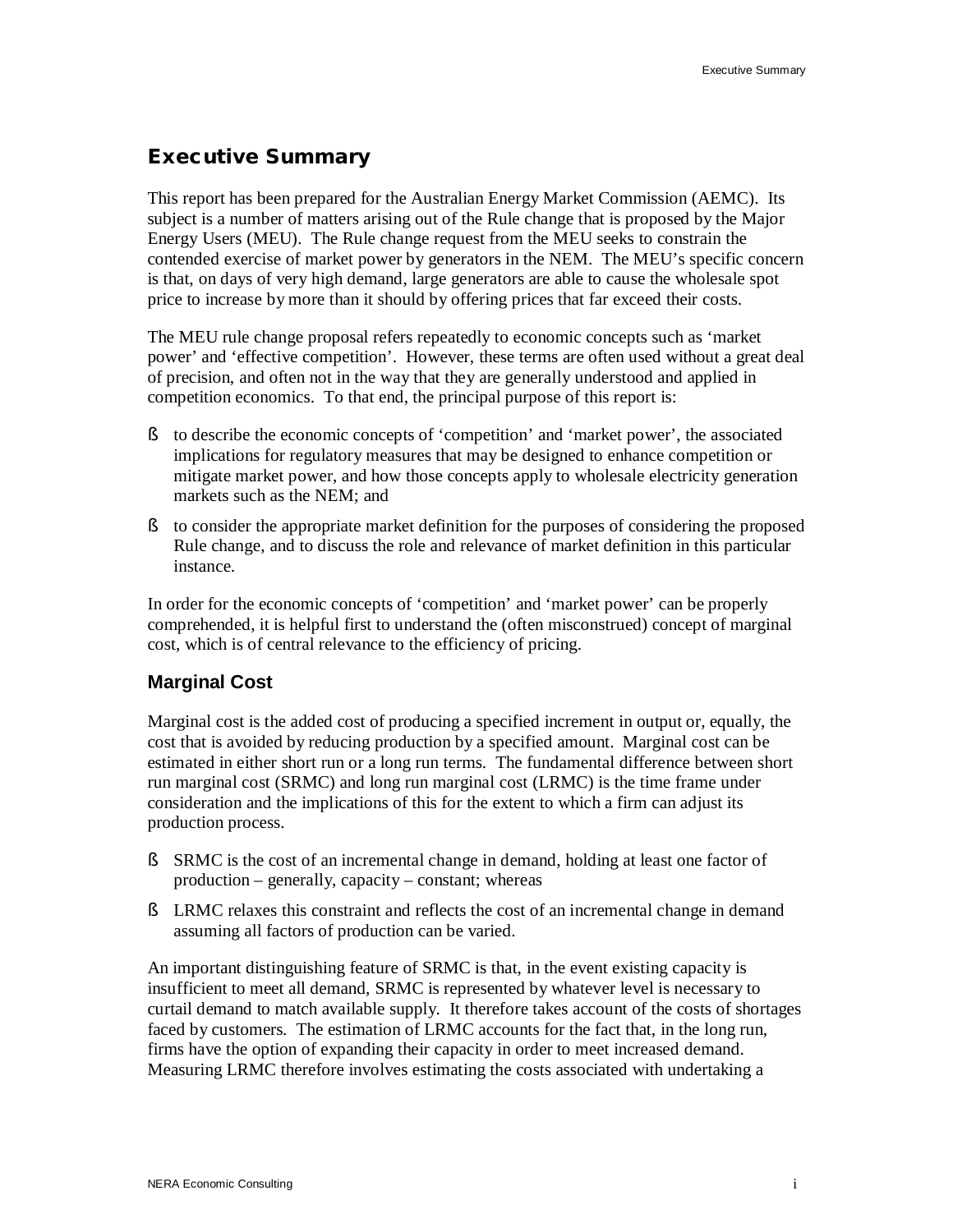capacity expansion sooner than would otherwise be the case in response to a change in  $d$ emand $<sup>1</sup>$ </sup>

Both SRMC and LRMC can fluctuate over time and there is no *a priori* reason to expect them to be equivalent at any particular moment. However, there is a strong 'in principle' link between SRMC and LRMC over the long term. In particular, when demand is growing over time, or subject to short term fluctuations, SRMC can be expected to increase to the point at which the expected cost of curtailing demand exceeds the cost of expanding capacity to *meet*  that demand, ie, when LRMC < SRMC.

Of course, market imperfections mean that the timing of capacity expansions will not always be perfect, eg, SRMC may rise above LRMC for a period if the optimal expansion is particularly lumpy, or occurs on slower than the ideal timing.<sup>2</sup> Nonetheless, provided that the concepts are measured over a sufficiently long timeframe, the link between SRMC, LRMC and new investment decisions should mean that, on average, there is no material difference between the value of SRMC and LRMC.

#### **Competition and Market Power**

In the context of trade and commerce, **competition** is a process whereby firms strive against each other to secure customers for their product or services. In a perfectly competitive market<sup>3</sup> there is a strong relationship between prices and costs. Firms can sell whatever they like at a price equal to its SRMC (which also equals the LRMC) and earn a return that is equal to that available if they were to divert their capital to its next best use. Any change in market conditions that results in prices above or below this level will be met with an immediate response that eliminates those positive or negative margins.

Of course, the distinguishing characteristics of perfect competition are seldom (if ever) seen in real markets. In the more realistic setting of a workably competitive market, prices will not always be perfectly aligned with SRMC and LRMC. However, any change in market conditions that results in prices that are significantly and persistently *above LRMC* or *below LRAC* should prompt a supply-side response *over the long term*. Specifically, in time, the rivalry that exists between suppliers should restore prices to levels that, on average, reflect the LRMC of adding capacity (or, equally, the LRAC of reducing capacity).

<sup>1</sup> The LRMC of adding capacity (and the LRAC associated with reducing capacity) will therefore be determined by the operating and capital costs associated with the optimal investment profile needed to meet the relevant increment (or decrement, as the case may be) in demand. This may comprise investment by both existing market participants and by new entrants, and, potentially, investment in different production technologies. When the term LRMC is used throughout the remainder of this report, it should be interpreted in this way, ie, as the LRMC *for the market*.

<sup>2</sup> Government intervention may also affect the relationship between SRMC and LRMC. For example, government taxes and subsidies can affect the economics of various investment propositions and, potentially, the LRMC of expanding capacity. Such interventions may therefore also influence the time it takes for the SRMC of curtailing demand to reach the new LRMC benchmark. The renewable energy target and a carbon tax (if implemented) are two relevant examples that are discussed in more detail in footnote 7.

<sup>3</sup> The theoretical ideal of a perfectly competitive market is one in which there are many buyers and sellers, homogeneous products, no barriers to entry, expansion or exit, costless transactions and perfect information. *See:* Nicholson, W. (1998), *Microeconomic Theory: Basic Principles and Extensions*, Seventh Edition, The Dryden Press, USA pp. 401 – 402 (Nicholson (1998); Pindyck & Rubinfeld (1995), *Microeconomics*, Third Edition, Prentice Hall Inc., New Jersey, USA, p. 271 (Pindyck & Rubinfeld (1995); and Case & Fair (1996), *Principles of Microeconomics*, Fourth Edition, Prentice Hall Inc, New Jersey, USA, p. 53 (Case & Fair (1996)).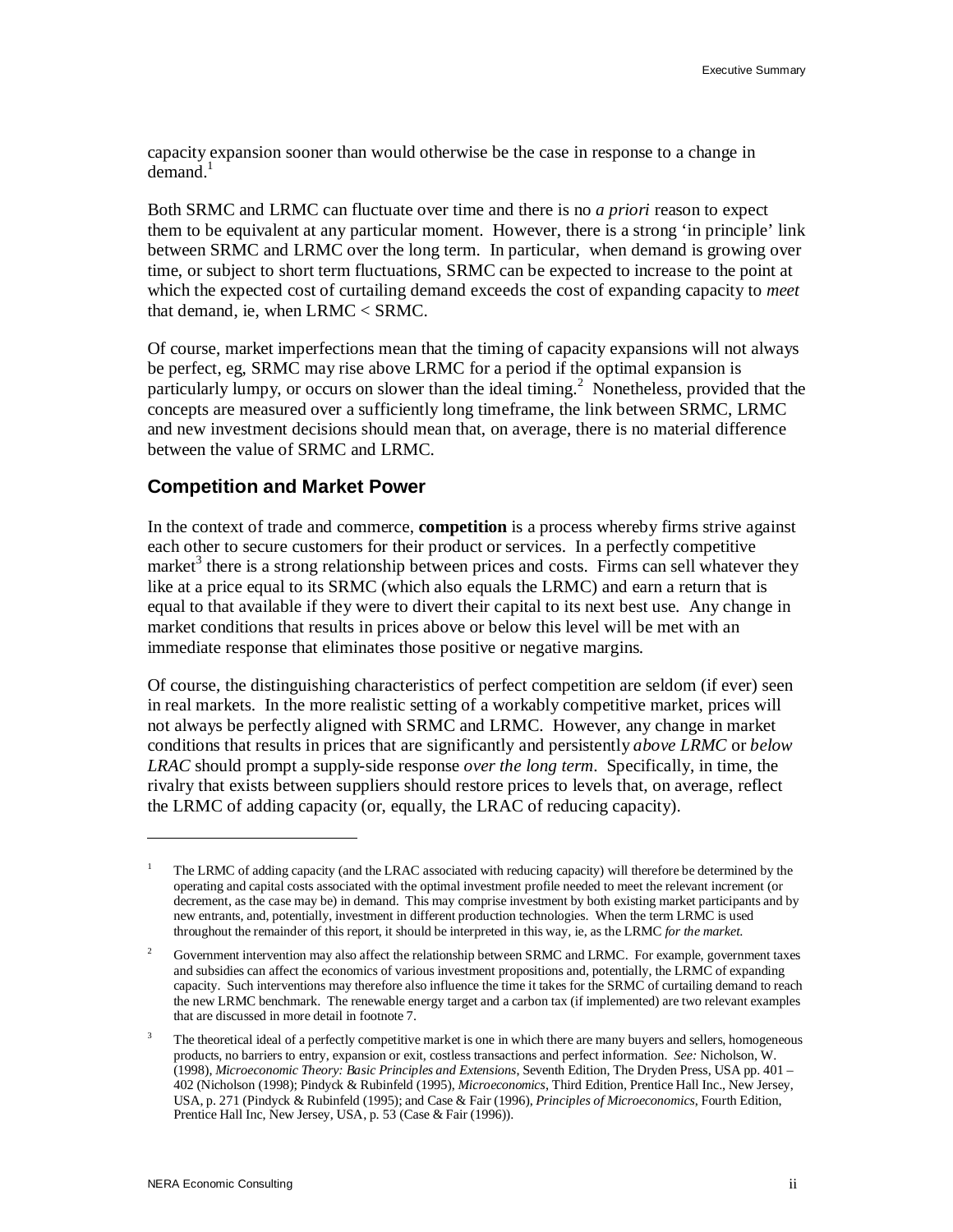**Substantial market power** is the antithesis of workable competition. A firm (or group of firms) can be understood to possess a substantial degree of market power when it is able to sustain prices that would *not be observed* in a workably competitive market. Specifically, a firm can only be considered to have substantial market power when:<sup>4</sup>

- § it has the ability to *sustain* prices *above LRMC*, including an appropriate return on capital and accounting for risk; and
- § it is insulated from competition by *significant barriers to entry and expansion* (as opposed to, say, minor differences in product attributes).<sup>5</sup>

The application of price control should therefore focus on addressing the existence and exercise of substantial market power – as opposed to, say, *temporary* pricing power, which is a common feature of workably competitive markets – and the attendant adverse consequences for economic welfare. This requires a focus on:

- § genuine and enduring barriers to entry and expansion, as the fundamental source of the substantial market power; and
- § the undertaking of long-term price cost tests, as evidence of the exercise of substantial market power.

The overarching criteria for imposing price control is that any such intervention must enhance economic welfare, relative to the counterfactual in which that intervention is not undertaken. To intervene in any other circumstances would be contrary to the long term interest of consumers since it would involve the needless invocation of a 'second best' solution.

# **Application to Electricity**

Energy-only electricity generation markets such as the NEM have some characteristics that distinguish them from many other markets. The product itself is homogeneous, non-storable and has few (if any) substitutes. Suppliers are also characterised by significant variation between the costs of the different generation technologies available, eg, base load, mid-merit and peaking plants. Prices are also highly dynamic, with a new 'spot price' determined every thirty minutes. Despite those differences, a workably competitive wholesale electricity spot market functions no differently from most other workably competitive markets.

Specifically, with certain limited exceptions, if prices are significantly and persistently *above LRMC* or *below LRAC* (recognising that the measurement of LRMC and LRAC will depend

<sup>4</sup> Put another way, a firm has substantial market power when it has the ability to sustain prices that *should* attract additional investment (ie, because they exceed LRMC) – from either existing market participants or new entrants – but that do not, because such investment is prevented or delayed by various factors (ie, barriers to entry).

<sup>5</sup> When considering the significance of barriers to entry (and, by extension, the degree of competitive constraint provided by new entry and expansion), it is necessary to assess the time it would take for a new firm to enter the relevant market and offer customers a competitive alternative, or for existing firms to expand, following the exercise of substantial market power. The evaluation of whether these responses would be sufficiently timely will vary with the dynamics of the market. As a general rule, entry and expansion will generally provide an effective competitive constraint if they would occur in an appropriate time to deter or defeat any non-transitory exercise of substantial market power. However, the appropriate timeframe will depend on the particular market under consideration.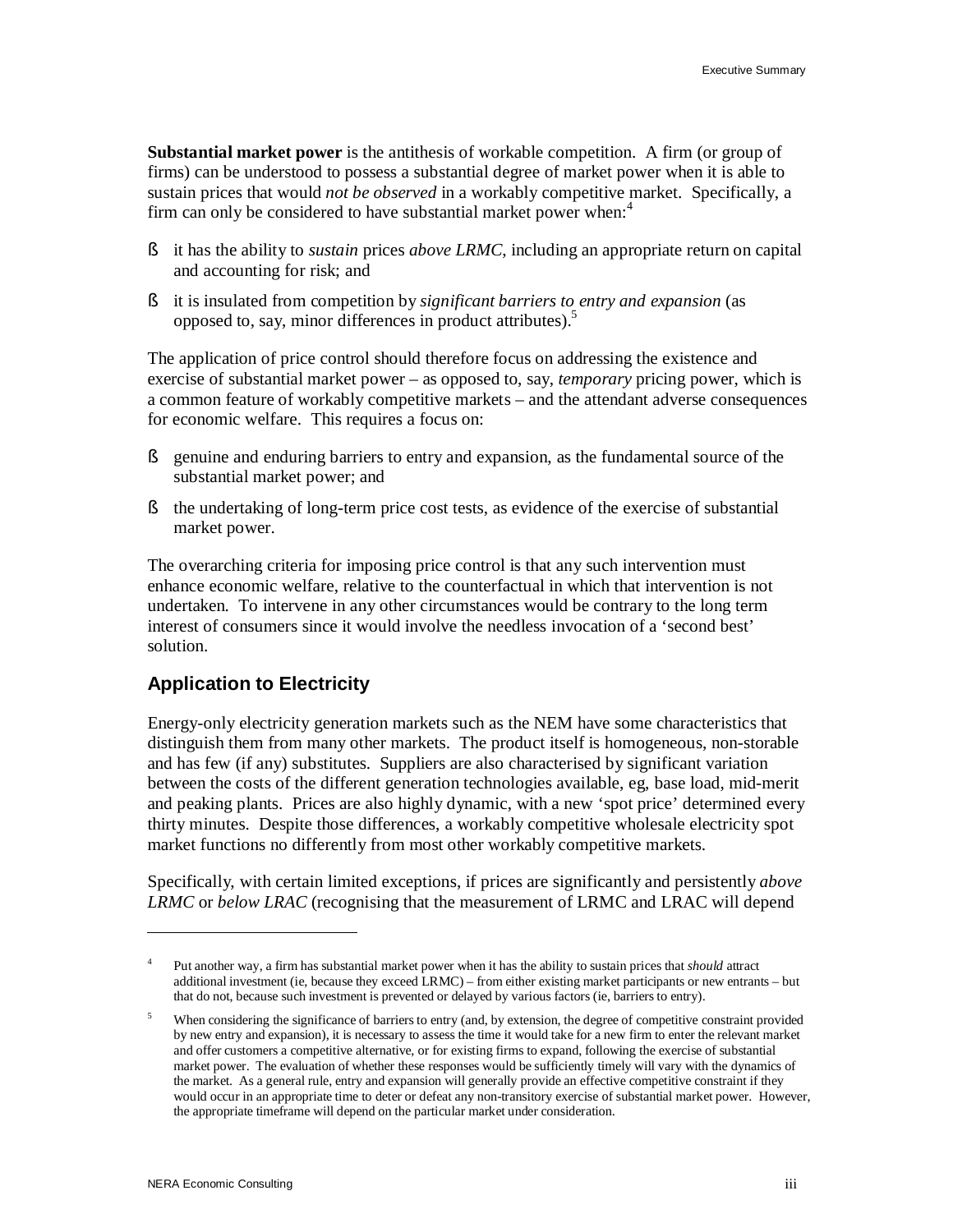upon the relevant *types* of capacity that are added in each instance<sup>6</sup>) this should, given time, prompt a supply-side response that restores prices to these levels.<sup>7</sup> It follows that a generator (or group of generators) can be considered to possess a substantial degree of market power when it is not constrained by the forces of workable competition, ie, when:

- § it has the ability to increase average spot prices to such an extent and with sufficient frequency that they exceed the LRMC of adding capacity, including a return on capital and accounting for risk; $^8$  and
- § it is insulated from the forces competition by significant barriers to entry and expansion (as opposed to, say, minor differences in product attributes) that enable it to sustain average prices at that level.<sup>9</sup>

Any assessment of whether a generator has a substantial degree of market power consequently requires:

- § a focus on genuine and enduring barriers to entry and expansion, as the fundamental source the substantial market power, noting that this might also include 'strategic' barriers to entry and expansion; and
- § the undertaking of long-term price cost tests, as evidence of the exercise of market power, eg, comparisons of average spot prices to the LRMC of adding capacity, rather than comparisons of spot prices to SRMC at particular points in time.<sup>10</sup>

Although periods of high prices that appear to have arisen from strategic bidding conduct (such as opportunistically withholding supply in order to increase spot prices) are certainly

<sup>6</sup> As noted earlier, the LRMC of adding capacity (and the LRAC associated with reducing capacity) is determined by the operating and capital costs associated with the optimal investment profile needed to meet the relevant increment (or decrement, as the case may be) in demand. This may comprise investment by both existing market participants and by new entrants and, potentially, investment in different production technologies. For example, depending upon the circumstances, the most efficient expansion profile may involve investment by both existing generators and new entrants, and a mix of technologies, eg, base-load, mid-merit and peaking plant and, possibly, additional transmission or interconnector capacity.

<sup>7</sup> The renewable energy target and a carbon tax (if implemented) also have the potential to influence the LRMC of new generation capacity and the period of time during which SRMC and LRMC are misaligned. The principal effect of the initiatives will be to make renewable (ie, low carbon) forms of generation less expensive and carbon-intensive generation (eg, coal-fired plant) more expensive. The schemes may therefore change the *cost* and, possibly, the *configuration* of the next capacity expansion in a location. Specifically, it may be the case that, absent the initiatives, the optimal investment profile to meet the next capacity expansion would have comprised largely new coal-fired baseload plant. The effect of the schemes will be either to increase the cost of any such plant, or to change the economics of the investment to such an extent that a greater proportion of renewable energy is brought on-stream instead. In each case, the LRMC of the capacity expansion increases, relative to the state of the world in which the government intervention does not take place. In addition, because the LRMC has increased, it may take longer for the SRMC of curtailing demand to reach that new, higher, threshold.

<sup>8</sup> Note again that this may involve engaging in strategies such as predatory pricing, albeit for the same purpose.

<sup>9</sup> As noted above, as general rule, entry and expansion will provide an effective competitive constraint if barriers to entry and expansion can be overcome in an appropriate time to deter or defeat any non-transitory exercise of substantial market power.

<sup>10</sup> There are also a number of other indicators of substantial market power that are not discussed in this initial report. In particular, the 'Lerner Index' and the 'Pivotal Supplier Index' are two additional measures that are commonly employed to assist in the detection of substantial market power in wholesale electricity markets. However, a detailed discussion of these methodologies is outside the scope of this initial report.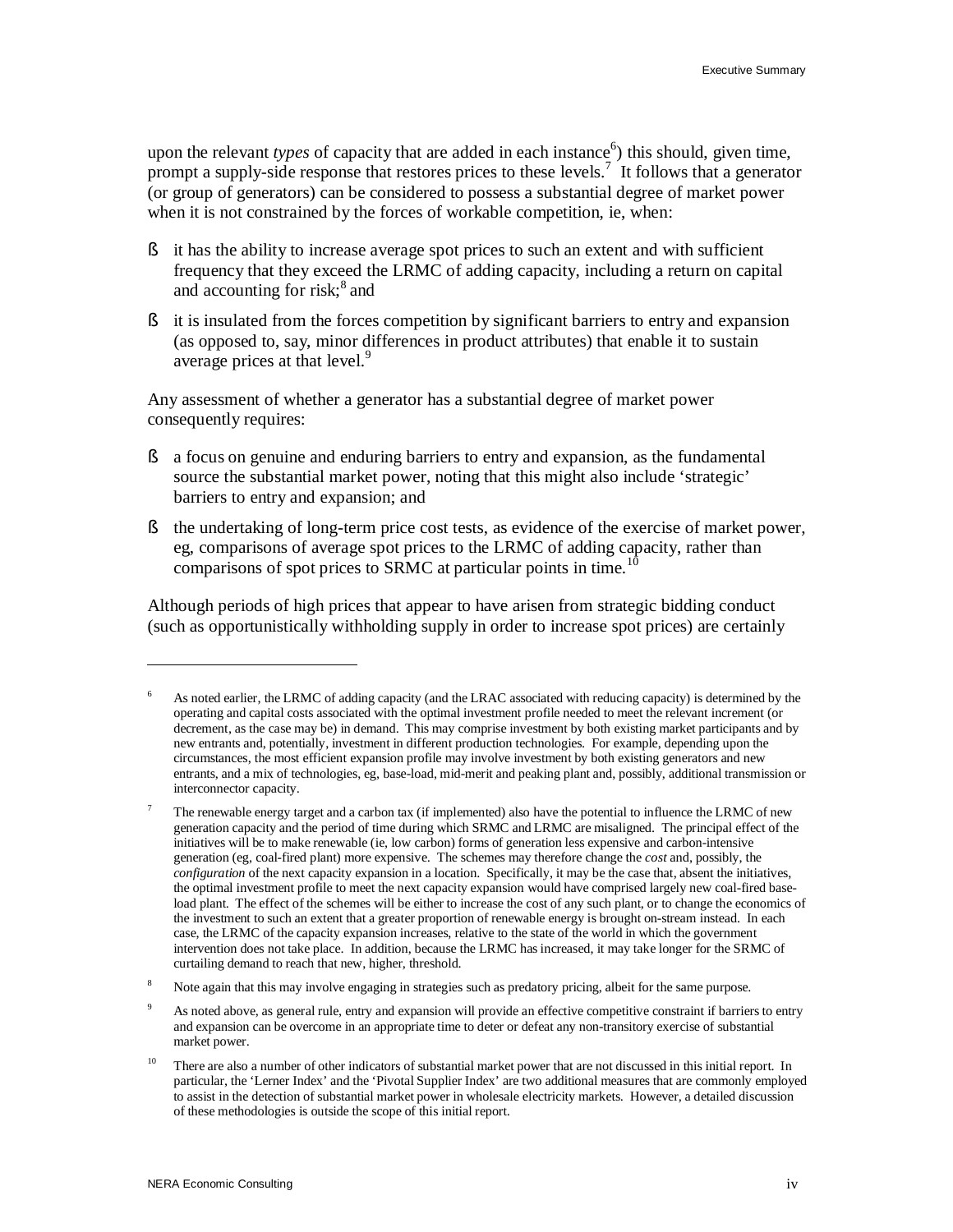relevant to the assessment indicated above, this only applies to the extent that they have had a sustained effect on average spot prices that is likely to persist over the long term. Having now established 'what it is that we are looking for', it is helpful to define an appropriate market that can be adopted for the purposes of making that assessment.

# **Market Definition**

The purpose of defining a market is to frame the relevant arena of competition to enable the question of interest to be addressed. In this particular case, we are interested in whether particular generators possess substantial market power that may be worth addressing by means of a market intervention, eg, by imposing price control. The market definition must therefore be capable of identifying circumstances that may necessitate *ex ante* regulation to address structural concerns or enduring market failures for which *ex post* intervention is impracticable or inappropriate.

This suggests that the relevant timeframe for defining the market will need to span at least one year and possibly two. A shorter timeframe risks overlooking relevant economic forces and, in particular, mistaking temporary pricing power for substantial market power. A further advantage of adopting such a timeframe is that it allows the entire 'demand cycle' to be accounted for in the comparison of prices and LRMC – a comparison that cannot be meaningfully implemented over, say, a three month period.

The relevant product market for the purposes of assessing the MEU Rule change proposal is likely to comprise electricity energy supplied to the wholesale electricity market. There is no need to extend that definition to include electricity derivatives, since these instruments are simply another way of expressing the price for the same underlying product. There is also no need to expand the functional dimension of the market to include electricity retailing, since the complementarities between the generation and retailing functions are not so strong as to preclude the separate performance of these functions.

The drawing of a definitive conclusion on the appropriate geographic dimension of the market is an empirical exercise, the answer to which may vary from one starting point location to another. However, in our opinion, that such a modelling exercise is likely to reveal that, in many cases, the relevant geographic market was limited to a NEM region, or combinations of NEM regions. Assuming the appropriate empirical analysis did conclude that the market is delineated by a series of NEM regions or combinations of NEM regions, this does not mean that that generators located in other regions can then be ignored in the subsequent assessment of substantial market power. Rather, the constraining effect of those competitors operating by means of relevant interconnectors would also be a critical consideration.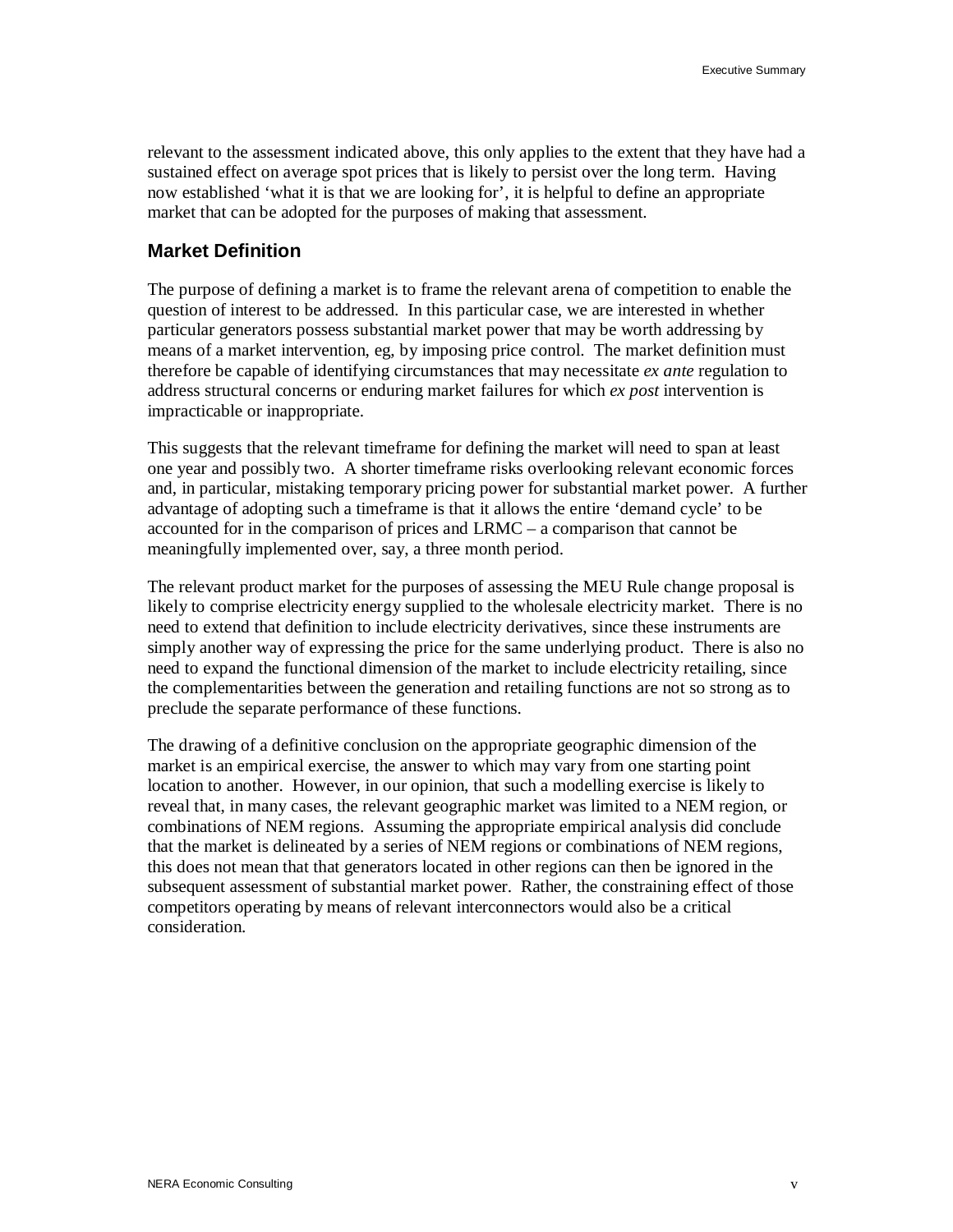### **1. Introduction**

This report has been prepared for the Australian Energy Market Commission (AEMC). Its subject is a number of matters arising out of the Rule change that is proposed by the Major Energy Users (MEU). The Rule change request from the MEU seeks to constrain the perceived exercise of market power by generators in the NEM. The MEU's specific concern is that, on days of very high demand, large generators are able to cause the wholesale spot price to increase more than it should by offering prices that far exceed their costs.

The MEU states that this is a particular concern in South Australia, where spot prices in excess of \$8,000/MWh have occurred for brief periods on more than twenty occasions since January 2008.<sup>11</sup> The basic idea of the MEU proposal is to prevent these periods of very high prices – at least insofar as they arise from the exercise of so called 'market power'. In its Rule change proposal, the MEU defines market power in the NEM as:<sup>12</sup>

'an ability of a generator to manipulate the spot price at a regional demand less than the maximum regional demand, by either physical or economic withholding of its capacity'.

A noticeable feature of the MEU rule change proposal is that it refers repeatedly to economic concepts such as 'market power' and 'effective competition'. However, these terms are often used without much precision, and often not in the way that they are generally understood and applied in competition economics. The AEMC recognises in its Consultation Paper that, in order to assess the merits of the MEU proposal, it is necessary to reach a common understanding of the problem that it is trying to address.<sup>13</sup> To that end, the principal purpose of this report is:

- § to describe the economic concepts of 'competition' and 'market power', the associated implications for regulatory measures that may be designed to enhance competition or mitigate market power, and how those concepts apply to wholesale electricity generation markets such as the NEM; and
- § to consider the appropriate market definition for the purposes of considering the proposed Rule change, and discuss the role and relevance of market definition in this particular instance.

Because our report is based largely on 'first principles', it does not contain a detailed account of the different ways in which substantial market power might be measured<sup>14</sup> or of whether

<sup>11</sup> However, it has suggested that such conduct may also be a potential problem in other NEM regions.

<sup>12</sup> MEU, Rule change request, 23 November 2010, p.32.

<sup>13</sup> AEMC, *Consultation Paper, National Electricity Amendment (Potential Generator Market Power in the NEM) Rule 2011*, 14 April 2011, p.19 (hereafter: 'AEMC Consultation Paper').

<sup>14</sup> For example, the 'Lerner Index' and the 'Pivotal Supplier Index' are two additional measures that can be used to assist in the detection of substantial market power in wholesale electricity markets. However, a detailed discussion of these methodologies is outside the scope of this initial report.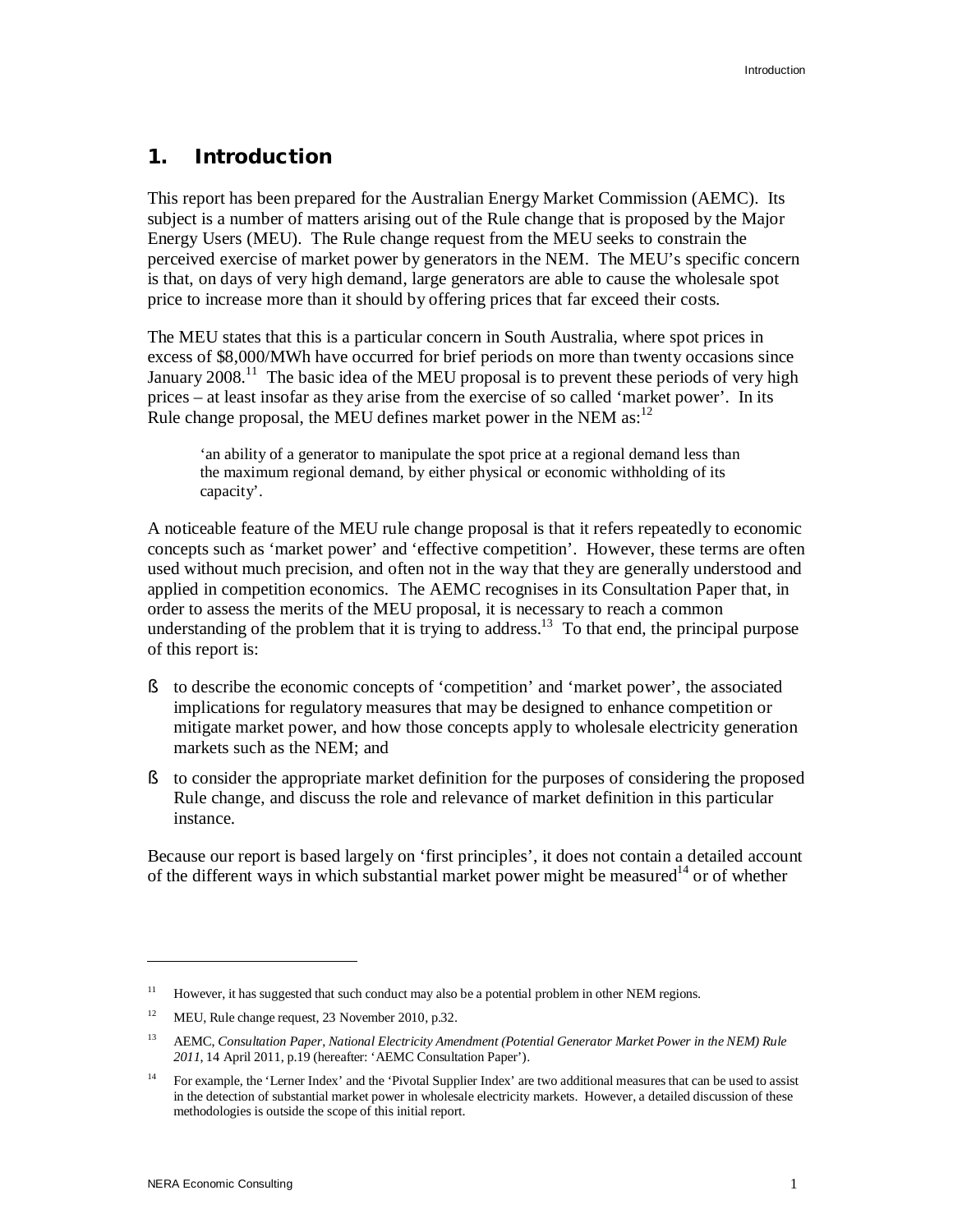there is any indication that such power has, in fact, been exercised.<sup>15</sup> Its remainder is structured as follows:

- § **section two** explains the often misconstrued concept of marginal cost, which is of central relevance to the efficiency of pricing and the identification of substantial market power;
- § **section three** describes the economic concepts of 'competition' and 'market power' from 'first principles' and describes the circumstances in which price regulation should be contemplated;
- § **section four** explores the application of those economic concepts to electricity wholesale generation markets such as the NEM;
- § **section five** considers the appropriate market definition for the purposes of considering the proposed Rule change;
- **§ section six** concludes; and
- § **appendix A** provides a more detailed description of the concept of marginal cost and some of the challenges that arise in its estimation over both the short and long term.

<sup>15</sup> For example, although our report identifies the importance of barriers to entry and expansion – including strategic barriers – to the identification of substantial market power, it does not provide a comprehensive assessment of precisely what those barriers are likely to be in this instance. Such detailed consideration is beyond the scope of this initial report, but would, of course, be a vital component of any subsequent assessment of whether generators possess, and have exercised, substantial market power.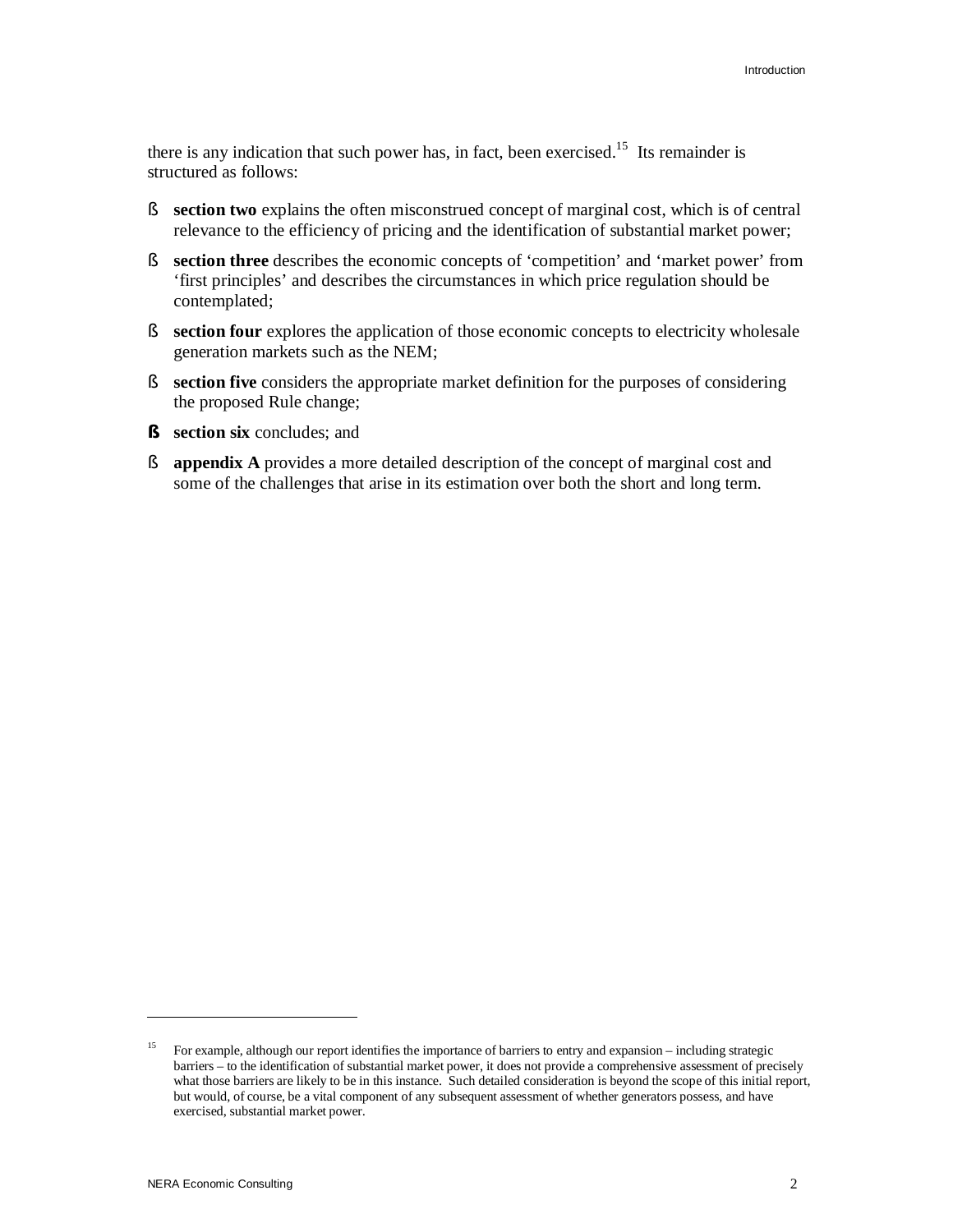# **2. Marginal Cost**

Before the economic concepts of 'competition' and 'market power' can be properly comprehended, it is helpful first to understand the (often misconstrued) concept of marginal cost, which is of central relevance to the efficiency of pricing. In very simple terms, marginal cost is the additional cost that a firm incurs (avoids) by increasing (reducing) output by a specified increment.<sup>16</sup>

Marginal cost can be estimated in either short run or a long run terms. The fundamental difference between short run marginal cost (SRMC) and long run marginal cost (LRMC) is the time frame under consideration and the implications of this for the extent to which a firm can adjust its production process. This section explores SRMC and LRMC, as well as the relationship between them. Appendix A provides a yet more detailed description of these costs concepts and their estimation.

# **2.1. Short Run Marginal Cost**

In the short run at least one 'factor of production' is fixed, ie, a firm cannot instantaneously add new production lines to its factory. It is therefore not possible for a firm to increase the quantity of a product that it is supplying by expanding its existing capacity. The only way that firms can increase supply is to use their *existing* capacity, ie, to produce more with what they already have. SRMC can therefore be thought of as the cost of meeting an incremental change in demand, *holding capacity constant.<sup>17</sup>*

This is often construed simply as the operating and maintenance costs associated with providing the product. At times, that can be correct, but *not always*. When an incremental change in demand can be met through increased supply from existing capacity, the SRMC *will* be equal to the operating and maintenance costs associated with producing those additional units. However, at other times, SRMC can be significantly above the marginal operating and maintenance expenditures incurred serving incremental demand.

Specifically, an important but often overlooked element of SRMC is that, in the event that supply *cannot* expand to match the incremental change in demand, SRMC rises to whatever level is necessary to curtail demand to match supply. Specifically, in situations where there is an increased risk of shortages, the costs associated with this demand side component can cause SRMC to rise *well above* variable costs. Importantly, it is during these periods of scarcity that firms are able to make a contribution to their *fixed costs*, which do not vary with output over the short-term and are therefore not a component of SRMC.

<sup>16</sup> Strictly, marginal cost is the first derivative of a firm's production cost function, with respect to output. However, its practical application involves the measurement of the change in a firm's cost of production when its output changes by a specified increment and is often also referred to as incremental cost or avoidable cost (where the specified change involves a reduction in output). For the purposes of this report, we have taken the concepts underpinning marginal, incremental and avoidable cost to be synonymous, since their technical distinctions have no consequences for the matters at hand. For further discussion *see:* Kahn, A, (1988), *The Economics of Regulation, Principles and Institutions, Volume 1* (MIT Press), p.66 (Hereafter: 'Kahn (1988)').

<sup>17</sup> It can also be specified as the cost that would be avoided by having to meet a slightly reduced level of demand.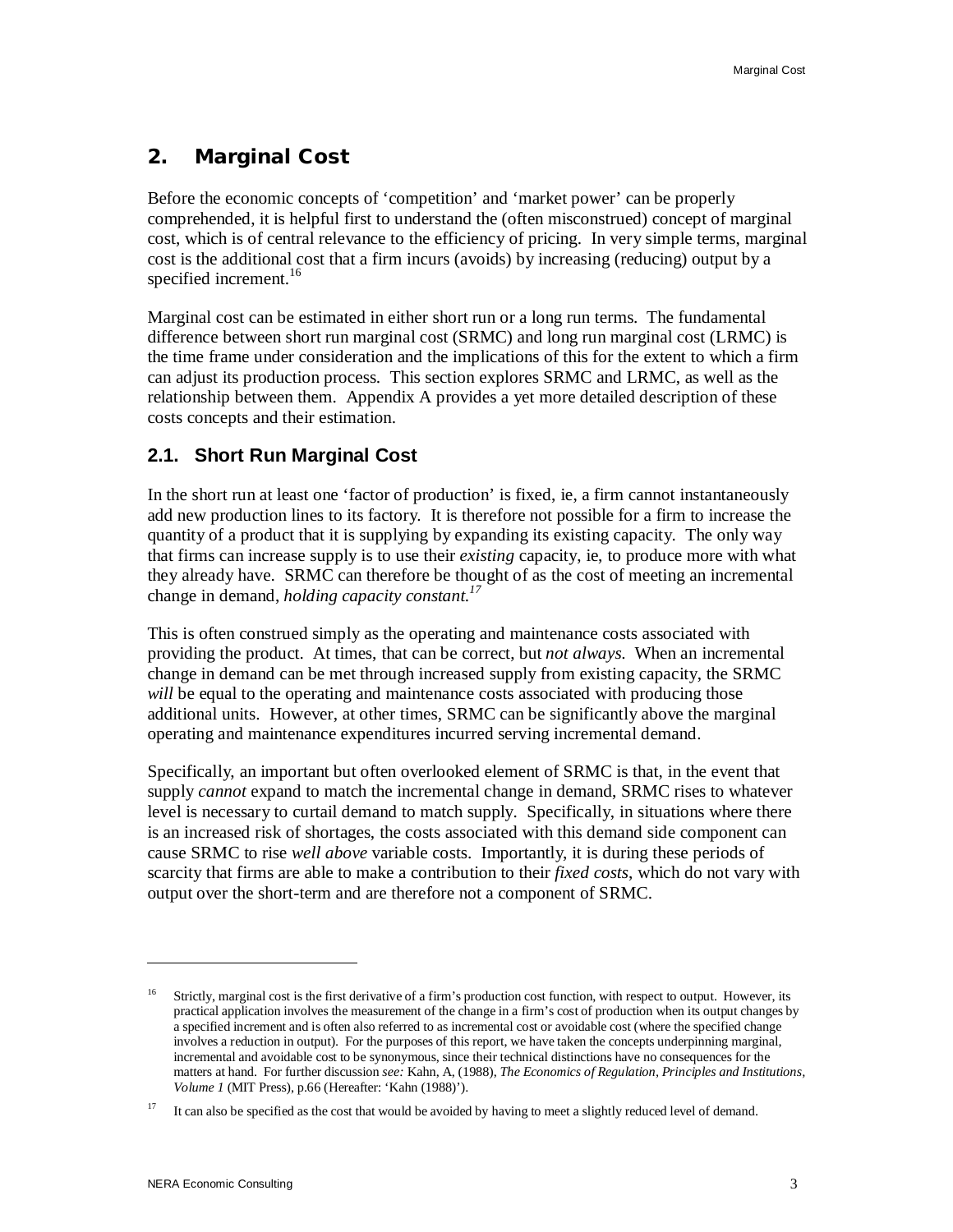Kahn (1988) offers the example of a bridge that is contemplating charging a toll. The incremental operating, maintenance and capital costs caused by each additional vehicle on the bridge are practically zero but, as Kahn observes:<sup>18</sup>

'[W]hat if charging a zero toll would, at certain hours of the day, produce such an increase in traffic that cars lined up for miles at the bridge entrance and a crossing took an hour instead of a few minutes? In that event, the SRMC of bridge crossings, at those times, is not zero. It can be envisaged in terms of congestion: the cost of every bridge crossing at the peak hour is the cost of the delays it imposes on all other crossers. Or it can be defined in terms of opportunity cost: if A uses the bridge at that time, he is taking up space that someone else could use; therefore, the cost of serving him is the value of the space or capacity to others who would use it if he did not.'

In other words, in times of scarcity, the cost of serving one customer must, by definition, include the value foregone by other customers who cannot be served as a consequence. For example, if Sydney's water supply began to run low, continuing to supply some customers may mean placing restrictions on the usage of others. The costs imposed by those restrictions may be very high, and may include costs such as plant losses in residential gardens and parks, reductions in agricultural output, diminished quality of golf courses and higher production costs for breweries. All of those costs form a part of the SRMC of serving one customer in circumstances where that implies restricting supply to another.

Although SRMC can be estimated as at any particular point in time, its magnitude varies from one point in time to another. Its application in the context of decisions affecting the future (such as, following Kahn's example, whether to build a second bridge to relieve congestion) therefore relies as much on probability and expectation as on fact. As Appendix AA.1 explains in more detail, a forward-looking SRMC is the sum of the various additional costs arising under different scenarios (holding capacity constant), multiplied by the probabilities of these scenarios occurring. Formally, the expected SRMC is given by:

- § the SRMC when supply exceeds demand (ie, operating and maintenance costs), multiplied by the probability that supply exceeds demand; *plus*
- § the SRMC when supplies are less than demand (ie, *including* the costs of shortages) multiplied by the probability that supply is less than demand.

To summarise, SRMC can be defined as the cost of an incremental change in demand, holding capacity constant. Importantly, its estimation takes account of the potential costs of shortages faced by customers. In the event supply cannot expand to match demand, SRMC rises to whatever price level is necessary to curtail demand to match available supply.

# **2.2. Long Run Marginal Cost**

In the long run, all factors of production are variable and so incremental changes in demand no longer need to be met from current capacity alone. Rather, firms have the option of expanding capacity in order to meet an incremental increase in demand and, equally, of reducing their capacity in order to meet a slightly reduced level of demand. LRMC can

<sup>18</sup> Kahn (1988), p.87.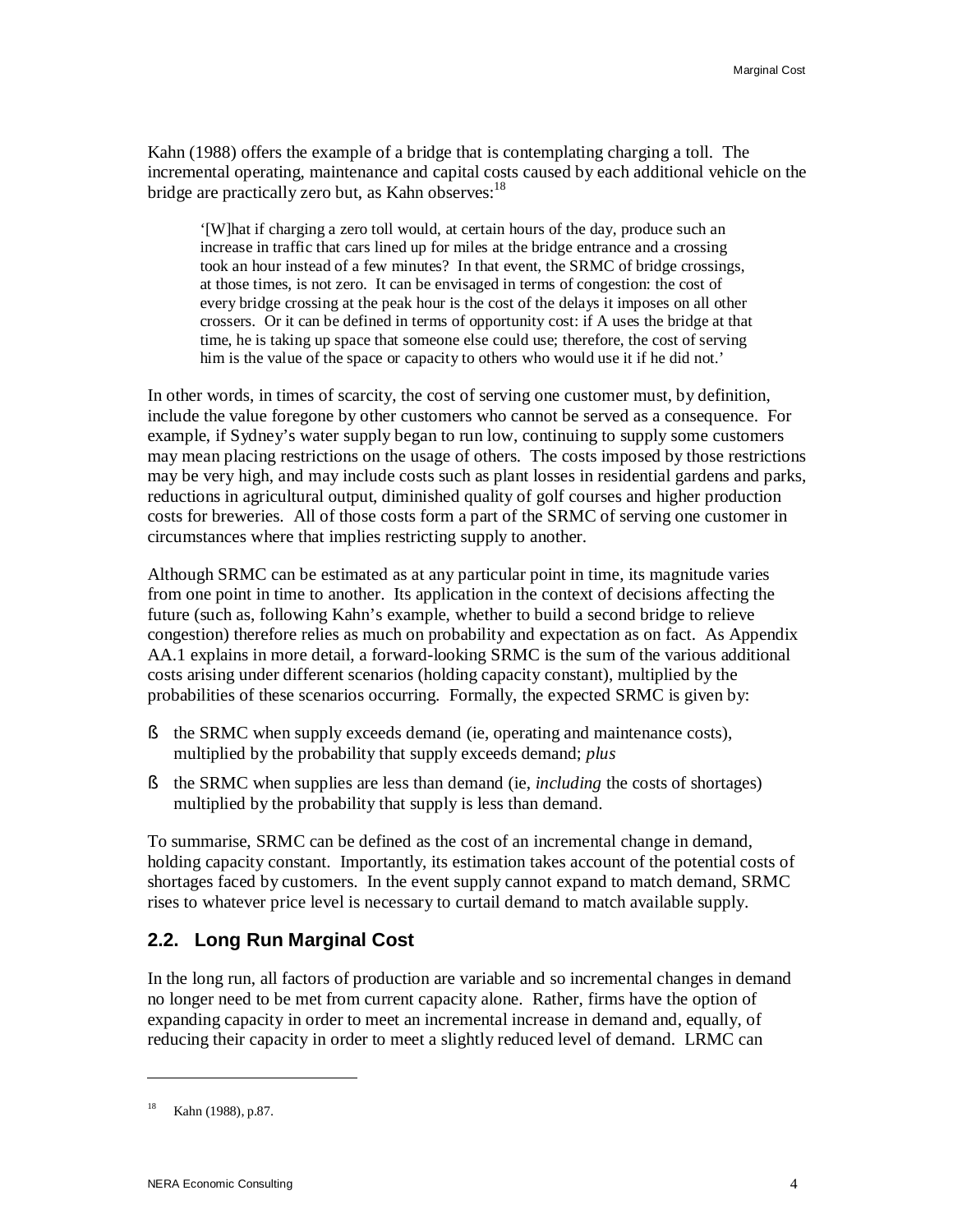therefore be thought of as the cost of supplying a specified, permanent increment in demand, allowing for future augmentations in supply.<sup>19</sup>

In most industries it is not practicable to add capacity in very small increments.<sup>20</sup> Rather, there are often 'economies of scale' associated with augmentations. For example, once a business has purchased land it may make sense to construct a two storey office building, even if not all of that space will be used right away. This is because adding the second storey now will be much cheaper than building it later. Taking the analogy one step further, it is likely to be yet more expensive (in unit cost terms) to add capacity 'room by room'.

In other words, capacity is often added in 'lumps' rather than very small increments. The likely effect of a permanent increment in demand is therefore to *bring forward* the time at which a planned future 'lump' of capacity needs to be added – by firms that are already in the market and/or by new entrants. The LRMC is therefore the costs – both operating and capital costs – associated with undertaking that expansion *sooner than would otherwise be the case*  in response to the incremental change in demand, and the associated congestion costs. $^{21}$ 

This implies that where capacity must be added in 'lumpy units' (rather than in very small increments), this gives rise to *time-dependent fluctuations* in LRMC. Specifically, the LRMC of supply in such a market will be relatively low when capacity utilisation is low and the next capacity expansion is some distance in the future, but will rise as capacity utilisation increases and the timing of the next expansion is nearer. Specifically, as Appendix A.2 explains in more detail:

- § in the time period immediately following a capacity expansion, the LRMC of the next increment to capacity is low because the value of any potential deferral of that future capacity requirement is relatively low due to the effect of discounting; and
- § as spare capacity declines over time and the need to invest in new capacity approaches the LRMC of the next increment to capacity increases, because the value created through any potential deferral is closer in time and so less (negatively) affected by discounting.

In other words, LRMC *changes over time* as new capacity is added. This is because the cost today of, say, bringing forward by one year a \$1m investment that would otherwise have taken place in 12 months' time is much greater than the cost today of that same one year

<sup>19</sup> Note that the LRMC of adding capacity (and the LRAC associated with reducing capacity) will be determined by the operating and capital costs associated with the optimal investment profile needed to meet the relevant increment (or decrement, as the case may be) in demand. This may comprise investment by both existing market participants and by new entrants, and, potentially, investment in different production technologies. When the term LRMC is used throughout the remainder of this report, it should be interpreted in this way, ie, as the LRMC *for the market*.

<sup>20</sup> The exception is industries in which assets are highly mobile and capacity can be added in very small increments. In these circumstances, any level of demand can be met by quickly adding (or subtracting) capacity, ie, there is never any need to curtail demand. Of course, such industries are rarely seen in practice. We explore this in more detail below.

<sup>21</sup> To be clear, LRMC does *not* equal the total operating and capital costs associated with that expansion. This is because an incremental increase in demand does not generally result in investment that would otherwise never be required; rather it brings forward the timing of an expansion.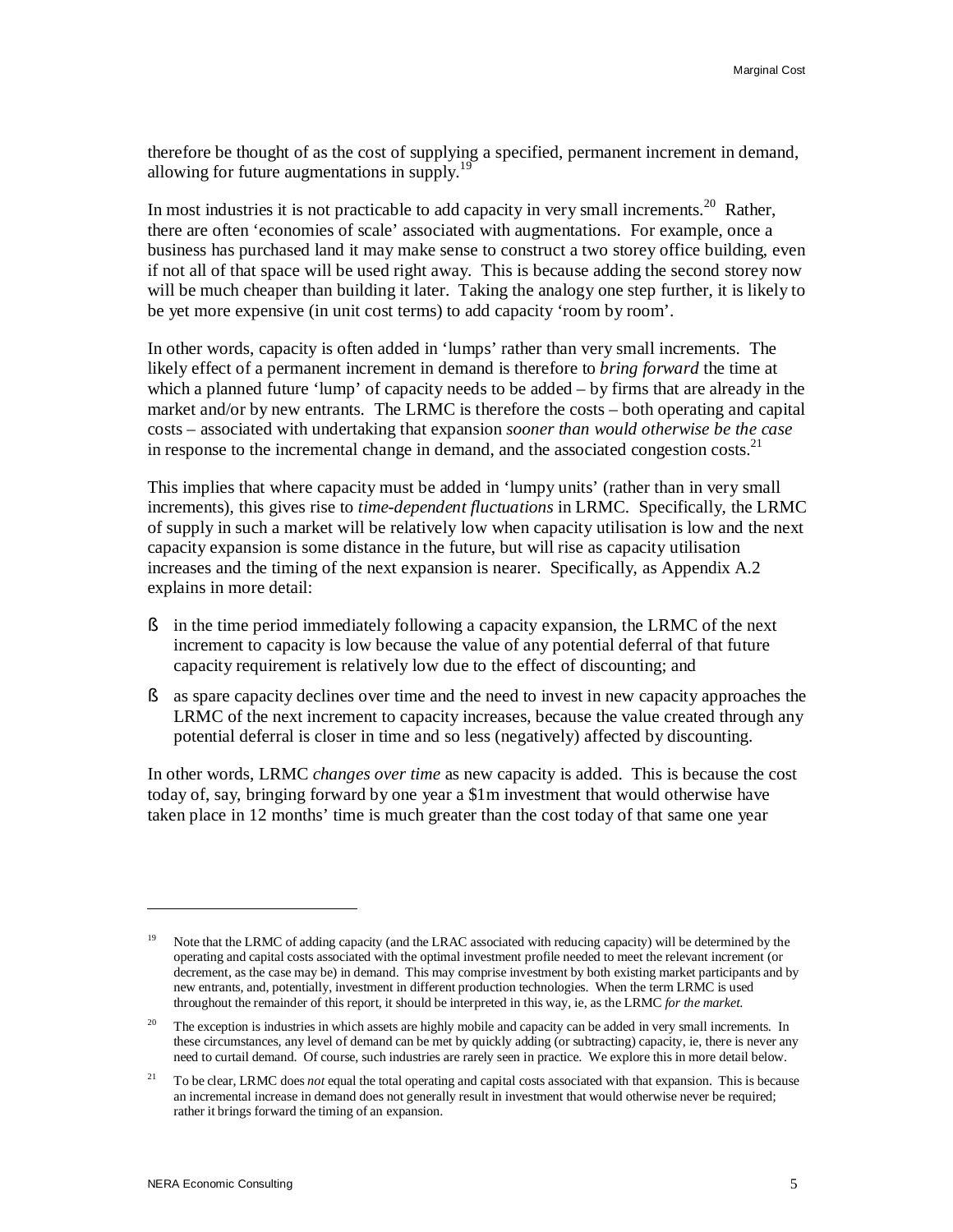rescheduling applied to a \$1m investment expected to be made in 10 years' time, because of the time value of money. $^{22}$ 

In summary, LRMC reflects the cost of serving an incremental change in demand in a market, assuming all factors of production can be varied. Importantly, because LRMC is a long run concept, it accounts for the fact that firms have the option of *expanding their capacity* in order to meet an incremental increase in demand. Measuring LRMC involves estimating the costs involved with undertaking a capacity expansion *sooner than would otherwise be the case* in response to that change in demand.

### **2.3. Relationship between SRMC and LRMC**

The previous sections explained that SRMC is the cost of an incremental change in demand, holding capacity constant, whereas LRMC reflects the cost of meeting that change in demand assuming capacity can vary. Unless assets are highly mobile and capacity can be added in very small increments – conditions that are rarely seen<sup>23</sup> – there is no reason to expect SRMC and LRMC to be the same *at any particular point in time*. However, there is still a strong 'in principle' link between SRMC, LRMC and capacity expansion decisions.

Specifically, when demand is growing over time, or subject to short term fluctuations, SRMC can be expected to increase to the point at which the cost of curtailing demand exceeds the cost of expanding capacity to *meet* that demand, ie, when LRMC < SRMC. In the first instance, medium term demand growth can only be met through increased risk of congestion, or the need for demand curtailment during short run peaks. However, there eventually comes a 'tipping point' at which the expected SRMC of *curtailing* demand increases beyond the expected LRMC cost of expanding capacity to *meet* that demand, at which point new investment takes place.

Exactly the same principles apply to a market in which demand is *declining* over time. In the first instance, declining demand can be met by firms continuing to supply the market with their existing capacity. However, there will again be a 'tipping point' at which the long run costs that would be *avoided* by reducing or redeploying capacity exceed the SRMC of continuing to supply the product at the current level of capacity, at which point capacity is redeployed to other markets where returns are more attractive.

Of course, in practice, it is often very difficult to time capacity expansions and reductions to coincide perfectly with the emergence of inefficient levels of demand curtailment, ie, when scarcity is either too common or too infrequent. This is particularly the case when capacity

<sup>22</sup> Put another way, the *value* today of *deferring* by one year a \$1m investment expected to be made in 12 months' time is much greater than the value today of that same one year deferral applied to a \$1m investment expected to be made in 10 years' time.

<sup>23</sup> When these conditions are present, *there is no distinction* between SRMC and LRMC since, by definition, there is no difference between the short run and the long run. Any level of demand can be met by quickly adding (or subtracting) capacity and so the need to curtail demand never arises. In these circumstances, SRMC and LRMC are always equivalent, and constant at all times. Of course, industries that exhibit such characteristics are rarely seen.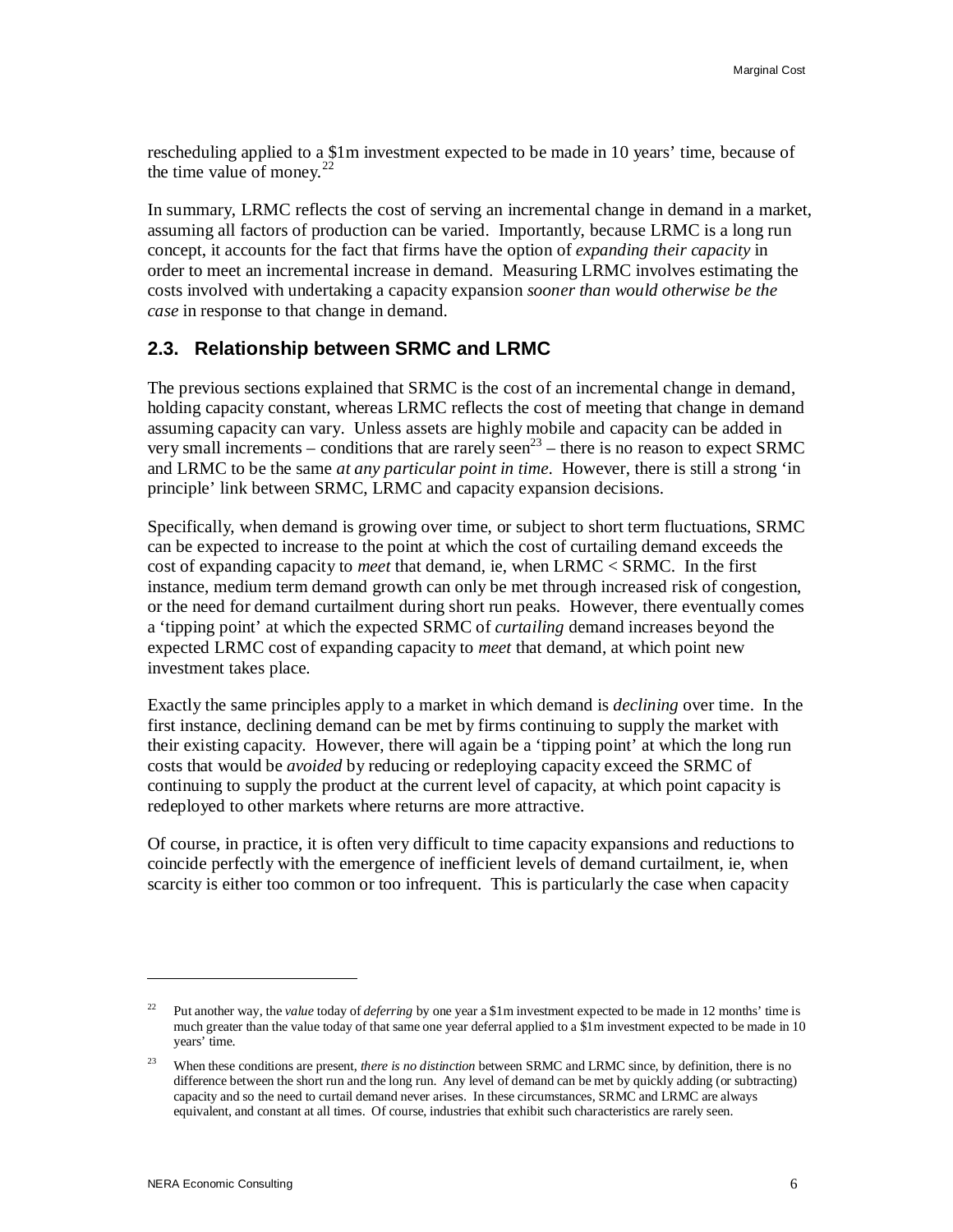must be added and withdrawn in large increments that alter substantially the supply/demand balance. There may therefore be times when: $24$ 

- § SRMC is *above* LRMC for a period as the market waits for new capacity to come onstream; and
- § SRMC is *below* LRMC for a period as the market waits for redundant capacity to be redeployed elsewhere.

However, such instances of 'misalignment' are neither unexpected, given the imperfections that can affect real world markets, nor a cause for concern, provided that they are transitory. Even accounting for such periods, there is no reason to expect SRMC to differ materially from LRMC, on average, provided they are properly defined and assessed over a sufficiently long timeframe. Equally, although both SRMC and LRMC can fluctuate over time (as explained in more detail in Appendix A), there is no reason to think that either will diverge over the long term.

### **2.4. Summary**

Marginal cost is the added cost of producing a specified increment in output or, equally, the cost that is avoided by reducing production by a specified amount. The fundamental difference between SRMC and LRMC is the time frame under consideration and the implications of this for a firm's ability to adjust its production process. Specifically:

- § SRMC is the cost of an incremental change in demand, holding capacity constant; whereas
- § LRMC relaxes this constraint and reflects the cost of an incremental change in demand assuming all factors of production can be varied.

An important distinguishing feature of SRMC is that, in the event that current capacity is insufficient to meet all demand, SRMC rises to whatever level is necessary to curtail demand to match available supply. It therefore takes account of the costs of shortages faced by customers. This element of SRMC is often not fully appreciated.

The estimation of LRMC accounts for the fact that, in the long run, firms have the option of expanding their capacity in order to meet increased demand. Measuring LRMC therefore involves estimating the costs associated with undertaking a capacity expansion sooner than would otherwise be the case in response to a change in demand.

Both SRMC and LRMC can fluctuate over time and there is no *a priori* reason to expect them to be equivalent at any particular moment. However, there is a strong 'in principle' link between SRMC and LRMC over the long term. Specifically, when demand is growing over time, or subject to short term fluctuations, SRMC can be expected to increase to the point at

<sup>24</sup> Government intervention may also affect the relationship between SRMC and LRMC. For example, government taxes and subsidies can affect the economics of various investment propositions and, potentially, the LRMC of expanding capacity. Such interventions may therefore also influence the time it takes for the SRMC of curtailing demand to reach the new LRMC benchmark. The renewable energy target and a carbon tax (if implemented) are two relevant examples that are discussed in more detail in footnote 51.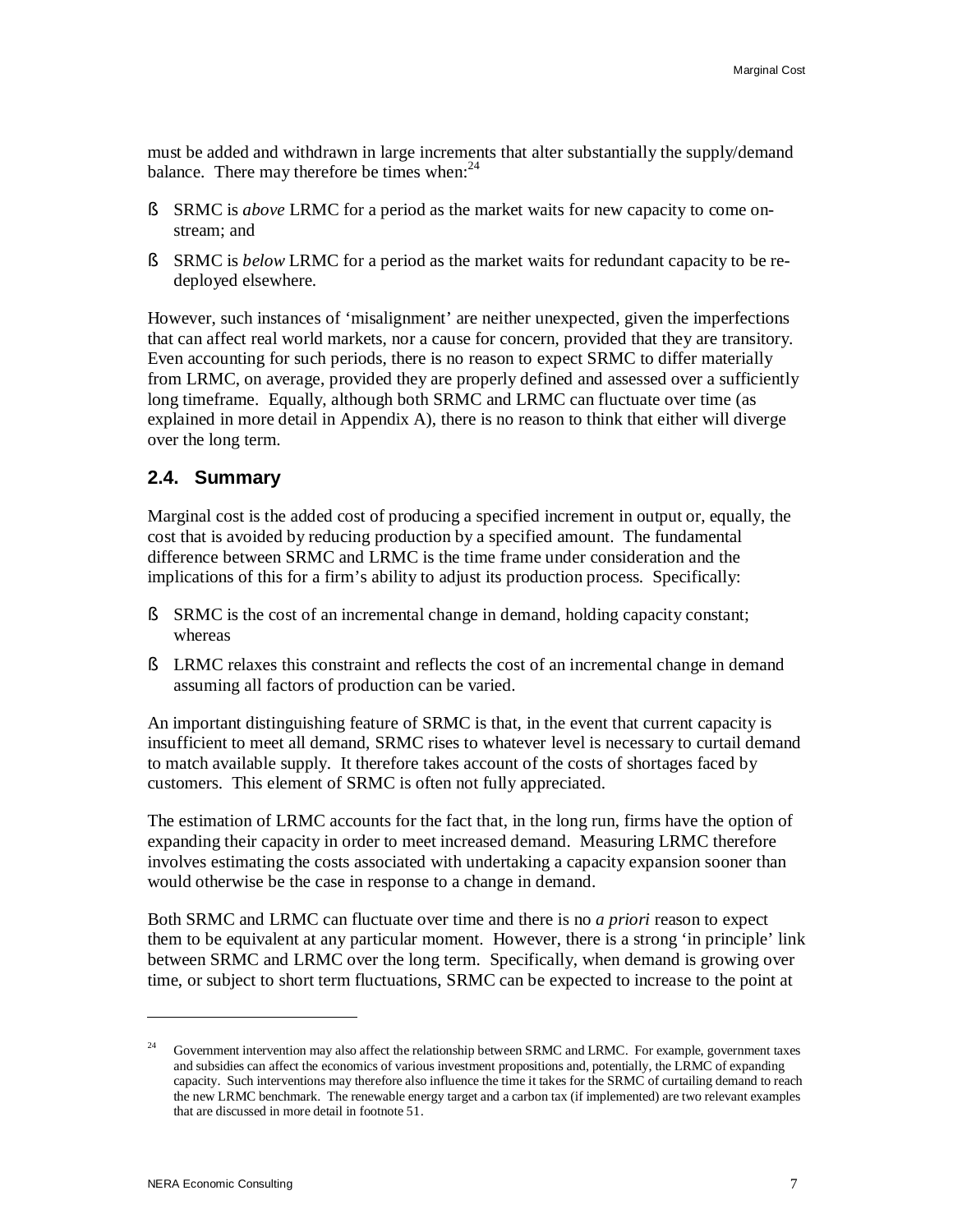which the cost of curtailing demand exceeds the cost of expanding capacity to *meet* that demand, ie, when LRMC < SRMC.

Of course, market imperfections mean that the timing of capacity expansions will not always be perfect, eg, SRMC may rise above LRMC for a period if the optimal expansion is particularly lumpy, or occurs on slower than the ideal timing. Nonetheless, provided that the concepts are measured over a sufficiently long timeframe, the link between SRMC, LRMC and new investment decisions should mean that, on average, there is no material difference between the value of SRMC and LRMC.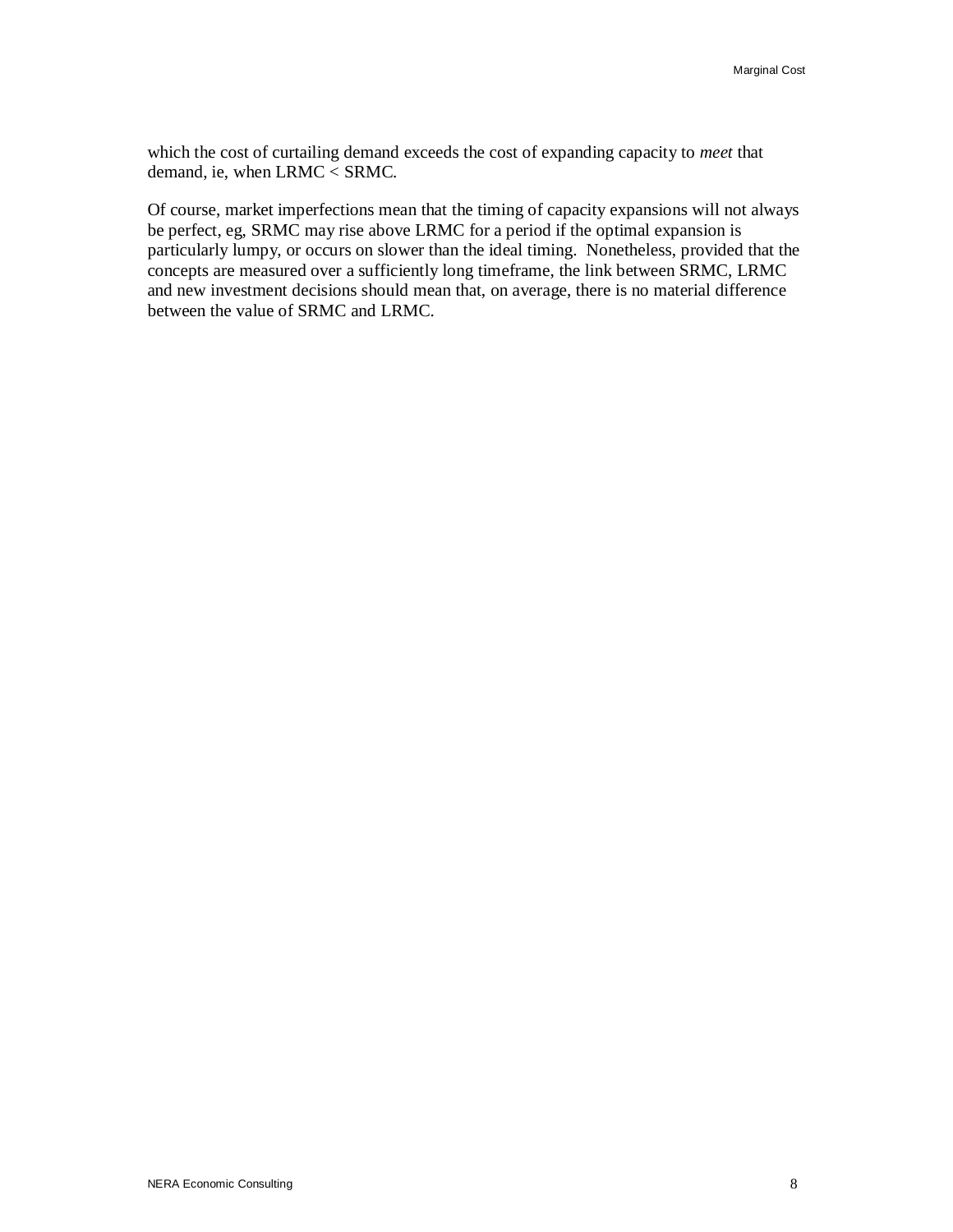# **3. Competition, Market Power and Regulation**

This section discusses from 'first principles' the economic concept of 'competition' and the closely related concept of market power, and describes the circumstances in which the application of administered price controls might be contemplated.

# **3.1. Competition**

In the context of trade and commerce, competition is a process whereby firms strive against each other to secure customers for their product or services. Competition limits the extent to which a firm can ignore market signals:

- § by producing goods and services that consumers do not want to buy; and/or
- § by attempting to sell those commodities at a price that exceeds significantly the cost of producing them.

In general terms, if the forces of competition are sufficiently strong, a business that sought to increase its price, or to reduce the quality of its product to any significant extent (other than to reflect increases in the costs of supply) is likely to find that:

- § buyers switch to alternative products that are cheaper or of a superior quality; and/or
- § alternative suppliers alter their production plans in order to compete.

Below we consider the relationship between prices and costs in competitive markets. We begin by considering 'perfectly competitive' markets, before turning our attention to the more realistic setting of 'workable' competition.

#### **3.1.1. Perfect competition**

Perfectly competitive markets exhibit the most vigorous competition that can be conceived. Clark  $(1940)^{25}$  explains that the relationship between prices and costs in this 'ideal setting' can offer important insight into the outcomes that can be expected in more realistic market settings. Perfectly competitive markets have the following characteristics:  $2<sup>6</sup>$ 

- § many buyers and sellers sellers can always find a buyer and vice versa;
- § suppliers can enter the market, exit the market and/or expand production without incurring additional costs, ie, there are no 'barriers to entry, exit or expansion' arising from, say, 'sunk costs'<sup>27</sup>;

<sup>25</sup> Clark, J.M. (1940), 'Toward a Concept of Workable Competition', *American Economic Review*, Vol. XXX, p. 241.

<sup>26</sup> Nicholson, W. (1998), *Microeconomic Theory: Basic Principles and Extensions*, Seventh Edition, The Dryden Press, USA pp. 401 – 402 (Nicholson (1998); Pindyck & Rubinfeld (1995), *Microeconomics*, Third Edition, Prentice Hall Inc., New Jersey, USA, p. 271 (Pindyck & Rubinfeld (1995); and Case & Fair (1996), *Principles of Microeconomics*, Fourth Edition, Prentice Hall Inc, New Jersey, USA, p. 53 (Case & Fair (1996)).

<sup>27</sup> Sunk costs are those that cannot be recovered once incurred, eg, a firm may need to purchase highly specialised assets that have no alternative uses. If a firm faces or has incurred significant sunk costs it may be less inclined to enter or to exit the market. Such costs may constitute a potential barrier to entry (since firms may be less willing to incur those costs) and to exit (since firms may not be prepared to forego those costs by exiting a market).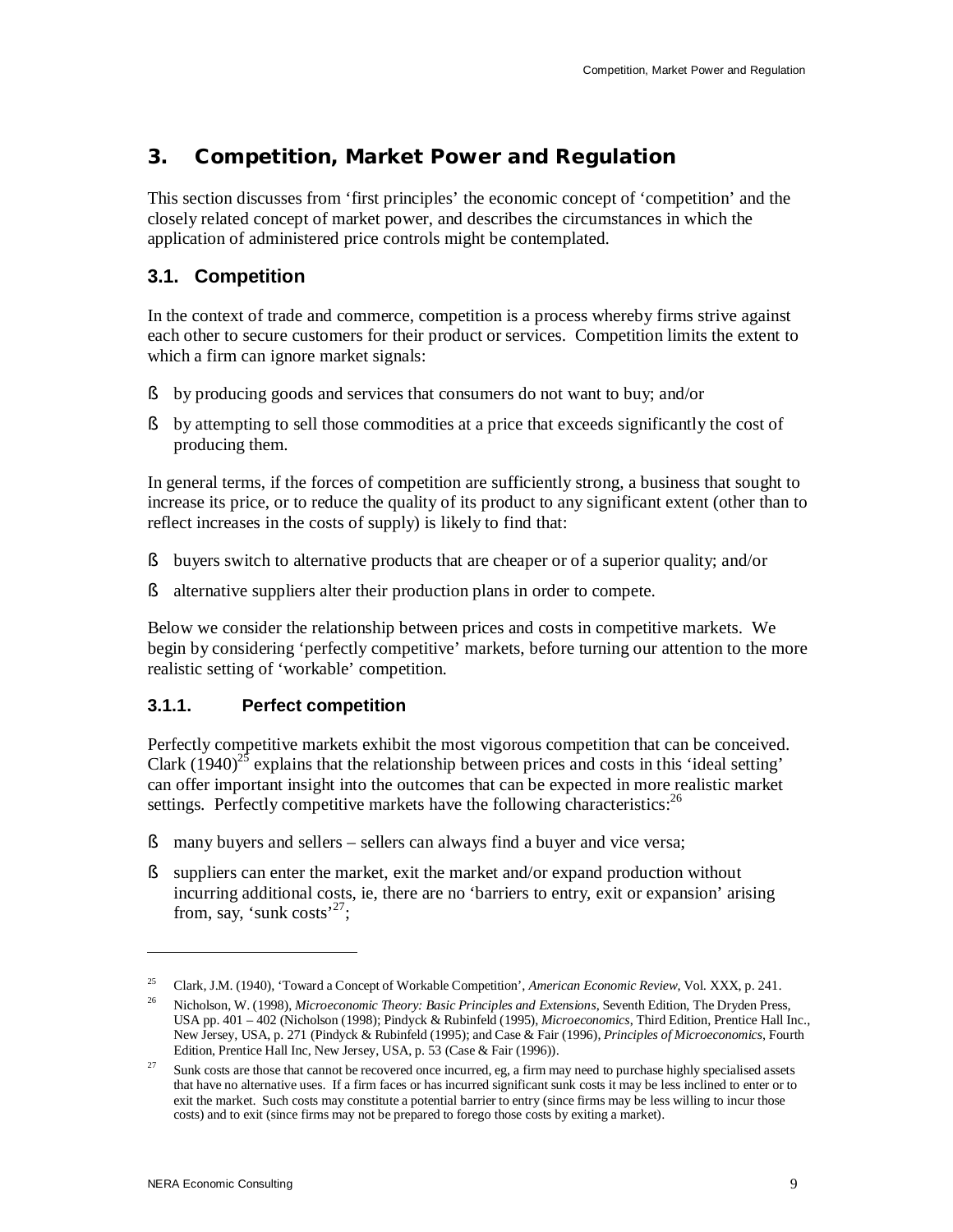- § identical products the characteristics of products do not vary across suppliers, and so customers are indifferent about the supplier from which they buy the product;
- § perfect information prices and product attributes are assumed to be known to all consumers and producers at all times, and so it is not possible for a seller to change its price without everyone else in the market knowing about it immediately; and
- § transactions are costless buyers and sellers incur no costs in making an exchange.

In a perfectly competitive market, any level of demand can be met by suppliers instantaneously expanding or reducing their capacity. There is therefore no distinction between the SRMC and LRMC (as they are defined in sections 2.1 and 2.2 above) of supplying the market, since supply-side adjustments are instantaneous. This dynamic produces a strong relationship between prices and costs, ie, every individual seller in the market is a *price taker*.

Specifically, a firm can sell whatever it likes at a price equal to its SRMC (which will also equal the LRMC). If a firm tries to increase its price above its SRMC its customers will know straight away that they can get a lower price for the same product from another supplier, ie, customers are assumed to be perfectly informed, and products are identical and available from many sellers. Similarly, there is no point in the firm reducing its price since it will not cover its costs and earn below-normal returns.

Moreover, any change in market conditions – such as an increase in demand or a change in the cost of an essential input – that results in prices above or below this level will be met with an immediate response that eliminates the positive or negative margins. This is because:

- § if all firms in the market are seen to be setting prices above SRMC (say, due to an increase in demand), new firms will immediately enter the market 'chasing' the resulting profits, until the point at which prices are realigned  $S RMC<sup>28</sup>$  and
- § if all firms in the market are seen to be setting prices that are below SRMC (say, due to a reduction in demand), firms will reduce their production and divert their resources to other markets where the returns available are more attractive.<sup>29</sup>

To summarise, in a perfectly competitive market there is a strong relationship between prices and costs. Firms can sell whatever they like at a price equal to their SRMC (and LRMC) and earn a return that is equal to that available if they were to divert their capital to its next best use, eg, to reinvest in another market. Any change in market conditions that results in prices above or below this level will be met with an immediate response that eliminates those positive or negative margins.

<sup>28</sup> Recall that entry, expansion and exit from the market are all costless, so new firms are free to enter the market and existing firms can ramp up their production in infinitely small increments.

<sup>&</sup>lt;sup>29</sup> Under perfect competition, there is no need for firms to take time to ramp down production or to arrange an orderly exit, eg, to discharge contractual obligations and sell equipment. Rather, they are assumed to be able to reduce their sales immediately and in infinitely small quantities.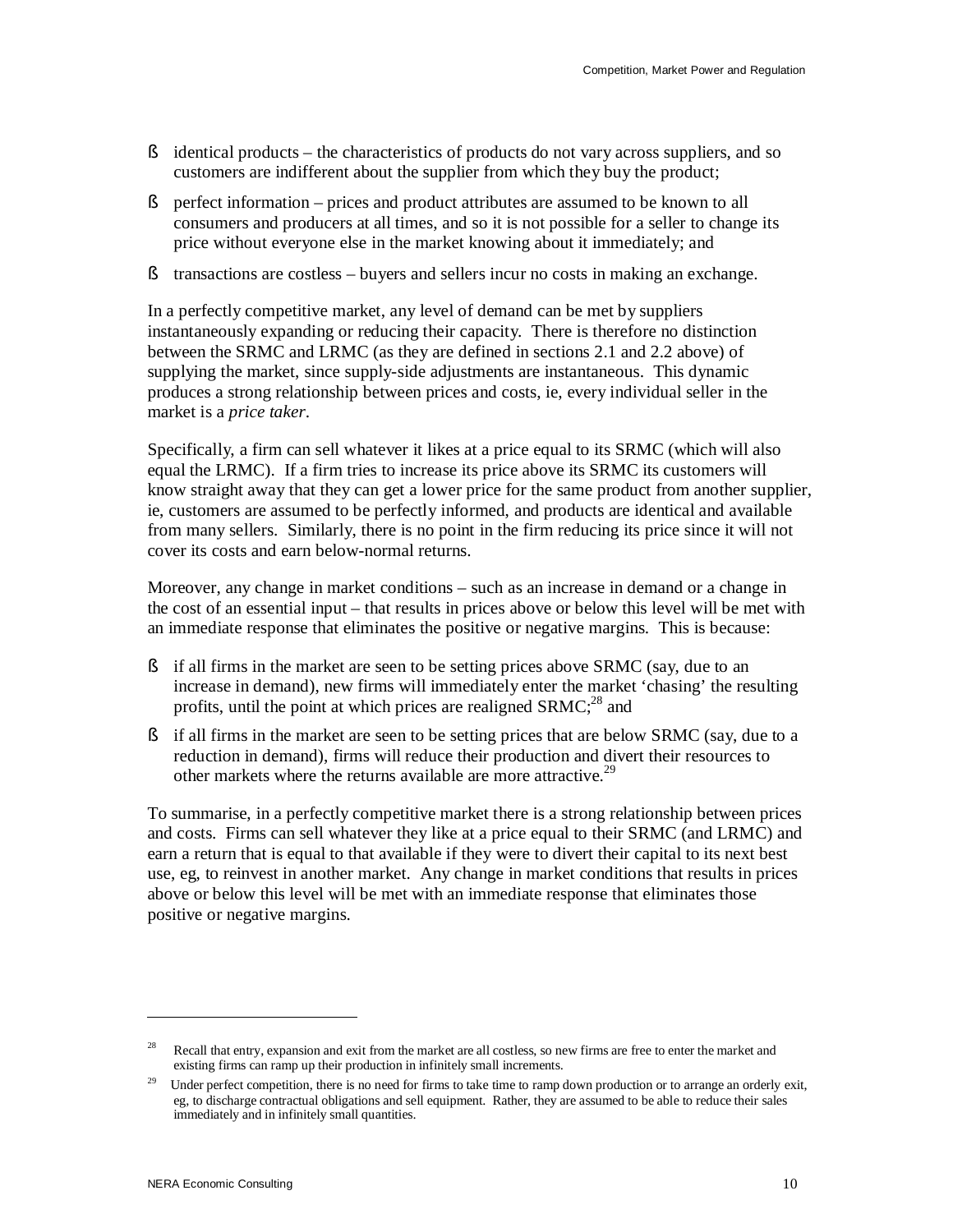#### **3.1.2. Workable competition**

Although perfect competition serves as a useful reference point, its distinguishing characteristics are seldom (if ever) seen in real markets. Sellers generally are not pure price takers, parties are almost never perfectly informed and there are almost always some barriers to entry or expansion. Economists therefore typically speak of a market being at least 'workably' or 'effectively' competitive. For example, Professor Maureen Brunt has described workable competition as:<sup>30</sup>

'…a situation in which there is sufficient rivalry to compel firms to produce with internal efficiency, to price in accordance with costs, to meet consumers' demand for variety, and to strive for product and process improvement.'

When competition is workable (but not perfect) firms will often adjust their prices over the near term to reflect changes in market conditions, and in the underlying *trend* in SRMC. In particular, it is common for firms increase their prices when supply is scarce (and when SRMC is increasing) and to reduce their prices when it is plentiful (and when SRMC is decreasing). Indeed, it is only by increasing their prices when scarcity emerges that firms are able to recover their fixed costs. For example:

- § when the demand for hotel rooms in Sydney is high (as is often the case during major events, such as New Years Eve), it is common for the price of rooms to increase substantially to reflect the elevated SRMC of rationing demand for that scarce capacity; and
- § when the demand for hotel rooms in Sydney is low, it is common for the price of rooms to decrease significantly, reflecting the relatively modest SRMC of supply during those periods (which would be limited largely to the cost of cleaning the room, electricity and other variable costs).

However, it is usually infeasible or undesirable for firms in workably competitive markets to perpetually adjust their prices to ensure that they reflect SRMC *at all times*. First, it will usually be too difficult or expensive for firms to compute the changing SRMC of supplying an additional unit – including the potential congestion costs. For example, it would not be practicable for McDonalds to set a unique price for every Big Mac that it sells, based on the SRMC of the ingredients at the time of sale. Indeed, the transaction costs involved in doing so (eg, reprogramming software, amending signage, etc) would outweigh the benefits of doing so.

Second, even if such a computation was practicable, there may be other, negative consequences from such a pricing approach. For example, daily fluctuations in McDonalds' prices may not be well received by its customers, and would make nationwide 'price-based' advertising campaigns very difficult. There are therefore good reasons why prices in workably competitive markets might be 'sticky' over the near term and depart materially

<sup>30</sup> Brunt, M (1970), 'Legislation in search of an objective', in J.P.Nieuwenuysen (ed.), *Australian Trade Practices: Readings,* Melbourne, Cheshire, p.238.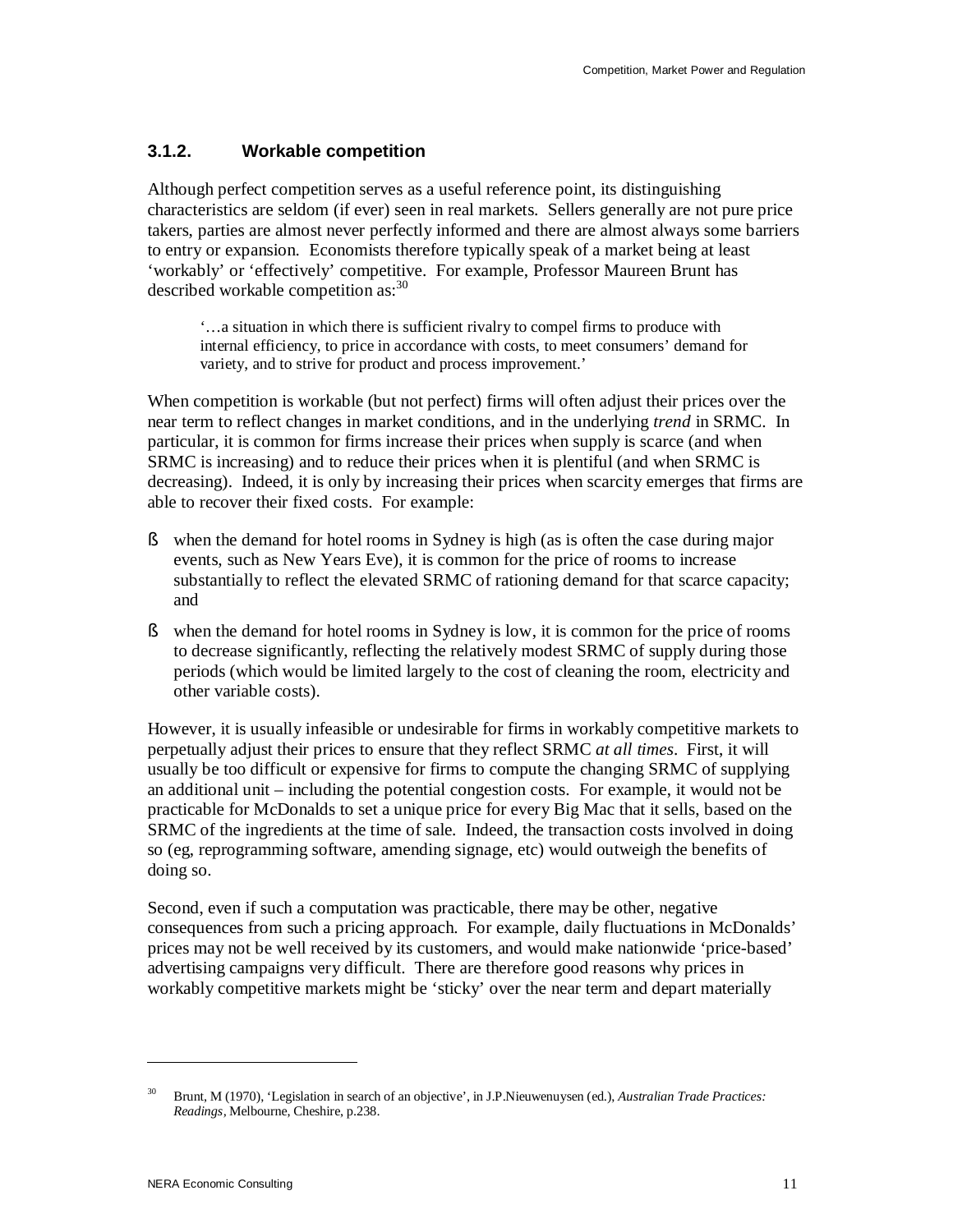from SRMC at any particular moment in time. In practice, prices may be affected by the following factors:<sup>31</sup>

- § firms often set their prices around focal points (eg, a price of \$1.99 is more common than \$1.79) and so short-term changes in costs or demand may not lead to a price change, since the producer will often decide to keep the product at the same price point; and
- § firms may have long-term, fixed-price contracts with their customers, which allows for a stable, certain price over an extended period – they must therefore wait until those contracts expire or are renegotiated before prices can change.

Moreover, because there are always frictions that impose costs on entry and exit decisions in workably competitive markets, and because new capacity cannot be added in infinitely small units, prices that depart from SRMC will not prompt an immediate supply side response. Rather, it will take time for firms to ramp up and down their production, or to enter and exit markets. Such actions are also unlikely to be contemplated simply because prices in a market appear to be temporarily misaligned with SRMC. For example:

- § a prospective new entrant to the Sydney hotel market who sees high prices leading up to the Christmas and New Year period will not respond by quickly constructing a hotel to take advantage of those high prices because: $32$ 
	- it is not simply not possible to construct a hotel in that timeframe, eg, to find a site, obtain planning approvals, arrange financing, undertake construction, etc; and
	- that investment decision will not be based solely on one period of high prices rather, it is the expected returns over a much longer time horizon that are relevant (see further discussion below); and
- § an existing hotel chain that experienced a temporary period of low prices due to reduced demand is unlikely to respond in the near term by reducing its number of rooms or by exiting the market, because:
	- it is unlikely to be possible to reduce capacity in that timeframe in any event, eg, it will take time to find a buyer for the assets it no longer wants and it may also have received bookings for several months in advance; and
	- exit or capacity reduction decision will not be based on the occurrence of one period of low prices – again, it is the expected returns over a much longer time horizon that are relevant consideration.

For these reasons, it is unremarkable to observe prices in workably competitive markets that are misaligned with the SRMC of supplying the product in question. Moreover, for exactly the same reasons, prices can be above or below the *LRMC* of supply. It follows that there are myriad potential price outcomes in such markets that are consistent with workable competition *at a particular point in time*. However, that is not to say that there is *no*

<sup>31</sup> *See:* Johnson & Leonard (2008), 'Frictions and Sticking Points: Applying the Textbook Model to the Analysis of Cost Pass-Through in Indirect Purchaser Class Actions' in *Antitrust Insights,* Winter 2008.

<sup>32</sup> Equally, existing hotels are not going to respond by adding more rooms.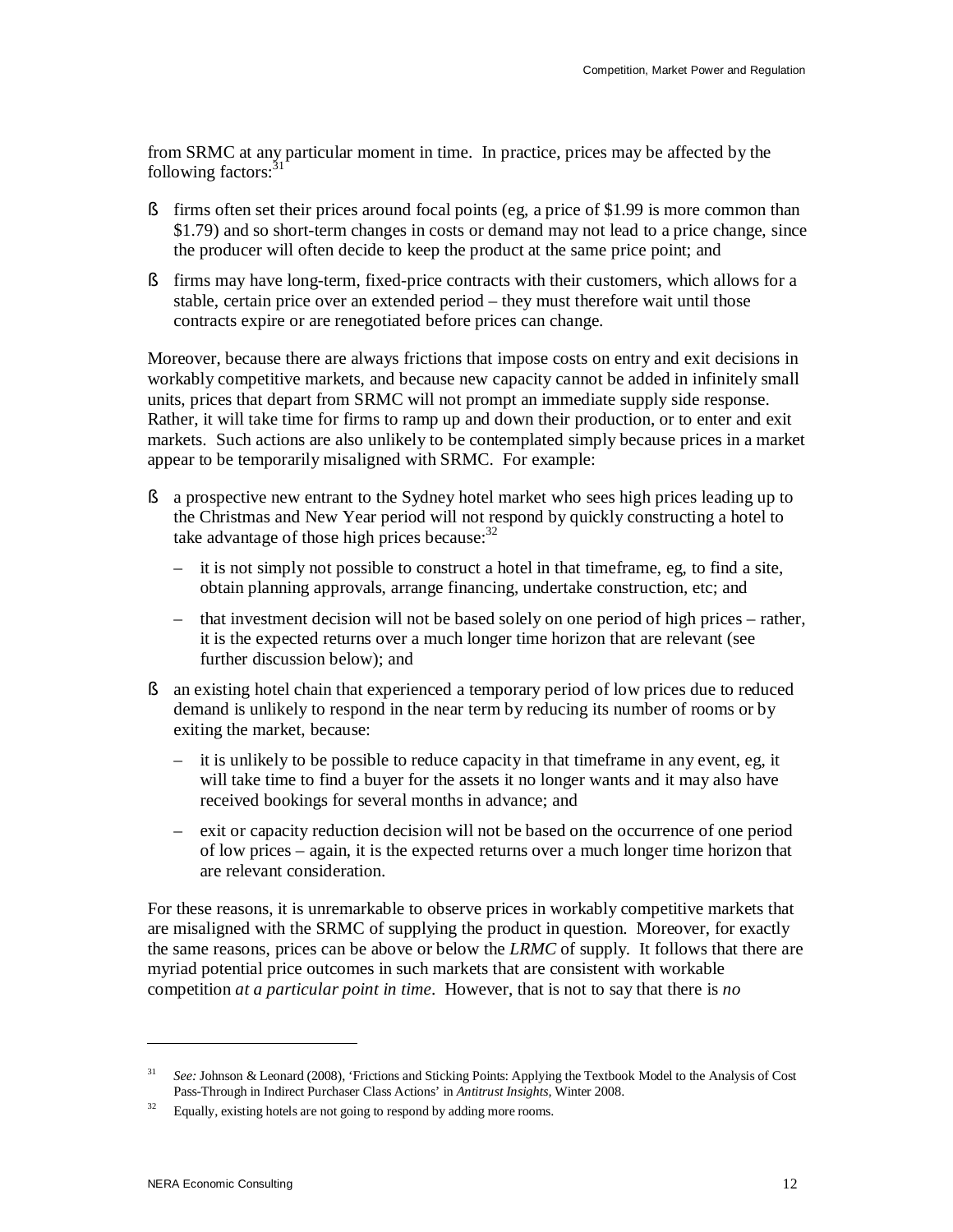relationship between the prices that are observed and the underlying costs of production *over the long term*.

Although prices may depart from SRMC and LRMC in the short term, there are limits to the extent that prices can depart from *LRMC* once a supply-side adjustment is possible. Specifically, once firms are able to respond to changes in demand- and supply-side factors by expanding or reducing their capacity, one would not expect to see prices that are significantly and persistently *above the LRMC of adding capacity*, or *below the long run avoidable costs (LRAC) associated with reducing capacity*. This is because:

- § if average prices exceed the LRMC of adding capacity (eg, because prices frequently increase to reflect the increased risk of congestion, or the need for demand curtailment) then, over the long term, firms will expand and/or new entry will occur as they 'chase' the resulting profits; and
- § if average prices are less than the LRAC associated with reducing capacity (eg, because prices frequently decrease to reflect an abundance of capacity) then, over the long term, firms will redeploy their capital to other markets where returns are superior.

Of course, as section 2.3 explained, it can be difficult in practice to time capacity expansions and reductions to perfection – particularly when those increments must be lumpy. There may therefore be times when prices are *above LRMC* for a period, as the market waits for new capacity to come on-stream (from existing market participants and/or new entrants). Equally, there may be times when prices are *below LRAC* for a period as the market waits for redundant capacity to be redeployed.<sup>33</sup> Nonetheless, provided that competition in the market is at least workable, these periods of 'misalignment' should only be temporary.

In summary, in a workably competitive market there is still a strong relationship between prices and costs. Unlike the theoretical ideal of perfect competition, prices will not always be perfectly aligned with SRMC (and LRMC). However, any change in market conditions that results in prices that are significantly and persistently *above LRMC* or *below LRAC* should, in time, prompt a supply-side response. Specifically, the rivalry that exists between suppliers should restore prices to levels that, on average, reflect the LRMC of adding capacity (or, equally, the LRAC associated with reducing capacity).

# **3.2. Market Power**

 $\overline{a}$ 

Substantial (as opposed to temporary<sup>34</sup>) market power is the antithesis of workable competition. Where substantial market power exists, a business is no longer adequately constrained by its competitors, and production decisions can be made with less (or no) regard to the needs of consumers, or the potential reaction of rivals. In this circumstance, the crucial

<sup>33</sup> Note that there may be other special circumstances in which the price for a good is persistently below LRAC. For example, a firm might set the price for a good below its LRAC in order to sell an increased quantity of another complementary product for which margins are very high. Razors and razor blades or printer and ink are potential candidates. Provided that the revenue from sales of *both* products is greater than the combined LRAC, such pricing is consistent with workable competition.

<sup>34</sup> Firms may have temporary market power, perhaps because there are small differences in the products of competing firms or because the firm has transitory advantages that will be competed away as other firms innovate. This type of market power should not raise concerns.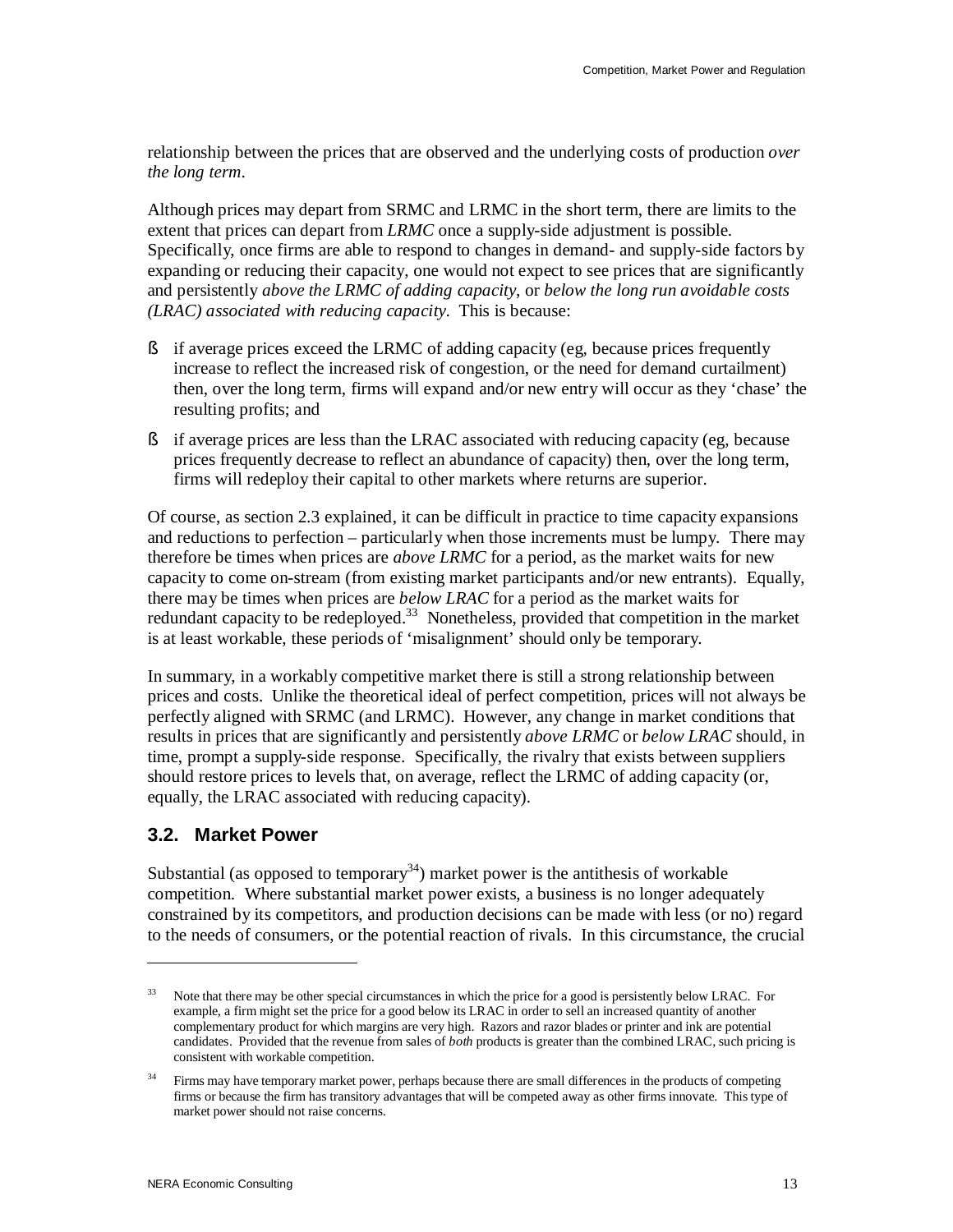resource-allocation function of competition is undermined, to the detriment of economic efficiency and social welfare.

Most definitions of substantial market power emphasise the discordant nature of market power and competition. For example, Werden defines market power as the ability of a seller to 'profitably ... maintain prices above competitive levels by restricting output below competitive levels.<sup>35</sup> This interpretation is also consistent with the definition articulated in the seminal judgment *Queensland Wire Industries Pty Ltd v Broken Hill Pty Co Ltd*, in which market power was described as: 36

'the ability of a firm to raise prices above supply costs without rivals taking away customers *in due time*, supply cost being the minimum cost an efficient firm would incur in producing the product …' (emphasis added)

A firm (or group of firms) can therefore be understood to possess a substantial degree of market power when it is able to set prices that would *not be observed* in a workably competitive market. Specifically, drawing upon the material set out in the previous sections, a firm can be taken to have substantial market power when: $37$ 

- § it has the ability to *sustain* prices *above LRMC*, including an appropriate return on capital and accounting for risk; $38$  and
- § it is insulated from competition by *significant barriers to entry and expansion* (as opposed to, say, minor differences in product attributes).<sup>39</sup>

It is particularly important to distinguish substantial market power from *temporary pricing power*, which can enable firms to elevate prices above long run costs for short periods. To be substantial, market power must enable a firm to set prices above LRMC for a *sustained* period of time. Indeed, the previous sections described a number of circumstances in which prices might increase above LRMC for a short period in a workably competitive market, including:<sup>40</sup>

<sup>35</sup> Werden (1996), 'Identifying Market Power in Electric Generation', Public Utilities Fortnightly, 15 February 1996.

<sup>36</sup> *Queensland Wire Industries Pty Ltd v Broken Hill Pty Co Ltd* (1989) 167 CLR 177.

<sup>37</sup> Put another way, a firm has substantial market power when it has the ability to sustain prices that *should* attract additional investment (ie, because they exceed LRMC) – from either existing market participants or new entrants – but that do not, because such investment is prevented or delayed by various factors (ie, barriers to entry).

<sup>38</sup> Substantial market power may involve the power to do things other than raise prices, eg, to engage in 'predatory pricing' by lowering prices below SRMC or various forms of exclusionary conduct. However, these actions are all, ultimately, directed at maintaining or expanding the firm's market power so as to enable it to charge prices that exceed LRMC.

<sup>39</sup> When considering the significance of barriers to entry (and, by extension, the degree of competitive constraint provided by new entry and expansion), it is necessary to assess the time it would take for a new firm to enter the relevant market and offer customers a competitive alternative, or for existing firms to expand, following the exercise of substantial market power. The evaluation of whether these responses would be sufficiently timely will vary with the dynamics of the market. As a general rule, entry and expansion will generally provide an effective competitive constraint if they would occur in an appropriate time to deter or defeat any non-transitory exercise of substantial market power. However, the appropriate timeframe will depend on the particular market under consideration.

<sup>40</sup> Note that these circumstances are not mutually exclusive.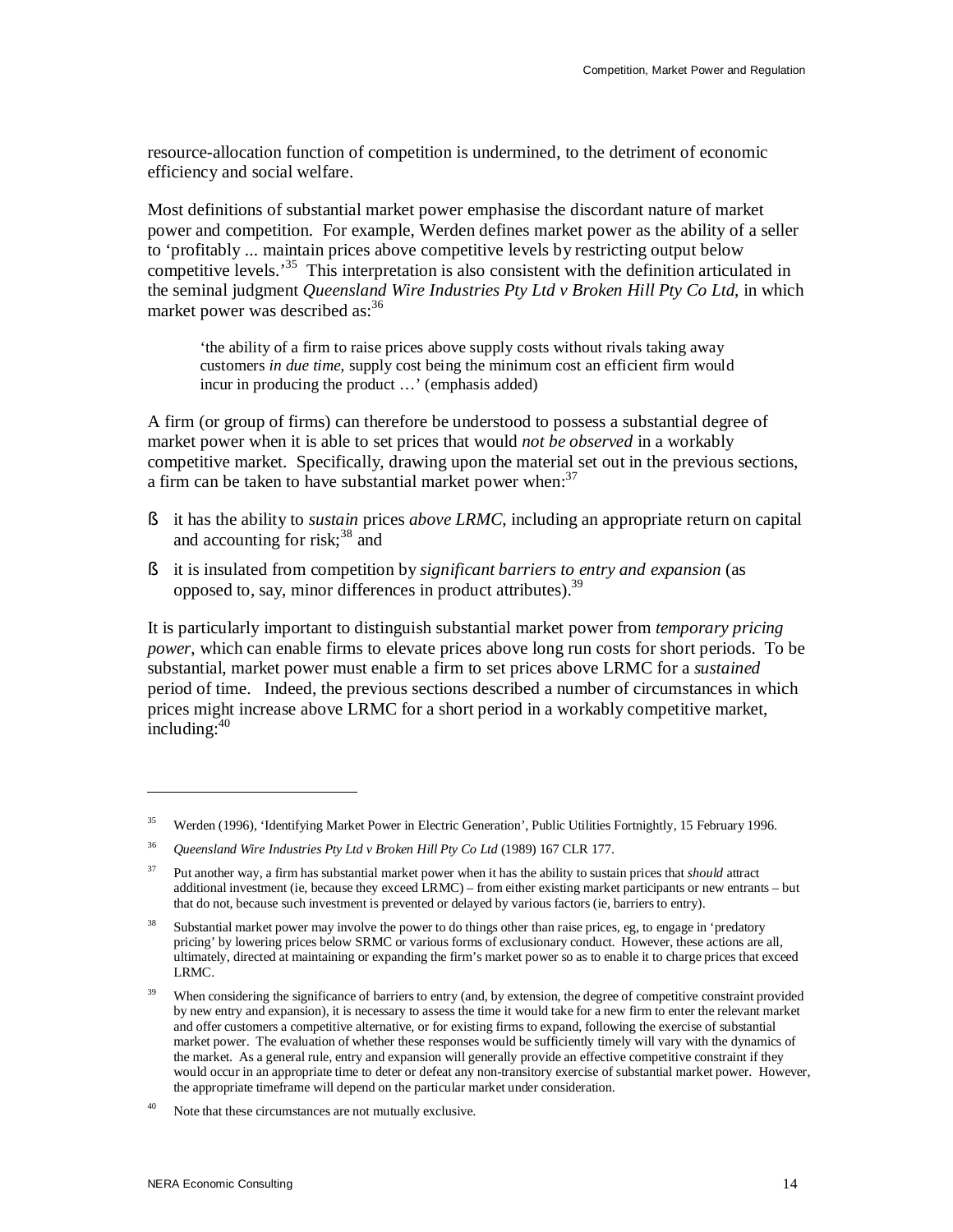- § when demand *temporarily* increases and prices rise above LRMC to reflect the reflect the increased risk of congestion, or the need to curtail demand for that scarce capacity, until such time as demand returns to 'normal' levels; and
- § when *steady growth* in demand causes prices to rise systematically above LRMC to reflect the elevated SRMC of managing that scarce capacity, until such time as firms are able to expand their capacity.

Firms may also be in a position to engage in short term *opportunistic conduct* in workably competitive markets. Specifically, they may be in a position to increase prices above LRMC by withdrawing capacity and manufacturing scarcity. However, provided competition is workable, this again only amounts to temporary pricing power. Specifically, in time the conditions allow that temporary power to be exercised will dissipate (ie, demand will fall) or, if such prices endure, they will prompt entry and expansion.

It is for these reasons that Justice French concluded in *Australian Gas Light Company (AGL) v Australian Competition and Consumer Commission (ACCC)* that temporary pricing power 'does not amount to an ongoing ability to price without constraint from competition.<sup>'41</sup> In particular, the existence of such power does not mean that prices will exceed LRMC, on average, over the long term. Indeed, most economists would agree that, provided that barriers to entry to a market are low, then the exercise of temporary pricing power is not something that compromises the long-term interests of consumers.

It is for precisely this reason that competition regulators tend to assess the existence of market power over a sufficiently long time period to observe substitution possibilities at work. Unless transitory pricing power persists for a sufficient period of time (or occurs with sufficient frequency) for average prices to be sustained above LRMC, it does not amount to substantial market power. The assessment of substantial market power consequently requires:

- § a focus on genuine and enduring barriers to entry and expansion, as the fundamental source of that power, ie, barriers that will persist over the long-run and hinder the entry and/or expansion of competitors; and
- § the undertaking of long-term price cost tests, as evidence of the exercise of market power, ie, comparisons of average prices over the long run to the LRMC of expanding capacity over the same period.

If a firm has substantial market power, in the sense described above, it will be in a position to sustain prices above the LRMC of supply (including the applicable cost of capital) in the long run without prompting entry and/or expansion from rivals. Put another way, it will have the ongoing ability to set prices without constraint from workable competition.

<sup>41</sup> *Australian Gas LightCompany v Australian Competition and Consumer Commission (No 3)* [2003] FCA 1525, paragraph 493.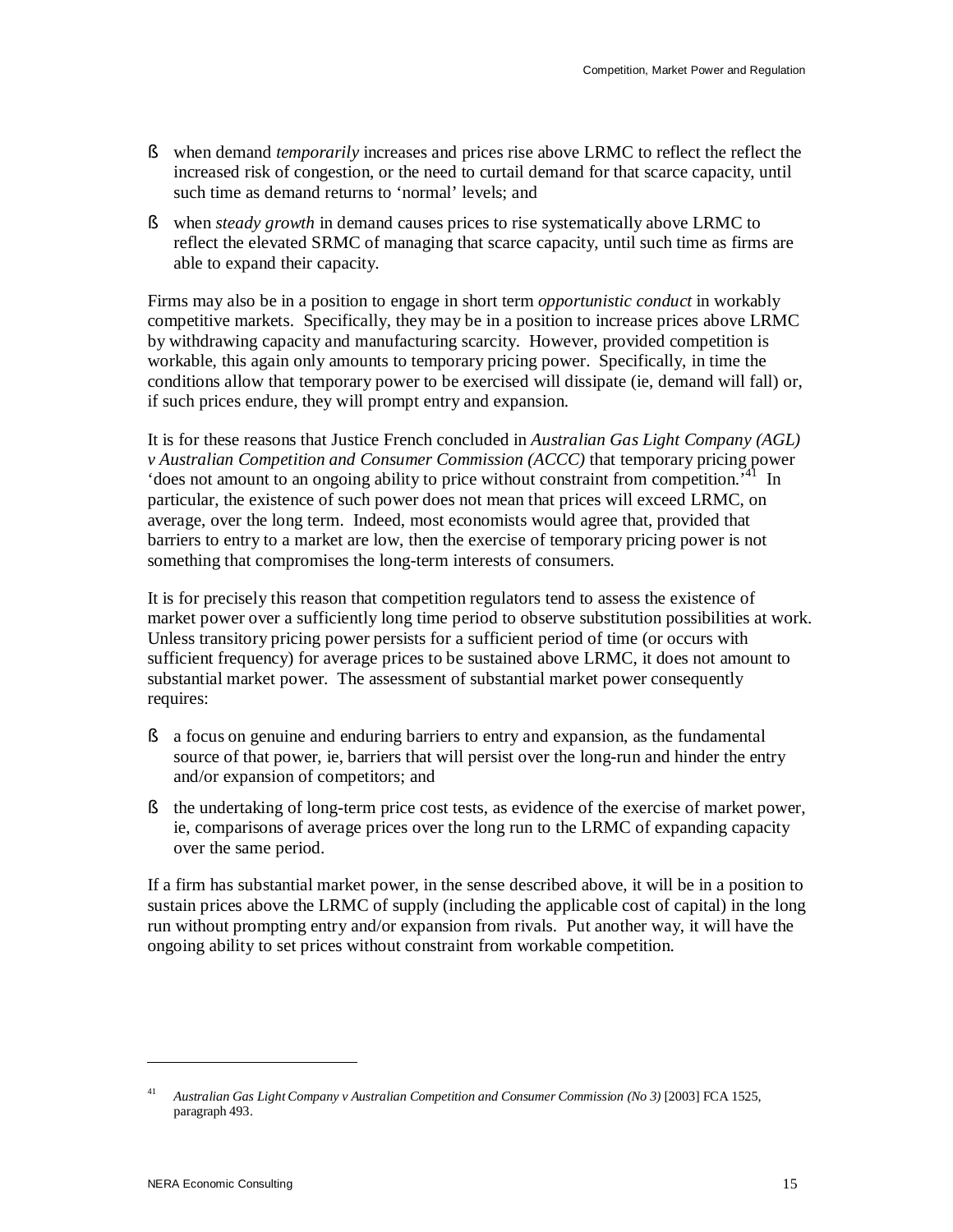# **3.3. Application of Administered Prices**

In economic terms, the central objective of controlling prices through the application of regulation is to promote outcomes *consistent* with workable competition, when competition is not workable.<sup>42</sup> However, the application of price control represents an intervention into the competitive process that is a 'second best' solution to workable competition. Because price controls cannot flawlessly mimic the competitive process they can only improve what would otherwise be, and then not necessarily so.

The overarching criteria for imposing price control is that any such intervention must enhance economic welfare, relative to the counterfactual in which that intervention does not take place. This has two important implications. First, a prerequisite for such an intervention is a finding that substantial and enduring market power exists and has been exercised. In particular, price control should be limited to instances where:

- § prices have been sustained above the LRMC of supply, rather than where prices have exceeded such levels only for short periods; and
- § there are enduring barriers to entry and expansion that prevent any market power from being diminished over time.

If substantial market power does not exist, there is no need to *promote* workable competition since, by definition, it *already exists*. Imposing a 'second-best' solution is likely only to introduce needless additional costs. An intervention also serves no purpose if substantial market power exists but has not been acted upon. It will again simply impose unnecessary regulatory costs for no perceivable benefit, and so result in a deterioration in overall economic welfare.

Second, the application of price control must improve the prospects for the market structure – and consequently enhance economic welfare – relative to the counterfactual of not intervening. This requires the benefits of intervening to be weighed against the additional costs that inevitably would arise, ie:

- § there will inevitably be administrative costs associated with designing and implementing the regulated prices; and
- § there may also be other costs arising from the effect that intervention may have on the incentives of firms to invest, and the attendant consequences for dynamic efficiency.

To be warranted, the benefits of introducing regulation must not be outweighed by these additional costs. Indeed, if the costs incurred in attempting to replicate workably competitive prices would outweigh the benefits to be achieved, the intervention would not be in the long term interests of consumers. Specifically, it would not enhance economic welfare, relative to the counterfactual in which that intervention does not take place.

<sup>42</sup> Professor Alfred Kahn explains that: 'the single most widely accepted rule for the governance of the regulated industries is to regulate them in such a way as to produce the same results as would be produced by effective competition, if that were feasible. Microeconomic theory provides regulators with a set of principles that, if followed, will produce optimum results, by widely accepted criteria of optimality.' See: Kahn, A., 1988, *The Economics of Regulation, Principles and Institutions, Volume 1 – Economic Principles*, Massachusetts Institute of Technology, p.17.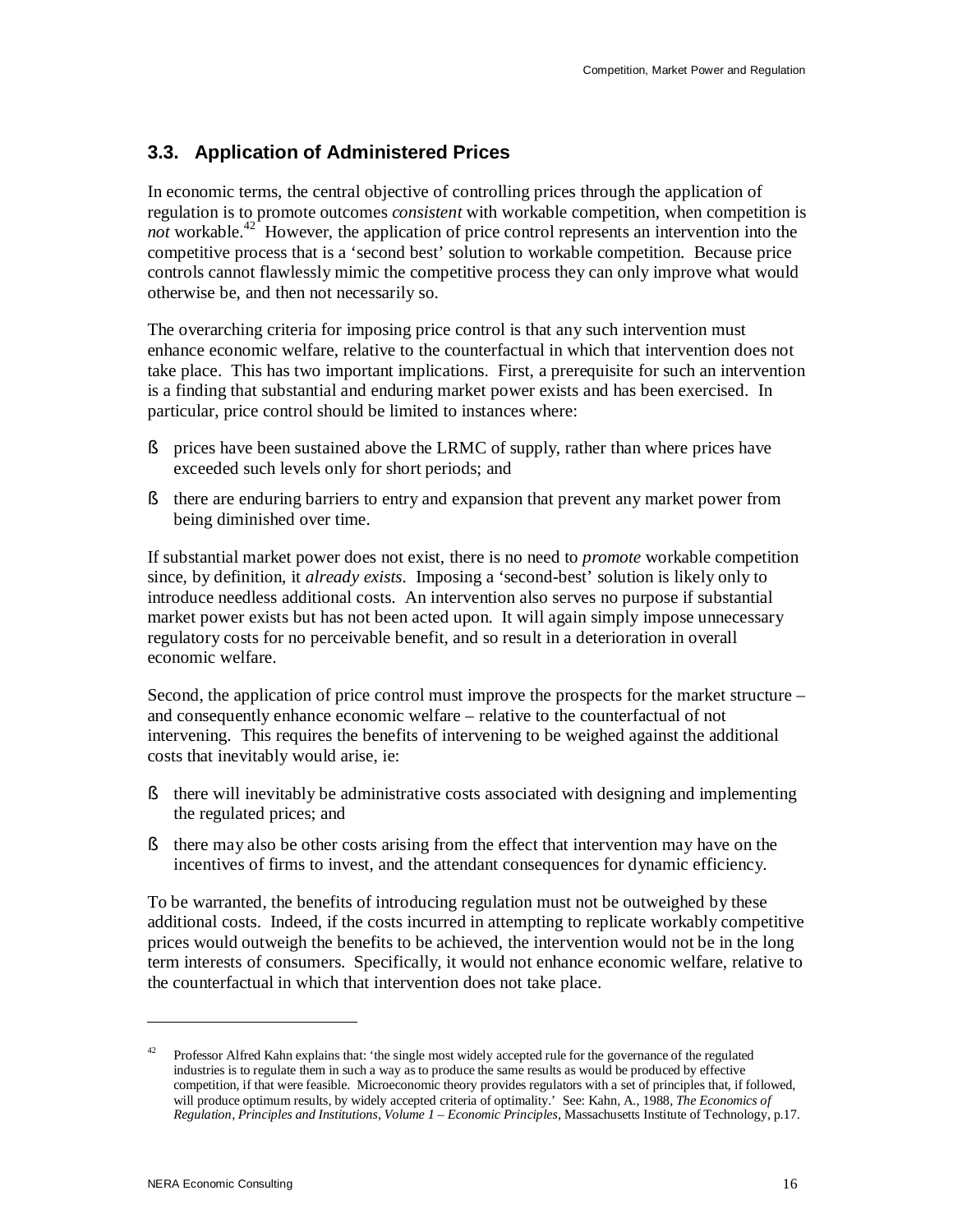# **3.4. Summary**

In the context of trade and commerce, competition is a process whereby firms strive against each other to secure customers for their product or services. In a perfectly competitive market there is a strong relationship between prices and costs. Firms can sell whatever they like at a price equal to its SRMC (which also equals its LRMC) and earn a return that is equal to that available if they were to divert their capital to its next best use. Any change in market conditions that results in prices above or below this level will be met with an immediate response that eliminates those positive or negative margins.

However, the distinguishing characteristics of perfect competition are seldom (if ever) seen in real markets. In the more realistic setting of a workably competitive market, prices will not always be perfectly aligned with SRMC and LRMC. However, any change in market conditions that results in prices that are significantly and persistently *above LRMC* or *below LRAC* should prompt a supply-side response *over the long term*. Specifically, in time, the rivalry that exists between suppliers should restore prices to levels that, on average, reflect the LRMC of adding capacity (or, equally, the LRAC of reducing capacity).

Substantial market power is the antithesis of workable competition. A firm (or group of firms) can therefore be understood to possess a substantial degree of market power when it is able to sustain prices that would *not be observed* in a workably competitive market. Specifically, a firm can only be considered to have substantial market power when:

- § it has the ability to *sustain* prices *above LRMC*, including an appropriate return on capital and accounting for risk; and
- § it is insulated from competition by *significant barriers to entry and expansion* (as opposed to, say, minor differences in product attributes).

The application of price control should therefore focus on addressing the existence and exercise of substantial market power – as opposed to, say, *temporary* pricing power, which is a common feature of competitive markets – and the attendant adverse consequences for economic welfare. This requires a focus on:

- § genuine and enduring barriers to entry and expansion, as the fundamental source of the substantial market power; and
- § the undertaking of long-term price cost tests, as evidence of the exercise of substantial market power.

The overarching criteria for imposing price control is that any such intervention must enhance economic welfare, relative to the counterfactual in which that intervention is not undertaken. To intervene in any other circumstances would be contrary to the long term interest of consumers since it would involve the needless invocation of a 'second best' solution.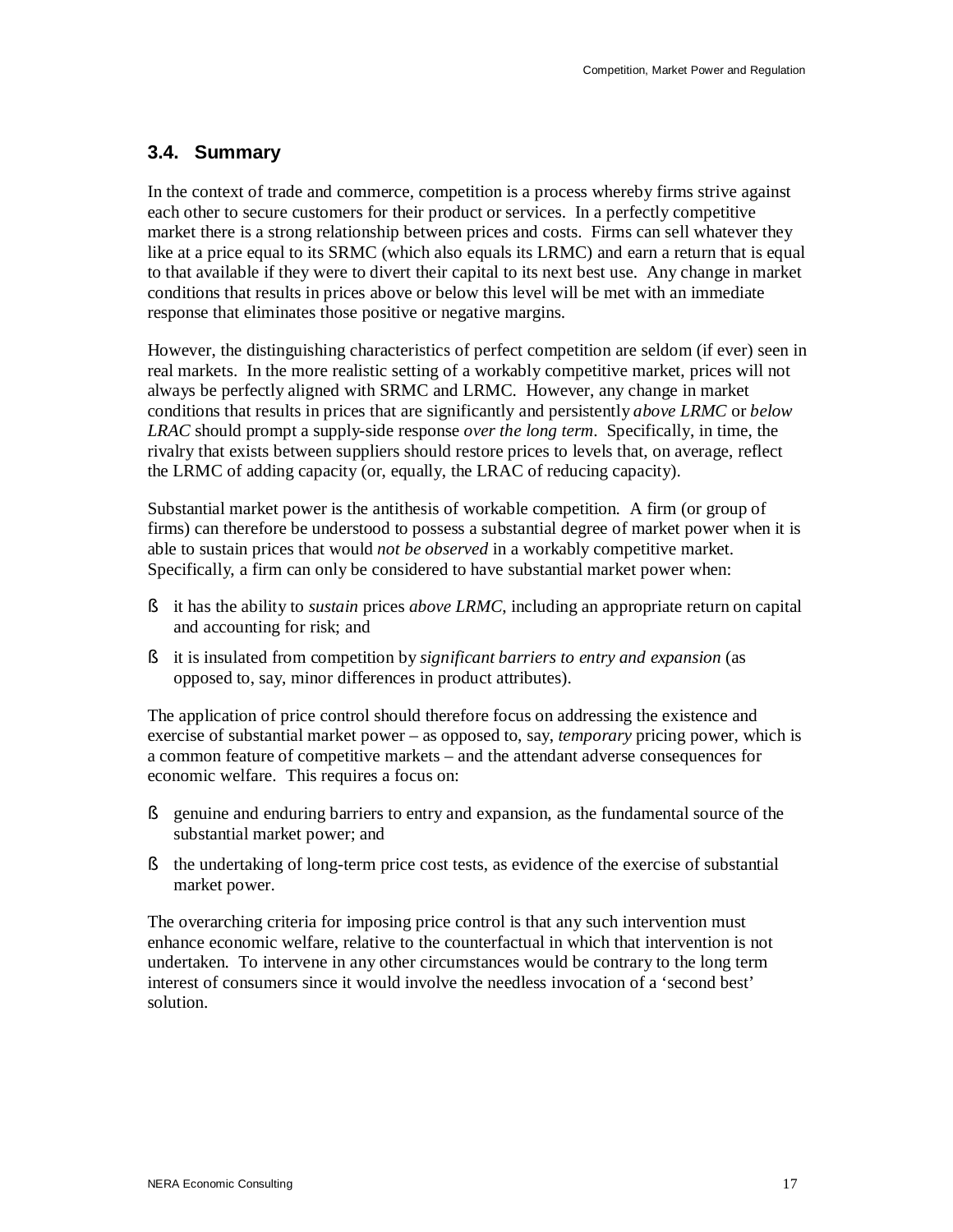# **4. Application to Electricity Generation Markets**

This section discusses the application of the economic principles described hitherto to 'energy only' wholesale electricity generation markets, such as the NEM. It begins by describing some of the distinguishing characteristics of such markets.

# **4.1. Characteristics of Electricity Generation**

The electricity sector is characterised by a homogeneous, non-storable commodity-type product that has few (if any) substitutes. These attributes deprive consumers of some of the usual means for adjusting to variations in price and supply, eg, storing the product,  $43$ switching to close substitutes and so on. Suppliers are also characterised by significant variation between the costs of the different generation technologies available, ie:

- § base load plants (such as coal, solar and wind), have relatively low operating costs, but this intrinsic, short run cost advantage is offset by relatively high capital (fixed) costs (ie, the cost per unit of potential output) and reduced ability to vary output in the short term (ie, 'stopping' and 'starting' such plants is not straightforward);
- § mid-merit plants, typically in the form of combined cycle gas turbines (CCGT) have higher running costs, but mid-range capital (fixed) costs; and
- § peaking plants, typically in the form of open cycle gas turbines (OCGT) have relatively low capital costs, a high degree of short-term controllability (ie, 'stopping' and 'starting' such plants is easy) but relatively high running costs.

The way that prices are set is also a distinguishing characteristic. Section 3.1.2 explained that, in most workably competitive markets, prices do not continually change – primarily because of the associated transaction costs and customers' aversion to price volatility. The NEM is an exception. Prices in the NEM are highly dynamic and are set in a way that reflects the fact that:

- § demand for electricity is highly variable and must be met at  $(\text{almost}^{44})$  all times, ie, it is highly undesirable for the 'lights to go out' at any time;
- § output must change very rapidly, and by large amounts within the course of a day in order to meet that variable demand; and
- § a suite of technologies is required to meet that variability efficiently, ie, typically a combination of base-load, mid-merit and peaking plant (see above descriptions).

Scheduled generators in the NEM are required to submit 'offer prices' for their capacity for every 5-minutes of the day. From all offers submitted, the Australian Energy Market Operator (AEMO) determines, through a centralised process, the generators that will be called upon to produce electricity based on the principle of meeting demand in the most cost effective way, ie, generators are dispatched in 'merit order'. Prices are set as follows:

<sup>43</sup> We note that hydro electricity is sometimes considered to be a storable form of electricity.

<sup>44</sup> Strictly, the reliability target is unserved demand of 0.002 per cent.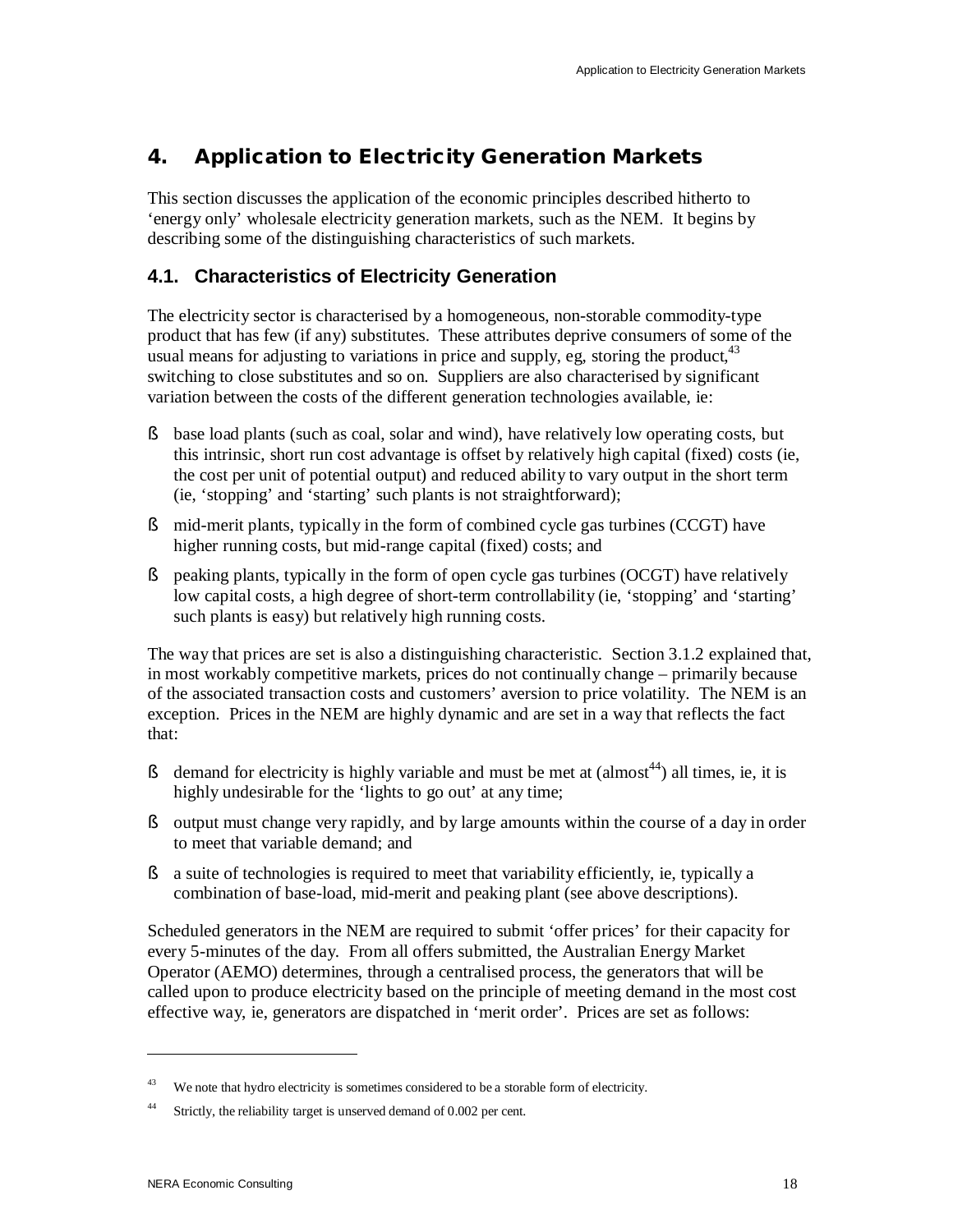- § a 'dispatch price' is determined every five minutes, based on the offer lodged by the most expensive generator that must be dispatched in order to meet prevailing demand in that period – the 'marginal generator'; and
- § six dispatch prices are averaged every 30-minutes to determine the 'spot price' for each trading interval for each of the five regions of the NEM, ie, the spot price is determined 48 times per day.

Because the NEM is an 'energy only' market, the only way that a generator can be paid for investing in plant is by having that capacity dispatched to produce electricity. It cannot be paid for having plant that is not being used, even if the existence of that capacity offers security of supply benefits. This sets the NEM apart from other wholesale market arrangements that *do* include payments to generators for simply offering capacity, such as the Western Australian market.

### **4.2. Competition in Generation**

The unusual features of the electricity generation market give rise to highly variable SRMCs. The wholesale market design is directed towards promoting competition between generators that produces prices that reflect those variable SRMCs. Specifically, the expectation is that, most of the time, generation plant should be 'dispatched' according to its economic merit order, as given by the ascending SRMC of running each type of plant (as determined by the respective operating and maintenance costs – the cost of curtailing demand during times of congestion is discussed subsequently).

Although generators are permitted to offer their capacity at any price (subject to a \$12,500/MWh market cap<sup>45</sup> and the Cumulative Price Threshold (CPT)<sup>46</sup>), the existence of competing offers by alternative plant owners normally constrains the prices that generators can bid. For example, a base load plant that bids substantially above its operating and maintenance costs (or withholds capacity – see discussion in section 4.3) risks not being dispatched and being forced to incur the expense of shutting down and restarting its plant. For this reason, generators can *generally* be expected to offer to supply the market at a price that reflects their short run operating and maintenance cost and are *generally* scheduled to run in line with their economic 'merit order'.

Figure 4.1 below illustrates that, although a generator may offer its capacity at a price sufficient to cover only its operating and maintenance cost, the price that it actually *receives* during a half-hour period is equal to the offer of the last generator that is dispatched in order to meet demand (the marginal generator). This means that generators with lower running costs (base load and mid-merit plant that is 'infra-marginal') will make a profit from the market prices set at the highest bid that enables them to make a contribution to their fixed investment costs. But how does the *marginal generator* cover its investment costs? The answer is no different from that in any other workably competitive market.

<sup>45</sup> Prior to 1 July 2010, the market cap was \$10,000/MWh.

<sup>46</sup> An administered price cap (APC) of (typically) \$300/MWh is imposed by AEMO whenever the sum of 336 consecutive trading interval prices (ie, 7 days) exceeds the CPT, which is currently \$186,000. Once invoked, the APC remains in place until the end of the trading day during which the rolling sum of prices falls below the CPT. In other words, the CPT also has the potential to constrain the prices at which generators offer their capacity.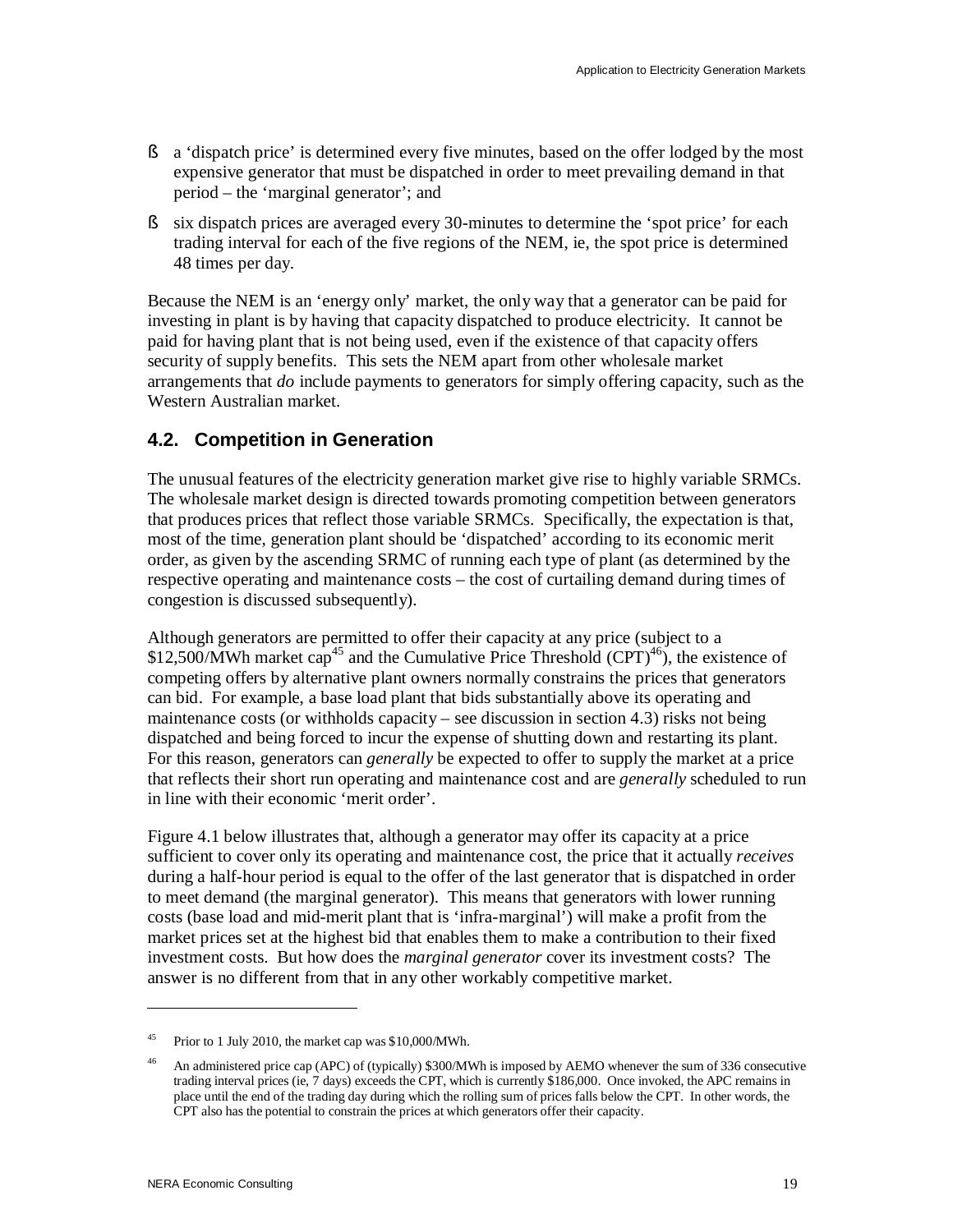

**Figure 4.1 Economic Merit Order** 

Specifically, when there is a possibility that the existing generation capacity will not be able to meet demand, prices in the market must rise to reflect the increased SRMC of curtailing that excess demand. In situations where there is a risk of shortages, the costs associated with this demand side component can cause prices to rise *well above* the operating and maintenance costs of the marginal generator. It is during these periods of scarcity that those generators are able to make a contribution to their *fixed costs*. Indeed, this is the *only way*  that such plants can cover their capital costs in an energy-only market.

The expected spot price is therefore based on a probabilistic assessment of possible future outcomes and the costs they entail. Specifically, it is the sum of the various additional costs arising under different scenarios, multiplied by the probabilities of these scenarios occurring. Formally, the expected spot price is derived using exactly the same formula as was set out in section 2.1 above, ie:

- § the SRMC of the marginal generator when supply exceeds demand (ie, operating and maintenance costs), multiplied by the probability of that scenario occurring; *plus*
- § the SRMC of the marginal generator *plus* the SRMC of curtailing excess demand when supply is less than demand multiplied by the probability of that scenario occurring.

In electricity generation markets, the cost of curtailing demand is termed the 'value of lost load' (VoLL), and reflects the amount that customers would be willing to pay to avoid a disruption to their electricity service. For large industrial users (eg, an aluminium smelter)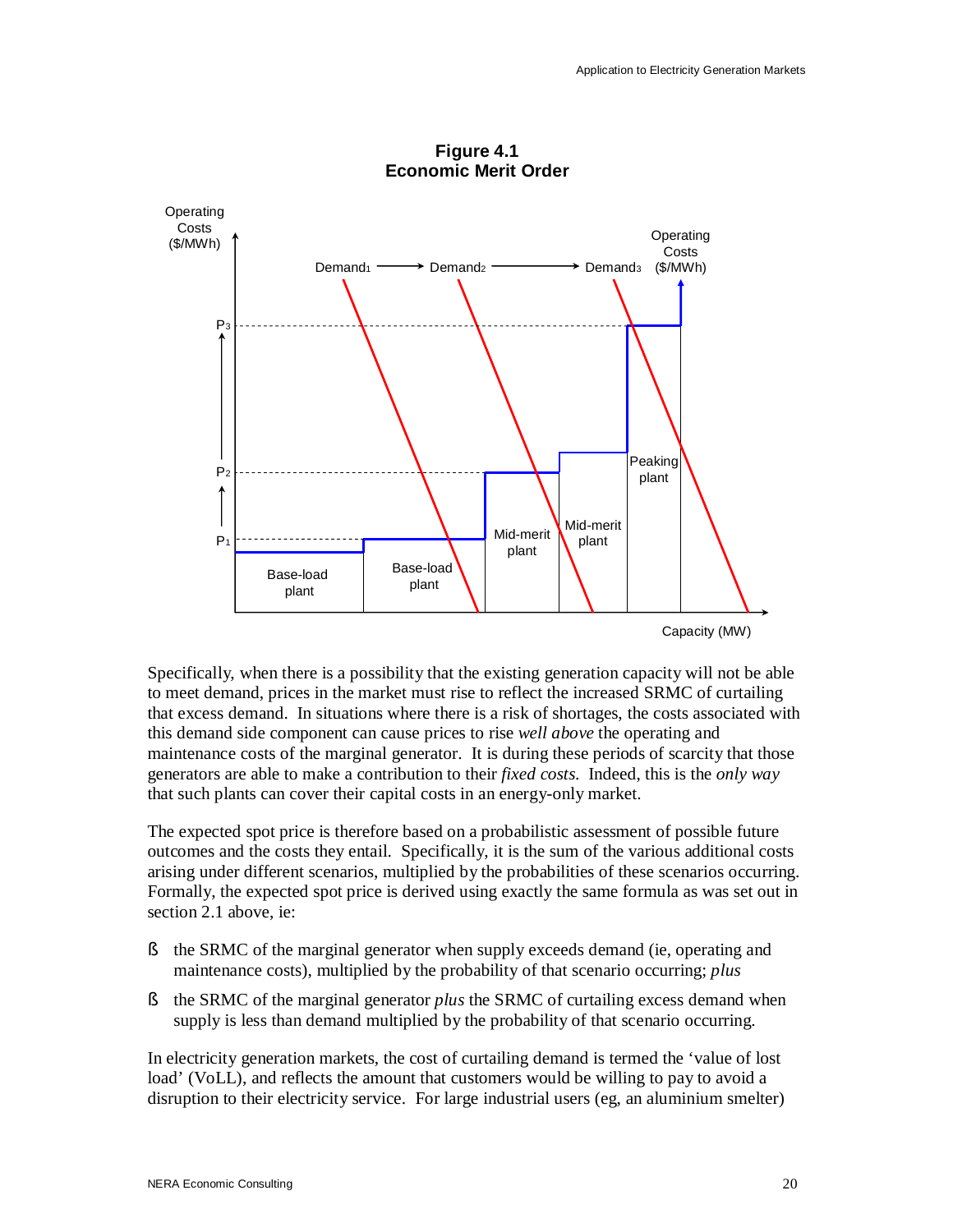that amount may be very high. However, in the absence of active demand-side bidding, the regulator has to set this price. In the NEM, this price is the market price cap of \$12,500/MWh. The expected spot price in the NEM can therefore be expressed as follows:<sup>47</sup>

| Expected Spot Price = $[(1 - \text{LOLP}) \times \text{SMC}] \times [\text{LOLP} \times \$12,500]$ |             |     |                                                              |  |
|----------------------------------------------------------------------------------------------------|-------------|-----|--------------------------------------------------------------|--|
|                                                                                                    | Where:      |     |                                                              |  |
|                                                                                                    | <b>LOLP</b> | $=$ | Loss of load probability                                     |  |
|                                                                                                    | <b>SMC</b>  | $=$ | System marginal cost, ie, the SRMC of the marginal generator |  |
|                                                                                                    | \$12,500    |     | Market price cap                                             |  |

When the probability of shortage is low, prices can be expected to resemble the operating and maintenance costs of the marginal generator (often a base-load or mid-merit plant). However, as the probability of a shortage begins to increase (which will happen once demand starts to approach the 'outer limits' of the merit curve), spot prices start to increase above SRMC and begin approaching the market price cap. In the extreme scenario in which a shortage is certain (ie, if the LOLP=1), the expected spot price *is* the market price cap and a price of \$12,500/MWh should transpire for the period in question.

Periods of high prices are necessary to cover generation costs in the aggregate, to ration demand and, critically, to provide an *inducement for new investment* by firms chasing those high prices.<sup>48</sup> Indeed, when scarcity in the market causes spot prices to increase high enough, or frequently enough that the average spot price exceeds the LRMC of constructing additional capacity $49$  over that timeframe then:

- § firms already in the market have an incentive to expand their generation capacity so as to take advantage of those periods of high prices; and
- § new firms have a stronger incentive to enter the market and offer new generation capacity, chasing those high prices.

In other words, provided that the electricity market is workably competitive, the period over which spot prices rise to reflect the increased risk of congestion, or the need to curtail demand, is finite. Specifically, once the cost of that curtailment (as represented by SRMC) has risen to a level that exceeds the costs of adding capacity (as represented by LRMC), entry and expansion can be expected to occur over the longer-term to *meet* that demand.

<sup>47</sup> Hunt & Shuttleworth (1996), *Competition and Choice in Electricity*, Wiley, p.173.

<sup>48</sup> In practice, these signals will be complemented by administrative planning functions. For example, the AEMO *Statement of Opportunities* also sets out information about future generation capacity requirements, based on load forecasts, in order to ensure that generation reliability standards are met.

<sup>49</sup> Recall that the LRMC of adding capacity (and the LRAC associated with reducing capacity) is determined by the operating and capital costs associated with the optimal investment profile need to meet the relevant increment (or decrement, as the case may be) in demand. This may comprise investment by both existing market participants and by new entrants, and, potentially, invpestment in different production technologies. For example, depending upon the circumstances, the most efficient expansion profile may involve investment by both existing generators and new entrants, and a mix of generation technologies, eg, base-load, mid-merit and peaking plant and, potentially, transmission and interconnector capacity.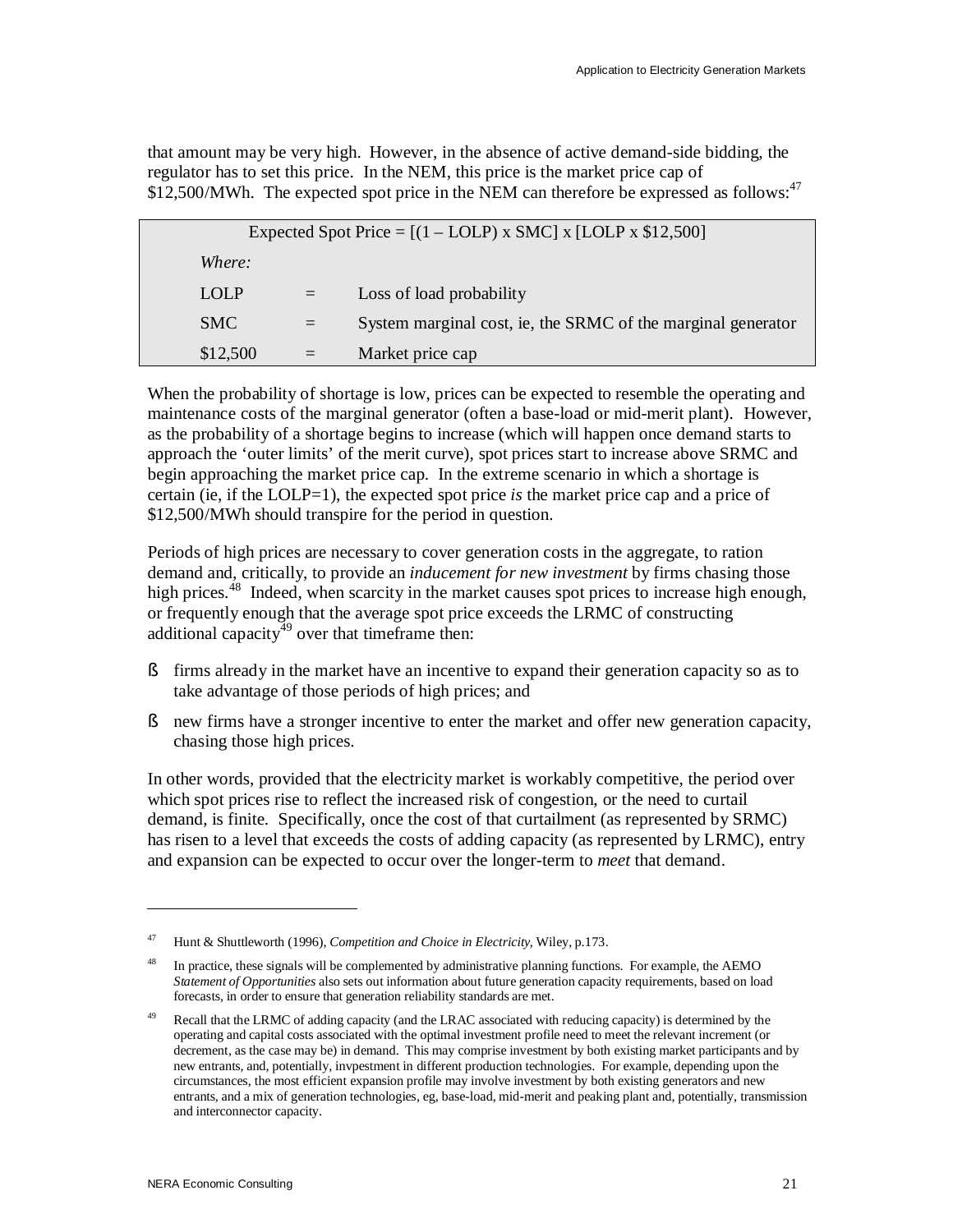In exactly the same way, there is a limit to the extent to which persistently *low* (or negative<sup>50</sup>) spot prices can persist without precipitating a reduction in capacity. Indeed, if surplus capacity causes market causes spot prices to fall below the LRAC associated with reducing capacity then, over the long term:

- § generators in the market will have an incentive to reduce their capacity, eg, base load plants may decommission units; and/or
- § generators will have an incentive to exit the market and redeploy their capital to areas in which returns are more attractive, eg, entire power stations may shut down.

In this respect, a workably competitive wholesale electricity spot market functions no differently from most other workably competitive markets. Specifically, any change in market conditions that results in prices that are significantly and persistently *above LRMC* or *below LRAC* should, in time, prompt a supply-side response that restores prices to these levels. This relationship between prices and costs is the same as that described in general terms in section 2.3.

Of course, one complication discussed in section 2.3 is that this supply-side adjustment process cannot necessarily be expected to be *perfect*. Because generation capacity cannot be added or removed in 1MW increments, it can be difficult to time 'lumpy' capacity expansions and reductions to coincide with the theoretical 'trigger points' described above. There may therefore be times when:<sup>51</sup>

- § average spot prices (and SRMC) are *above LRMC* for periods, as the market waits for the next increment of capacity to come on-stream; and
- § average spot prices (and SRMC) is *below LRAC* for periods, as the market waits for redundant capacity to be redeployed.

In other words, prices that diverge from LRMC (or LRAC) for significant periods of time may *still be explicable* in an electricity generation market*.* However, as sections 2.3 and 3.1.2 explained, provided that competition in the market is at least workable and the concept of LRMC is properly understood, these periods of 'misalignment' should still only be temporary. We explain the importance of adopting a longer-term perspective in section 5.3.

The more challenging complexity is that the supply and demand conditions that lead to high spot prices in a well functioning workably competitive spot market are also the conditions in

<sup>50</sup> It is not uncommon to see some plants in the NEM lodging *negative* bids (to a market 'floor' of -\$1,000/MWh) to ensure that they are dispatched, eg, wind generators may lodge such bids 'when the wind is blowing'.

<sup>51</sup> The renewable energy target and a carbon tax (if implemented) also have the potential to influence the LRMC of new generation capacity and the period of time during which SRMC and LRMC are misaligned. The principal effect of the initiatives will be to make renewable (ie, low carbon) forms of generation less expensive and carbon-intensive generation (eg, coal-fired plant) more expensive. The schemes may therefore change the *cost* and, possibly, the *configuration* of the next capacity expansion in a location. Specifically, it may be the case that, absent the initiatives, the optimal investment profile to meet the next capacity expansion would have comprised largely new coal-fired baseload plant. The effect of the schemes will be either to increase the cost of any such plant, or to change the economics of the investment to such an extent that a greater proportion of renewable energy is brought on-stream instead. In each case, the LRMC of the capacity expansion increases, relative to the state of the world in which the government intervention does not take place. In addition, because the LRMC has increased, it may take longer for the SRMC of curtailing demand to reach that new, higher, threshold.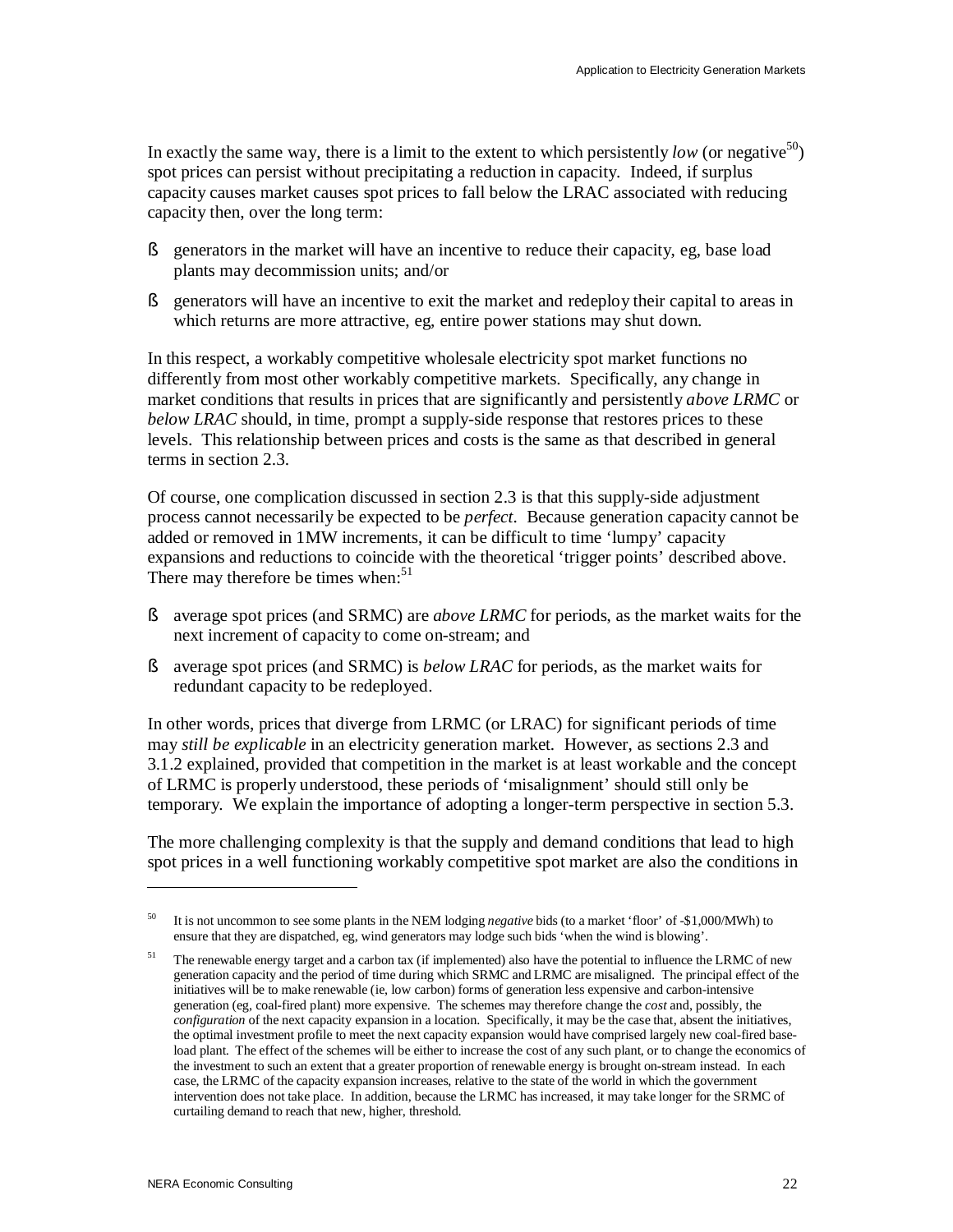which market participants can have the strongest incentive to engineer price spikes through creating *artificial shortages*. <sup>52</sup> These incentives and the manner in which they can be acted upon are the subject of the following section.

# **4.3. Strategic Withholding**

It is worth emphasising at the outset that the strategies that are discussed in this section assume that the existing portfolio of generation assets is *fixed*. As soon as one takes a longer term perspective and allows for the possibility of entry and expansion, the analysis may change significantly. With that important qualification, there are various portfolios of generation assets that can confer the ability profitably to affect the spot price in certain circumstances, even if a firm has only a modest market share. 53

This can be achieved by either 'physical' or 'economic' withholding of generation capacity<sup>54</sup> that *would otherwise be dispatched* in order to create *artificial* scarcity in the market (rather than true 'competitive scarcity'<sup>55</sup>) that must then be curtailed through high prices. The former involves a generator not offering all of its capacity and the latter involves it offering some of its capacity at a price that exceeds the operating and maintenance costs of the likely marginal generator. The objective and consequences of the two strategies are the same and so the distinction is not important for the purposes of this paper.

There are a number of different withholding strategies that can be employed by generators to engineer a shortage of supply. For example, withholding can involve a low-cost producer (ie, a base-load or, possibly, a mid-merit plant) withholding part of its capacity so as to increase the price at which the remainder is dispatched. Figure 4.2 illustrates the implementation of such a strategy and the potential effect upon the spot market price.

<sup>52</sup> *See:* Joskow, P (2007), 'Competitive Electricity Markets and Investment in New Generating Capacity', *The New Energy Paradigm* (ed: Dieter Helm), Oxford University Press.

<sup>53</sup> It is for this reason that market shares are often not particularly revealing when assessing the market power of electricity generators. *See for example:* Public Utilities Commission v FERCE 462 F.3d 1027 2006 U.S App at 1039.

<sup>54</sup> There are also other ways of affecting prices, such as attempting to engineer transmission constraints, but such strategies are not the principal focus of the MEU Rule change proposal and so are not discussed further in this paper.

<sup>55</sup> *See:* Joskow, P (2007), 'Competitive Electricity Markets and Investment in New Generating Capacity', *The New Energy Paradigm* (ed: Dieter Helm), Oxford University Press.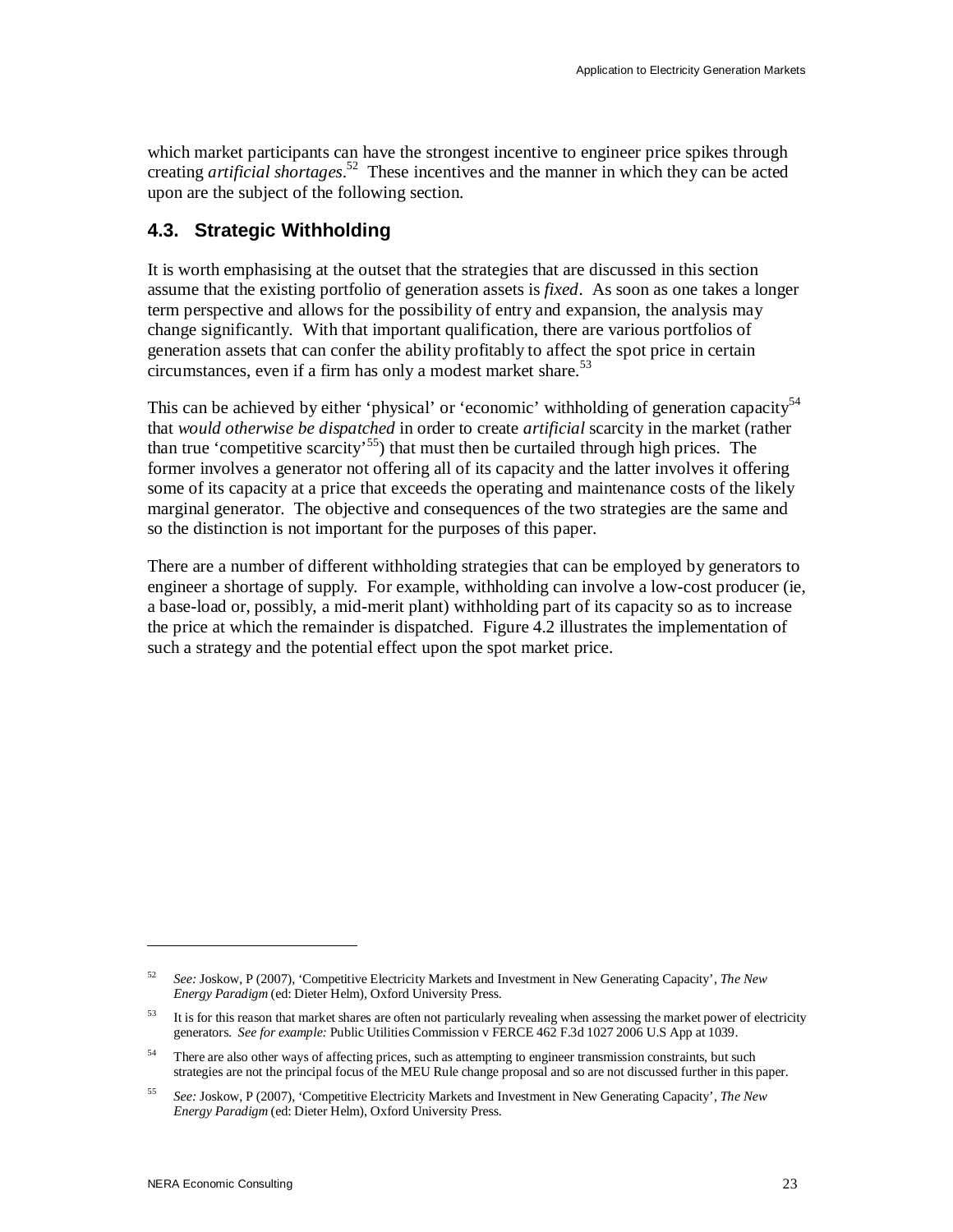

**Figure 4.2 Withholding by a Low-cost Producer** 

This strategy can be implemented most effectively when projected demand increases to a point at which the generator knows that there is a high probability that load will not be able to be served without it being dispatched, at which time it effectively becomes the marginal (or 'pivotal') supplier.<sup>56</sup> When this occurs, the generator can conceivably bid some (even all) of its capacity at \$12,500/MWh and be reasonably confident of receiving that price for the trading interval. Generator 1 becomes 'pivotal' in Figure 4.3 when projected demand

increases to the point at which that load cannot be served by generators 2 to 12 above.

<sup>56</sup> This is effectively how MEU defines 'dominant generators' in its proposed Rule change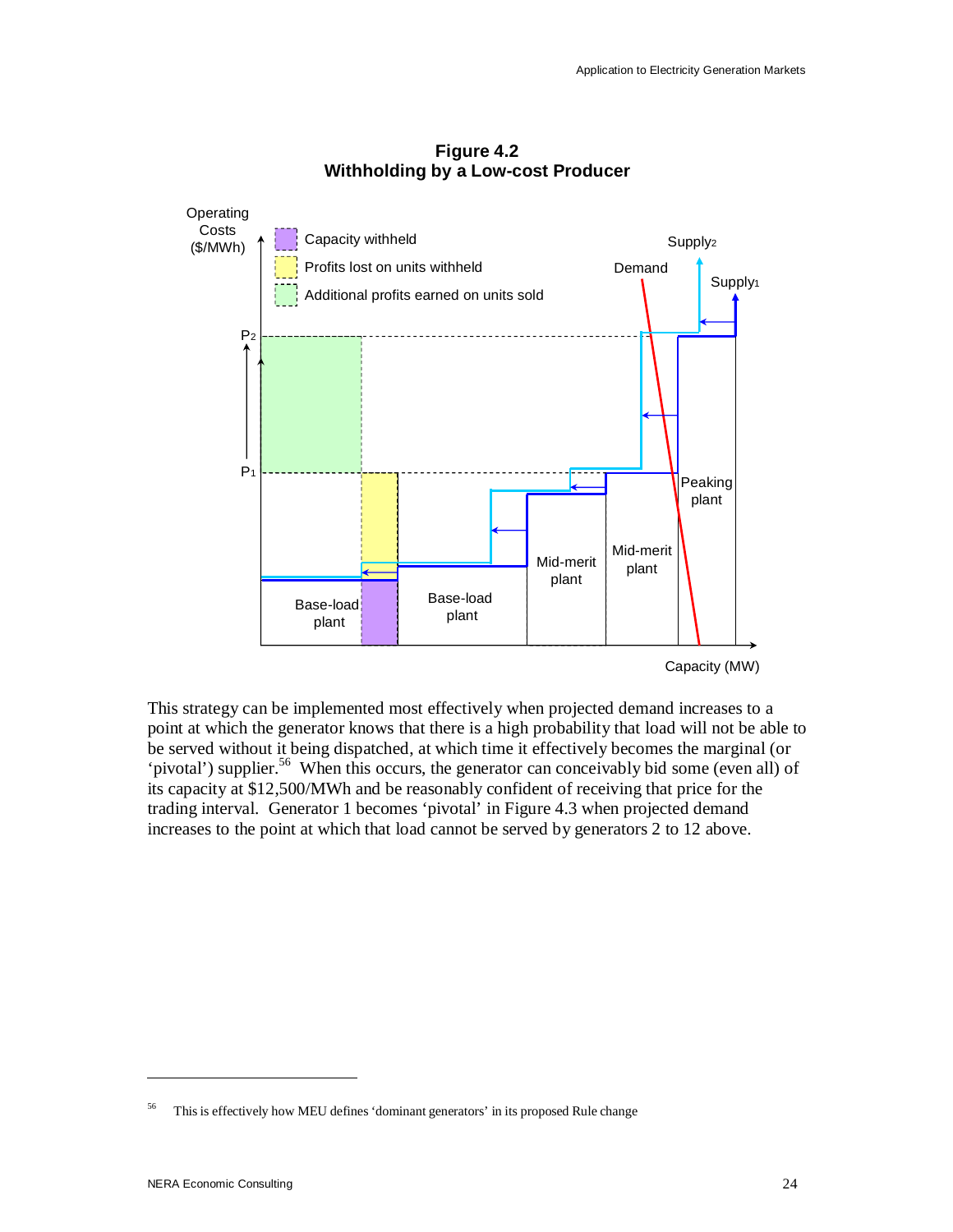

**Figure 4.3** 

Strategic withholding can involve the coordinated use of multiple generation units to engineer a shortage. For example, a generator that owns both base load plant and mid-merit or peaking plant might withhold the latter in order to produce a shortage and benefit the former. Specifically, it might withhold the capacity of a mid-merit plant in order to benefit from the higher price it may consequently receive for its base load capacity. Figure 4.4 illustrates the implementation of such a strategy and the potential effect upon the spot market price.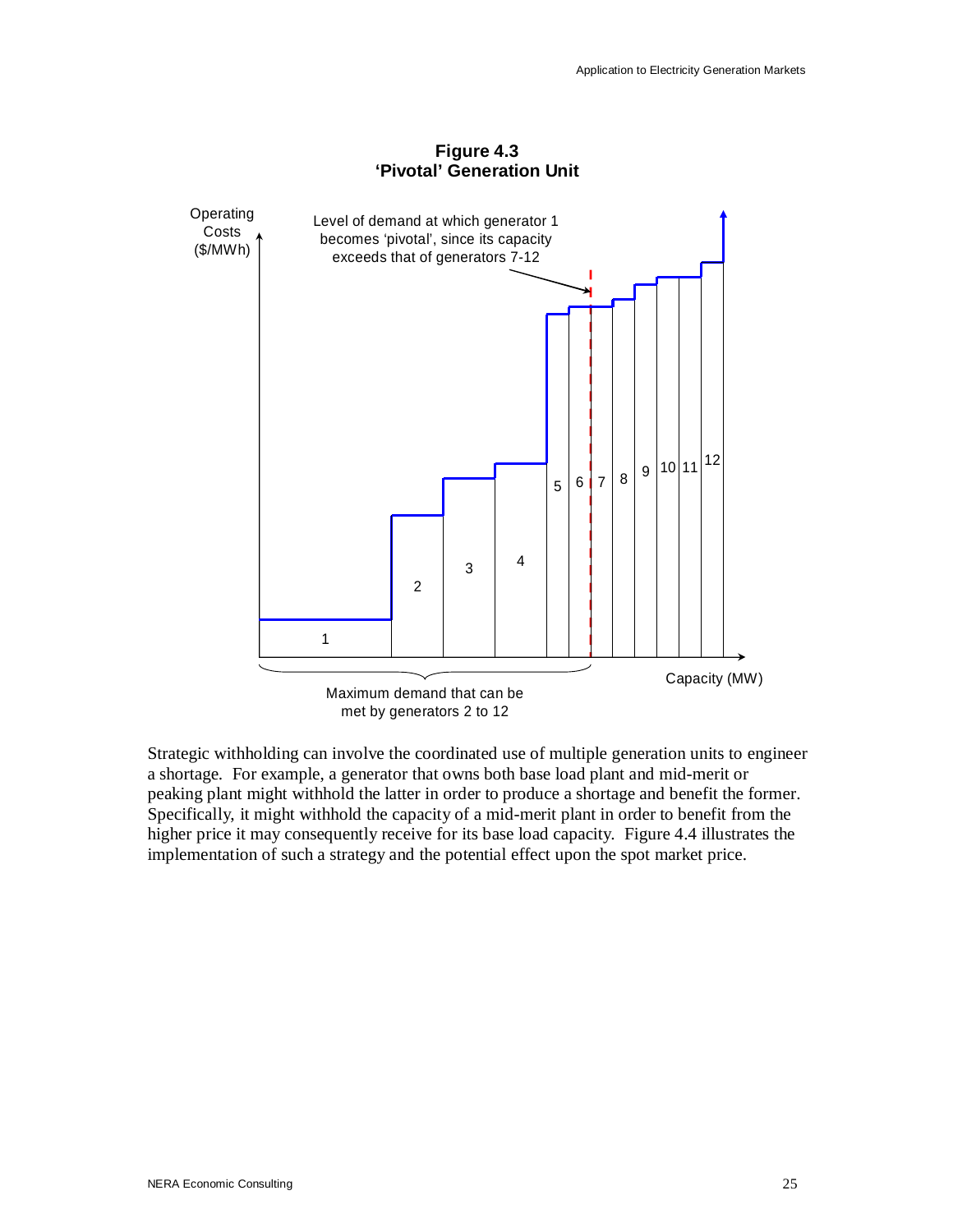

#### **Figure 4.4 Withholding by a Single-Owner Portfolio**

The successful implementation of any withholding strategy depends on the concurrence of a number of factors, including:

- § most critically, whether the slope of the 'merit curve' or 'supply curve' is 'steep' or 'flat' around the market clearing price, since this ultimately determines the magnitude of any price increase – the 'shape' of the merit curve in electricity markets can therefore be particularly conducive to such conduct at high levels of demand; as well as
- § the production costs of the low-cost suppliers that potentially could restrict output to increase profits, since this affects the profits on those units withheld and those sold – these will be lowest for base-load and mid-merit plants;
- § the elasticity of demand forecast demand, since any contraction in demand in response to a price increase mutes the effect of such conduct – because the demand for electricity is highly inelastic, there will often be little such response;
- § the extent to which a reduction in supply by a low-cost supplier might be offset by increased supply by other low-cost so as to reduce any price effect – of course, this is not a possibility when a generator is 'pivotal';
- § the total output supplied to the market by the withholding generator, ie, the greater the total output sold by the withholding generator, the greater the additional profit on units sold at the higher price; and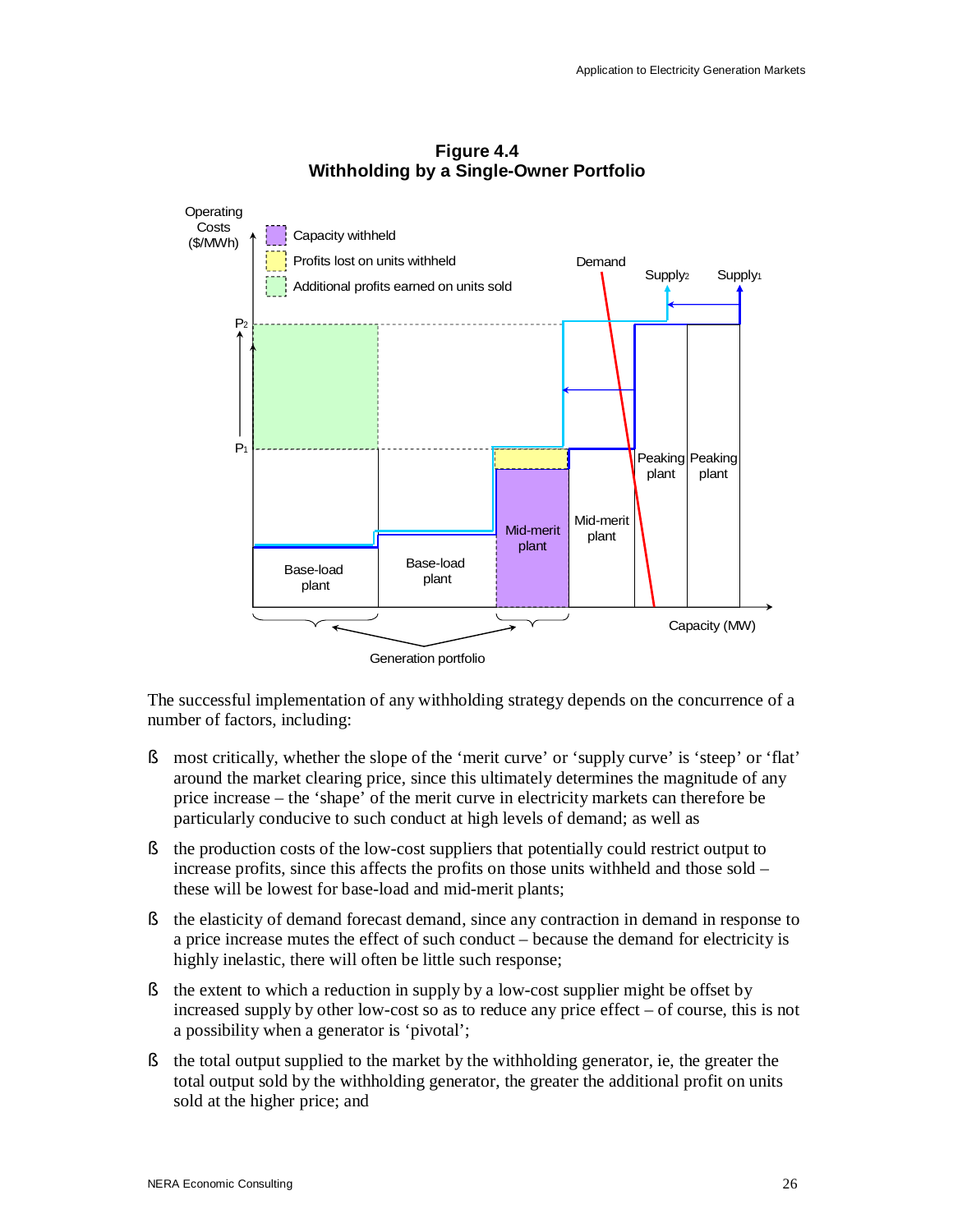§ the hedging position of the withholding generator, ie, if a significant proportion of its sales during the period in question are at a pre-determined contract price, this may reduce the impact of any increase in the spot price on its profitability (the relevance of hedge contracts to the assessment of market power is explored in section 4.4.2).

If such strategies are successfully executed, short-term inefficiencies result, ie, there are productive inefficiencies because lower-cost plant is not dispatched and there may be allocative inefficiencies associated with unserved demand. However, whether such conduct can reasonably be classified as the exercise of substantial market power that has long term dynamic efficiency consequences is another matter. It may indicate the exercise of such power, but it may not, as we explain below.

# **4.4. Substantial Market Power in Generation**

Section 3.2 explained that a firm can be understood to possess a substantial degree of market power when it is able to set prices that would *not be observed* in a workably competitive market. Because workably competitive wholesale electricity spot markets function no differently from most other workably competitive markets, the test that should be applied to identify substantial market powers is also the same.

### **4.4.1. Substantial market power in the spot market**

Substantial market power is the ongoing ability of a firm to raise prices above competitive levels without rivals taking away customers in due time.<sup>57</sup> A generator (or group of generators) can therefore be considered to have a substantial degree of market power over electricity spot market prices (hedge prices are discussed in section 4.4.2) when it is not constrained by the forces of workable competition, ie, when:<sup>58</sup>

- § it has the ability to increase average spot prices to such an extent and with sufficient frequency that they exceed the LRMC of adding capacity, including a return on capital and accounting for risk;<sup>59</sup> and
- § it is insulated from the forces competition by significant barriers to entry and expansion (as opposed to, say, minor differences in product attributes) that enable it to sustain average prices at that level.<sup>60</sup>

Like in any other market, it is important to distinguish substantial market power from *temporary pricing power*. Indeed, the previous sections described a number of unexceptional circumstances in which prices in a workably competitive market might increase above the

<sup>57</sup> *Queensland Wire Industries Pty Ltd v Broken Hill Pty Co Ltd* (1989) 167 CLR 177.

<sup>58</sup> As noted earlier, there are a number of additional indicators of substantial market power that are not discussed in this initial report. In particular, the 'Lerner Index' and the 'Pivotal Supplier Index' are two additional measures that are commonly employed to assist in the detection of substantial market power in wholesale electricity markets. However, a detailed discussion of these methodologies is outside the scope of this initial report.

<sup>59</sup> Note again that this may involve engaging in strategies such as predatory pricing, albeit for the same purpose.

<sup>60</sup> As noted above, as general rule, entry and expansion will provide an effective competitive constraint if barriers to entry and expansion can be overcome in an appropriate time to deter or defeat any non-transitory exercise of substantial market power.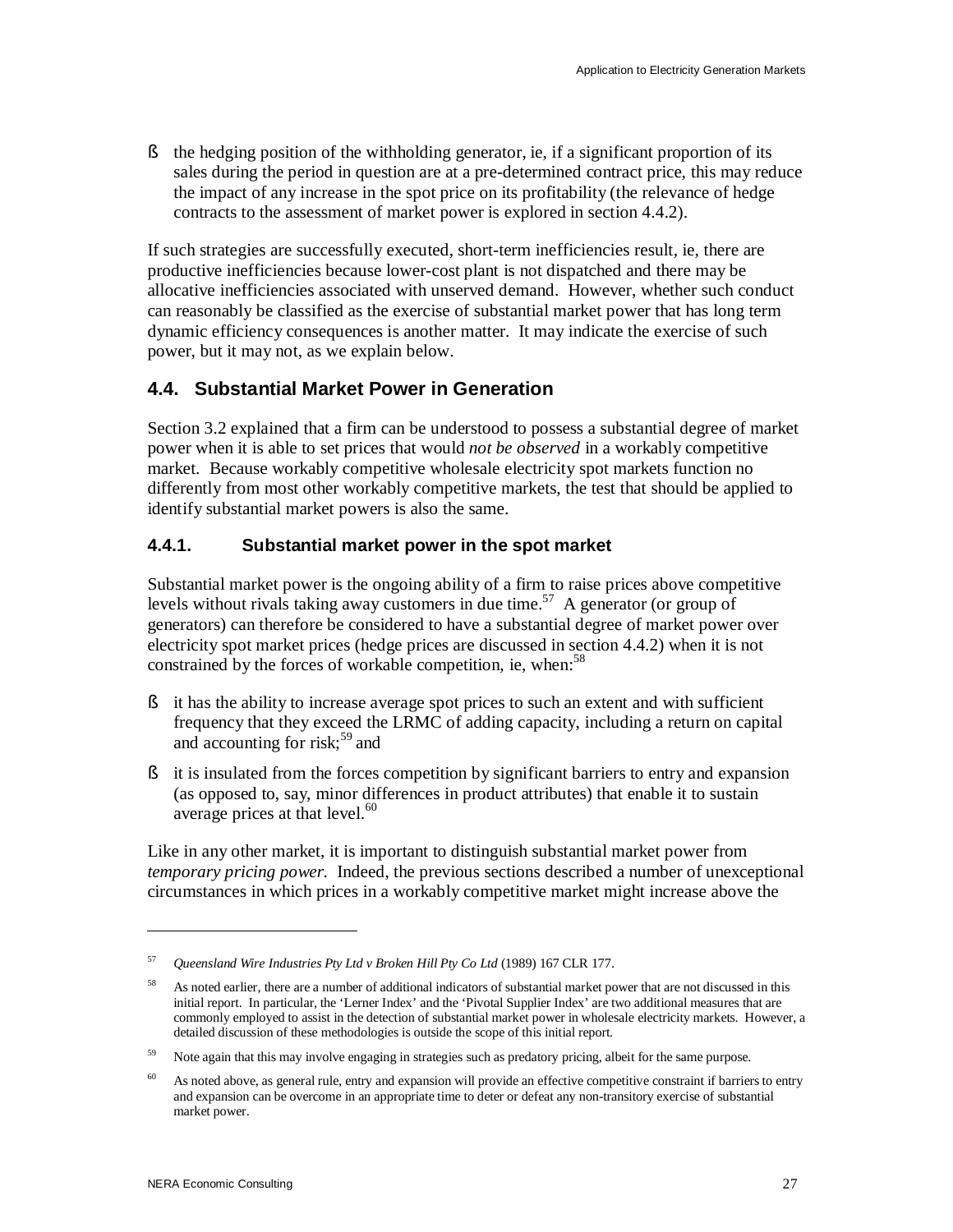LRMC of new capacity for short periods, without jeopardising long term dynamic efficiency. In a similar way, average spot prices in the NEM may exceed for short periods the LRMC of adding new generation capacity, ie:<sup>61</sup>

- § when demand for electricity *temporarily* increases (eg, on a very hot day) and the spot price in that trading interval rises above LRMC to reflect the elevated SRMC of curtailing demand for that scarce capacity; and
- § when *steady growth* in demand results in spot prices rising to curtail demand with sufficient frequency that the average spot prices exceed the LRMC of adding capacity, but will fall once firms expand their capacity to meet that demand, ie, the timing of new capacity will not always be 'perfect'.

Generators in the NEM may also be able to engage in strategic withholding of the form described in section 4.3 to increase prices above LRMC by manufacturing scarcity. However, *provided that competition is at least workable*, this again only amounts to temporary pricing power that should not be a cause for concern. This is because, in time:

- § the conditions that allow that temporary pricing power to be exercised will (by definition) dissipate, eg, demand will fall and spot prices will decline; or
- § if that temporary pricing power is exercised with sufficient frequency that average spot prices exceed the LRMC of adding capacity, this will prompt a response from rivals, ie, the barriers to entry and expansion that prevented an immediate supply-side response will be overcome in the longer term.

It is important to be cognisant of *all of these possibilities* when diagnosing substantial market power, since they do not call for the application of price control. As section 3.3 explained, there is no need for administered prices to be a surrogate for workable competition in these circumstances because *it already exists*. For these reasons, in order confidently to conclude that a generator (or group of generators) possessed a substantial market power that may justify the application of price control, one would need to be satisfied of a number of things.

First, those generators that control a portfolio of assets that may give rise to incentives to influence the market price by engaging in strategic bidding conduct would need to be identified. That analysis would necessarily consider the positions that those assets occupy on the 'merit curve' and the frequency with which the generator could conceivably influence the market price by engineering scarcity. It will be particularly important to consider whether:

- § there are any generators that control a significant proportion of infra-marginal (eg, baseload) capacity that would be well placed to benefit from any sharp increases in spot prices if some of that capacity was withheld (see Figure 4.2 above); and
- § there are any generators that control both base-load and mid-merit/peaking plant that would be in a position to withhold the latter so as to increase the profitability of the former if the spot price increases sharply.

<sup>61</sup> Note that these circumstances are not mutually exclusive.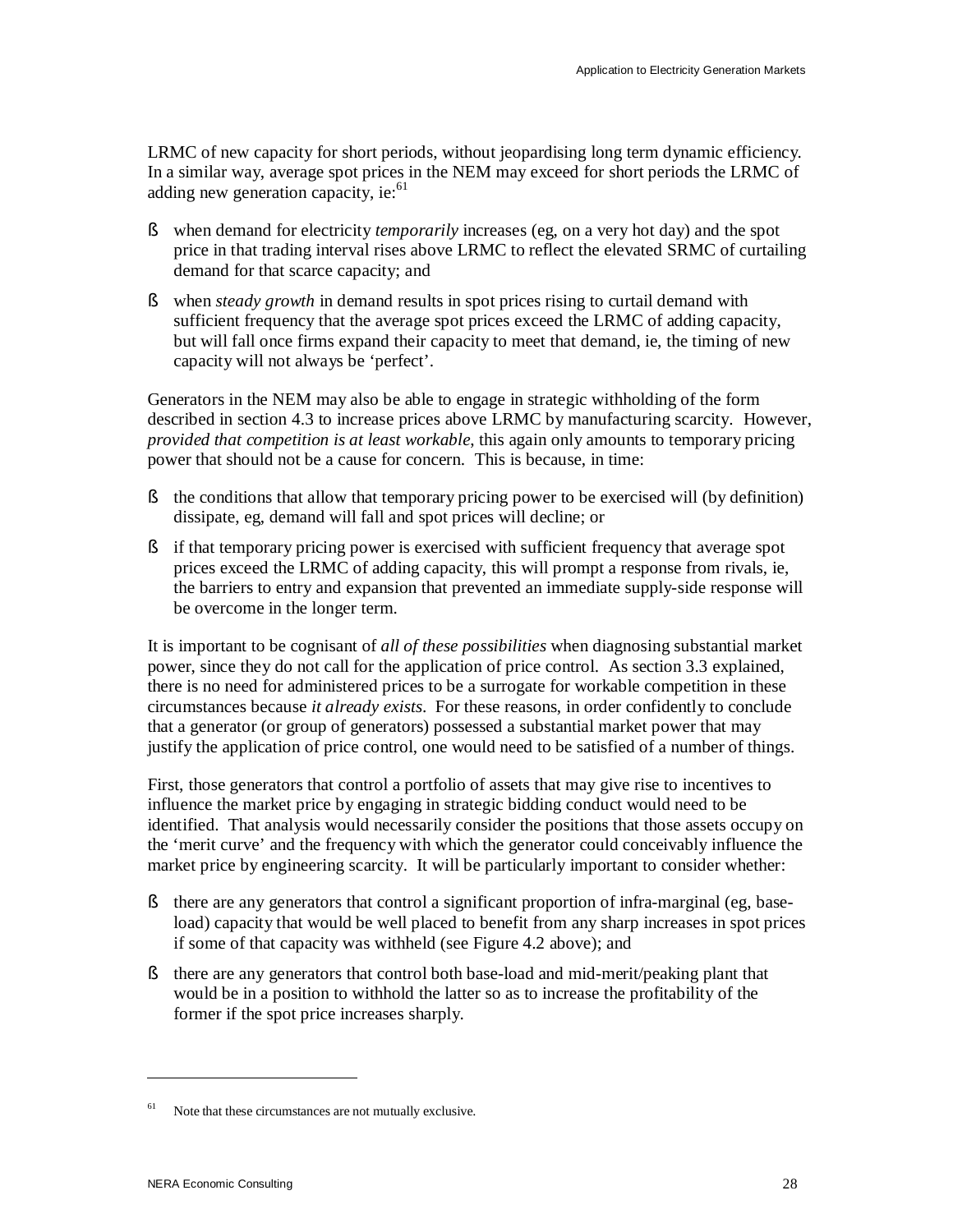Second, one would need to show that any generators so identified had actually acted upon that incentive. The primary complication here is that the supply and demand conditions which lead to high spot prices in a workably competitive spot market are also the conditions when the exercise of substantial market power is most likely.<sup>62</sup> It follows that one would need to be satisfied that any price spikes that are identified were caused by artificially generated shortages rather than from genuine 'competitive scarcity' or from legitimate occurrences such as unexpected outages.

Third, one would need to establish that the instances in which that influence had (or was likely to have) been exercised had (or was likely to have had) a material and lasting effect on average spot prices (or on hedge contract prices, as section 4.4.2 explains) that will not be undone by subsequent reductions in demand or through capacity expansion. Specifically, it would need to be shown that average prices had been increased above the LRMC of adding capacity, and that those prices are likely to persist in the future. This requires consideration  $\mathrm{of}^{\tilde{.}63}$ 

- § whether the circumstances that transpired to facilitate the high average prices (eg, extreme temperatures, interconnector constraints, etc) can be expected to occur in the future with sufficient frequency to warrant an intervention – if they will not, then there is no need to incur the costs of applying price control; and
- § whether there are any barriers to entry or expansion that would prevent potential competitors from exercising a constraint on the pricing conduct of a generator over the longer term – if barriers to entry are low, then the competitive response of rivals should reduce average prices over time (provided that there are no strategic barriers). $64$

It is only if these conditions are met that one can be satisfied that a generator (or group of generators) possesses ongoing ability to influence spot prices without constraint from competition<sup> $65$ </sup> that *may* warrant the imposition of price control. If any of the conditions are *not* met, then prices that are above the LRMC of supply are more likely to be indicative of temporary pricing power that does not call for intervention. The final step is then to consider whether administrative pricing would enhance economic welfare relative to the counterfactual of either not intervening, or intervening in a different way.

This section has described the incentive and ability that a generator (or group of generators) may have to exercise substantial market power so as to influence average *spot prices*. However, the spot price is not the only price that market participants pay to procure electricity, or that generators receive to supply it. Generators and retailers may also enter into

<sup>62</sup> *See:* Joskow, P (2007), 'Competitive Electricity Markets and Investment in New Generating Capacity', *The New Energy Paradigm* (ed: Dieter Helm), Oxford University Press.

<sup>63</sup> As noted earlier, although these matters are of critical importance to the identification of substantial market power, it is beyond the scope of this initial report to provide a comprehensive assessment of the applicable barriers to entry and other facilitating factors.

<sup>64</sup> Note that these barriers may also be 'strategic' in nature, eg, if potential entrants perceive that high prices are the product of artificial scarcity, then they may be disinclined to enter the market if doing so would stop those high prices from occurring.

<sup>65</sup> *Australian Gas LightCompany v Australian Competition and Consumer Commission (No 3)* [2003] FCA 1525, paragraph 493.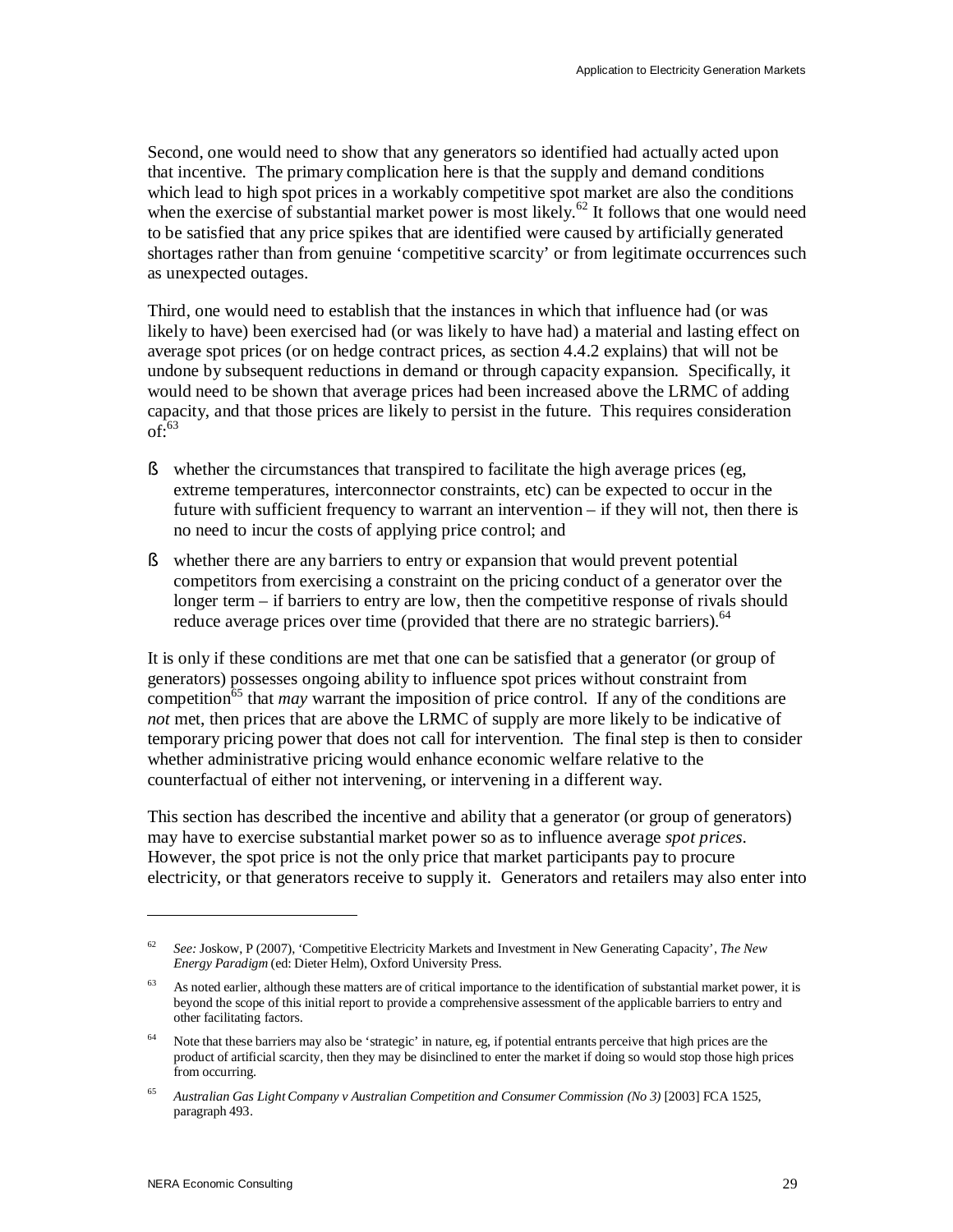various forms of hedge contracts that involve the exchange of funds by reference to the spot price during specified periods. The following section considers whether a diagnosis of substantial market power requires contract market positions to also be taken into account.

#### **4.4.2. Relevance of hedge contracts**

The existence of hedge contracts does not itself add to or detract from the problem of substantial market power. Specifically, hedge contracts do not *create or extend* substantial market power, and they do not enable counterparty customers to *avoid the consequences* of substantial market power. This is because the price of hedge contracts is determined primarily by the balance of expectations as to the level and volatility of future wholesale spot price outcomes.<sup>66</sup>

It follows that if a generator is able to exercise substantial market power over the spot price, then the price of hedges can be expected to adjust to reflect the higher levels of expected future spot prices. Put simply, a customer cannot avoid the consequences of intermittently high spot prices by entering into a long-term hedge contract with a generator that is *causing those high prices to occur*. That generator will simply demand a contract price that reflects its ability to influence the spot price if it so chooses, ie:

- § the customer can either choose to remain unhedged, and be forced occasionally to pay the very high spot prices that result from the exercise of substantial market power; or
- § the customer can enter a hedge contract, and pay a price in which those high prices it would otherwise be forced to pay are 'averaged' over the life of the contract.

In either scenario, the *expected* price that the customer must pay for electricity over the period is the same, regardless of whether a side contract is struck. However, the potential complication is that, if a significant proportion of a generator's sales are to be at a predetermined contract price (recognising that a generator with substantial market power is unlikely to ever be *fully* hedged<sup> $67$ </sup>), this *may* reduce the incentive that it subsequently has to exercise its market power by influencing the spot price – at least for a period.

This is because the profits that the generator can earn from any increases in the spot price that it subsequently engineers are lessened, as section 4.3 explained. Put simply, it may not have to exercise its substantial market power to manipulate the spot price because it has *already exercised* that power in striking the contract price. It follows that there may *conceivably* be periods during which substantial market power is being exercised, but which is not manifested in the *average spot price*. In other words, it may be *useful* also to gather hedge

<sup>66</sup> If this were not the case – and the price of hedges was out of line with expectations of future market prices – then profitable arbitrage opportunities would arise to close the gap.

<sup>67</sup> If a generator with substantial market power hedges all of its capacity, it exposes itself to substantial spot market risk in the event that it cannot deliver that capacity. For example, if one of its generating units experiences an unplanned outage, this may result in a material increase in the spot price during that period – particularly if it increases significantly the probability of the market price cap being invoked. If it is has entered into contracts for the exchange of funds by reference to its unavailable capacity at, say, \$60/MWh, and the spot price during that trading interval is \$1,000/MWh, then it must effectively procure that capacity at the prevailing spot price (\$1,000/MWh) and sell it at the contract price (\$60/MWh). It is the potential for such losses that induces generators to be cautious about entering into hedge contracts representing all of their potential capacity.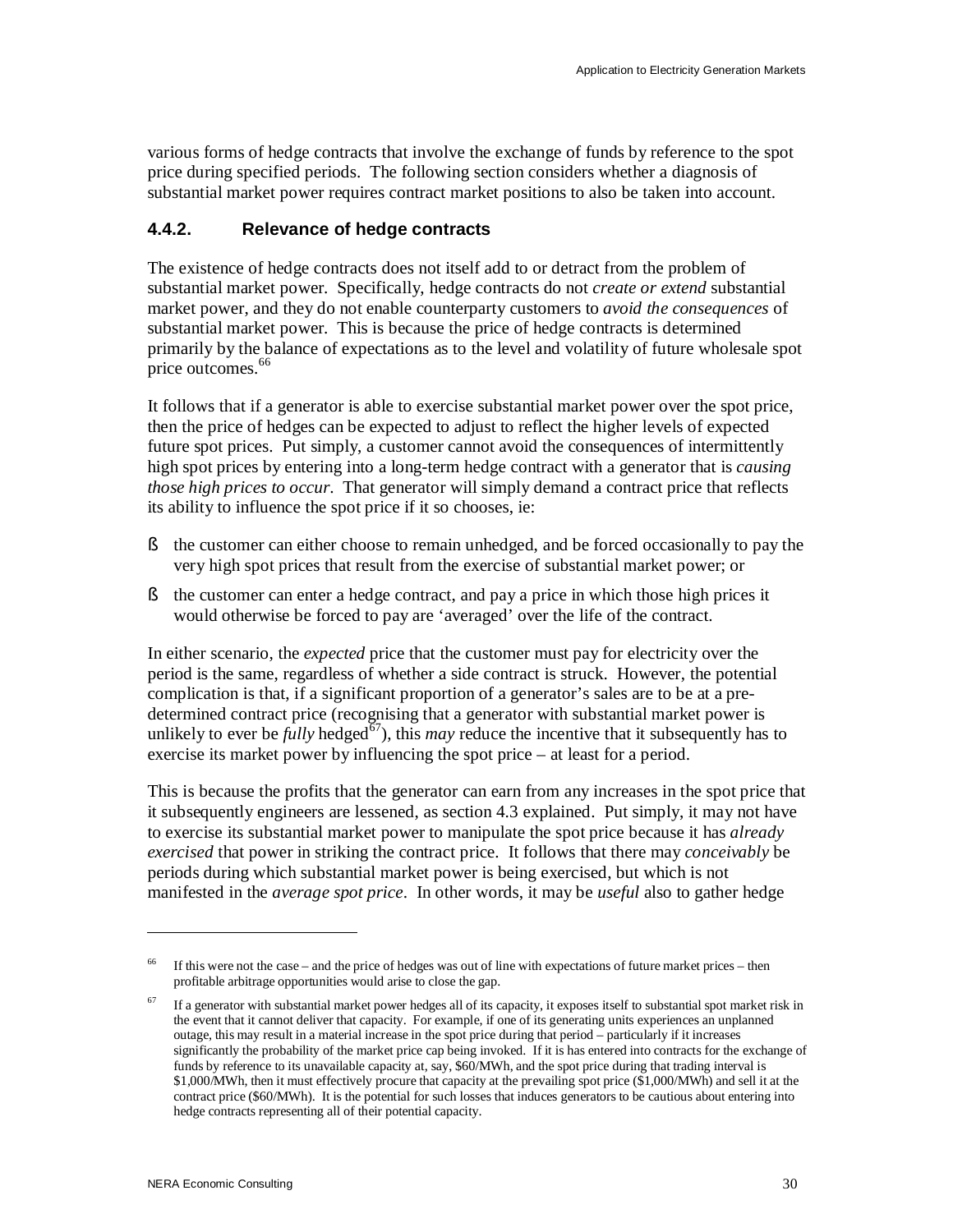market information to identify substantial market power. However, in our opinion, garnering such information may not be strictly *necessary*.

This is because periods during which average spot prices and contract prices are misaligned cannot persist indefinitely. Indeed, if a significant period elapses without the generator demonstrating its ability to engineer high spot prices, it is highly likely that customers' perceptions of future spot prices will begin to change. In particular, they may begin to *lower*  their expectations of future spot prices and, as a consequence, reduce the amount that they are prepared to pay for hedge contracts. The generator will consequently need to start affecting the spot price, so as to 'remind' customers of its substantial market power, and to re-calibrate future spot price expectations. For this reason, we are not convinced that a diagnosis of substantial market power will necessarily require contract market positions to also be taken into account.

To summarise, *in principle* there may be periods during which the exercise of market power will not be reflected in spot prices. However, that will not necessarily be the case over the long term because, unless the potential effects of a generator's substantial market power are signalled to customers through the spot market, the price that those counterparties will be prepared to pay for hedge contracts can be expected to decline. In our opinion, it may not therefore be necessary to modify the framework for identifying substantial market power by including the additional step of considering hedge contract prices.

# **4.5. Summary**

Energy-only electricity generation markets have some characteristics that distinguish them from many other markets. However, despite those differences, a workably competitive wholesale electricity spot market functions no differently from most other workably competitive markets. Specifically, with certain limited exceptions, if prices are significantly and persistently *above LRMC* or *below LRAC* this should, given time, prompt a supply-side response that restores prices to these levels.

It follows that a generator (or group of generators) can be considered to possess a substantial degree of market power when it is not constrained by the forces of workable competition, ie, when:

- § it has the ability to increase average spot prices to such an extent and with sufficient frequency that they exceed the LRMC of adding capacity, including a return on capital and accounting for risk;<sup>68</sup> and
- § it is insulated from the forces competition by significant barriers to entry and expansion (as opposed to, say, minor differences in product attributes) that enable it to sustain average prices at that level.

Any assessment of whether a generator has a substantial degree of market power consequently requires:

<sup>68</sup> Note again that this may involve engaging in strategies such as predatory pricing, albeit for the same purpose.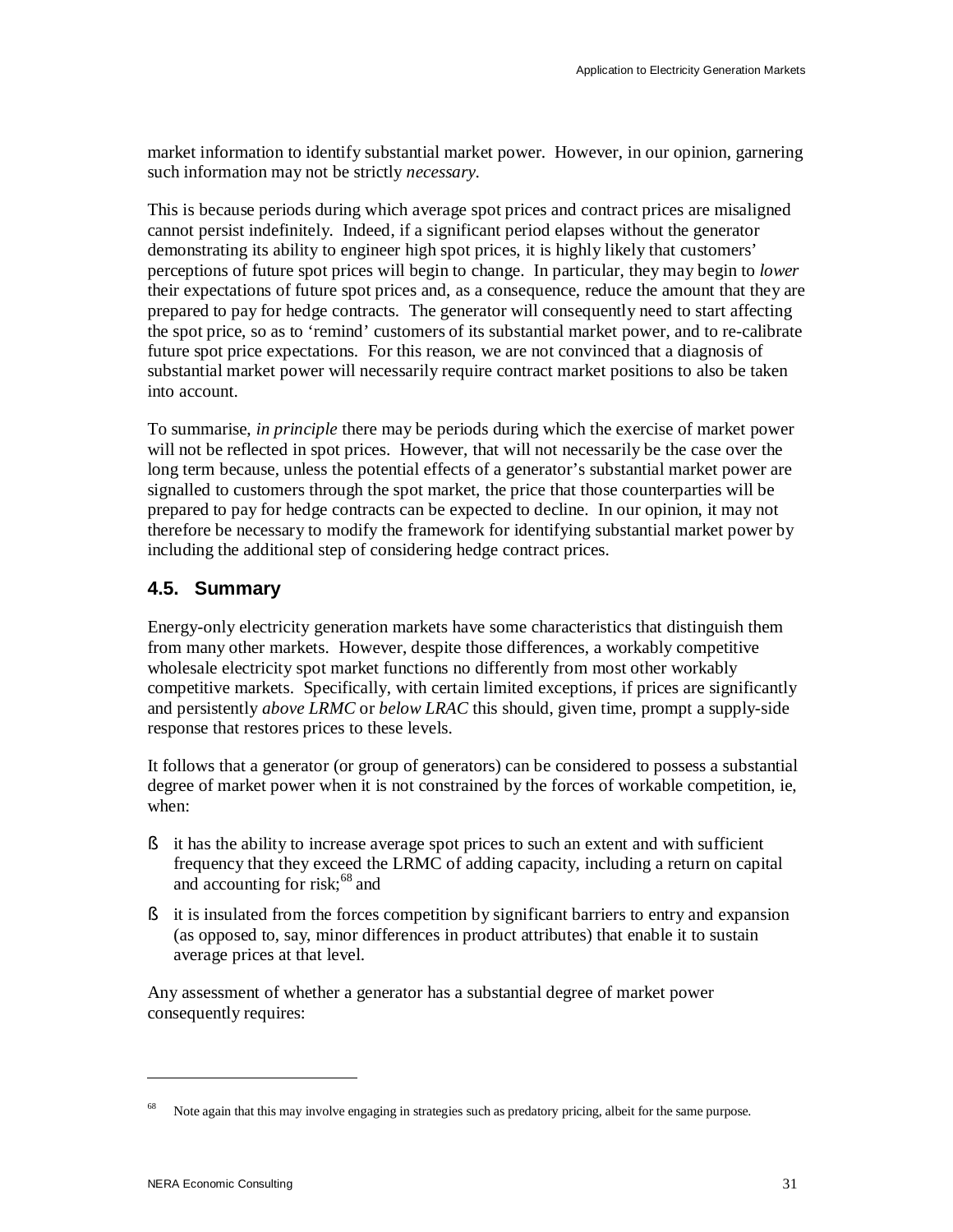- § a focus on genuine and enduring barriers to entry and expansion, as the fundamental source the substantial market power, noting that this might also include 'strategic' barriers to entry and expansion; and
- § the undertaking of long-term price cost tests, as evidence of the exercise of market power, eg, comparisons of average spot prices to the LRMC of adding capacity, rather than comparisons of spot prices to SRMC at particular points in time.

Although periods of high prices that appear to have arisen from strategic bidding conduct are certainly relevant to the assessment indicated above, this only applies to the extent that they have had a sustained effect on average spot prices that is likely to persist over the long term. It is also unlikely to be necessary to consider the price of hedge contracts, since a generator's market power must ultimately be signalled to customers through the spot market.

Having now established 'what it is that we are looking for', it is possible to define the parameters of that search with more confidence. Put another way, it is feasible to define an appropriate market that can be adopted for the purposes of making that assessment.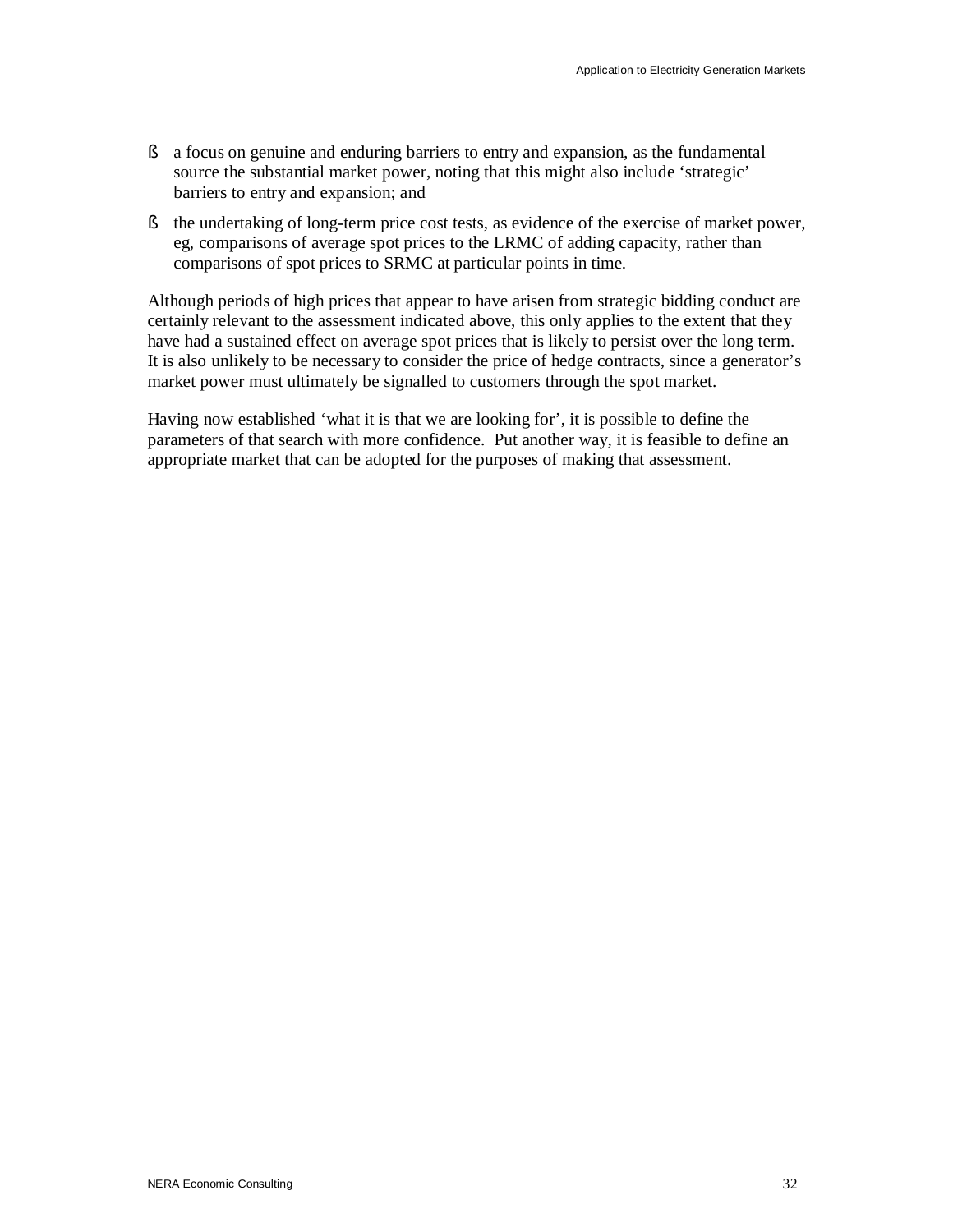# **5. Market Definition**

This section considers the appropriate market definition for the purposes of considering the proposed Rule change. It begins by discussing the purpose of defining a market before stepping through the approach that is typically adopted to delineating market boundaries for the purposes of assessing market power.

### **5.1. Purpose of Market Definition**

Defining a market involves delineating between those parties that are likely to have a substantial effect on the business whose conduct is at issue and those parties that have a lessimmediate effect. It frames the 'relevant arena' of competition and enables the *real* question of interest to be answered – in this particular case, whether particular generators possess substantial market power that may be worth addressing in some way.

A necessary part of this process involves delineating between potential substitutes – on both the demand-side and the supply-side – that are consequently ruled 'in' or 'out' of the market even though, in reality, no such 'bright line' may exist. It follows that it is generally advisable to 'err on the side of caution' by defining the market sufficiently broadly to ensure that potentially relevant constraints are not eliminated, ie, a market that is 'too narrow' can often lead to more problems than one that is 'too broad.'<sup>69</sup>

Nevertheless, even a narrowly specified market is not a cause for concern provided that all relevant competitive constraints (or lack thereof) are properly identified, once that market has been defined. For example, if a producer must incur significant sunk costs to expand its capacity before it can impose a competitive constraint on a firm attempting to exercise market power, it may not constitute a close supply-side substitute for the purposes of defining the market (see below). Rather, this response is more likely to constitute entry.

However, if such entry would be likely to impose a constraint on the price and output decisions of the firm whose market power is in question within the relevant timeframe (see below), it is still relevant to that subsequent – and more critical – analysis of competitive effects. Fisher (1991) expressed this succinctly when he observed that: 'At base, what matters more than defining the market perfectly is identifying the economic forces that constrain a firm's pricing.<sup>70</sup>

Here, the objective is to assess whether individual generators in the NEM have the ability to exercise substantial market power so as to increase average spot prices to such an extent and with sufficient frequency that they exceed the LRMC of adding capacity. The market definition must therefore be capable of identifying circumstances that may necessitate *ex ante*  regulation to address structural concerns or enduring market failures for which *ex post*  intervention is impracticable or inappropriate.

<sup>69</sup> *See for example:* Brunt, M (1990), '"Market Definition" Issues in Australian and New Zealand Trade Practices Litigation', *Australian Business Law Review,* Vol 18, pp.86-128 (hereafter: 'Brunt (1990)').

<sup>70</sup> Fisher, F (1991), 'Diagnosing Monopoly', *Industrial Organization, Economics and the Law* (John Monz, ed).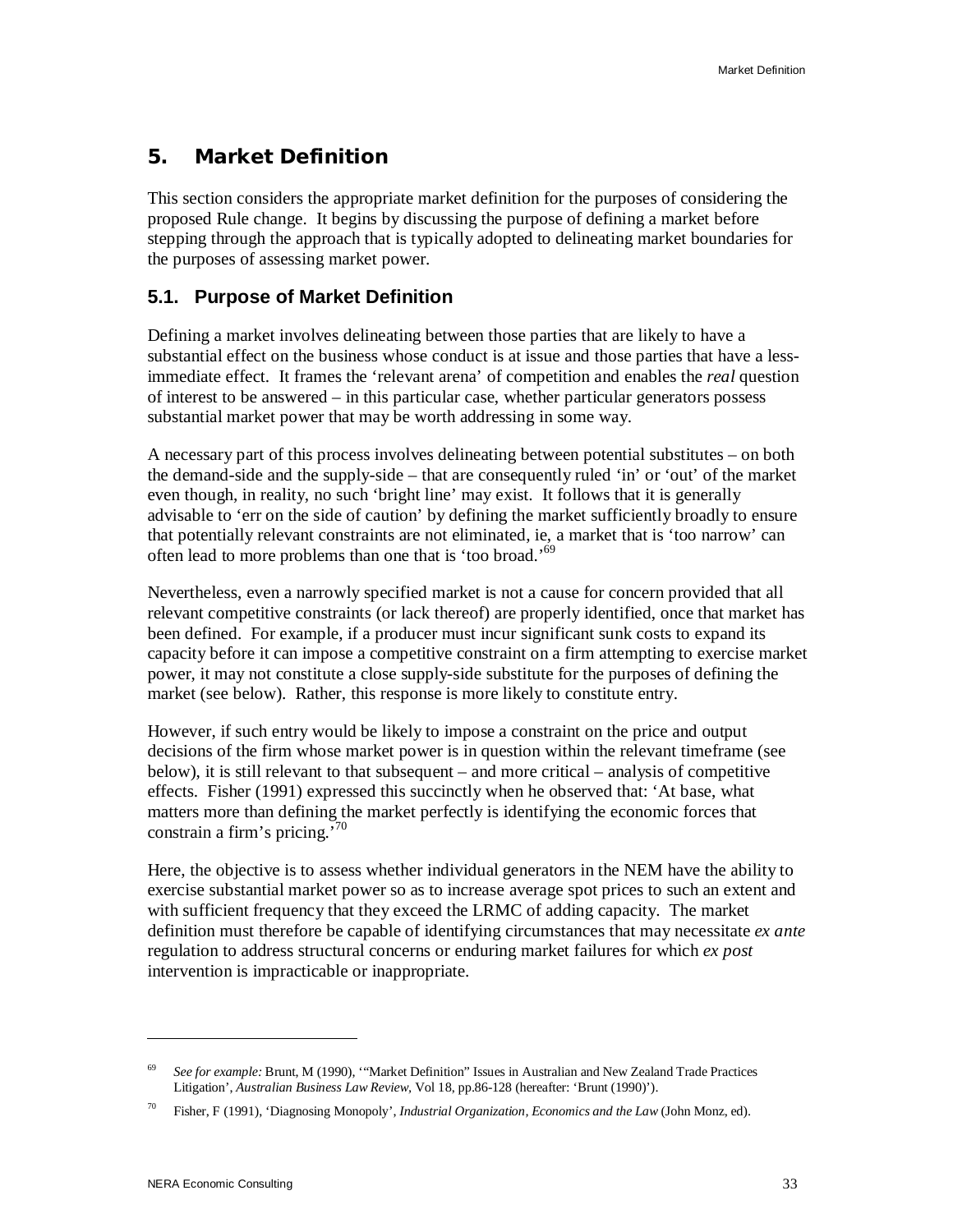#### **5.2. Framework and Approach**

The concept of substitutability is central to the process of defining the bounds of antitrust markets. In general terms, a market is the field of actual and potential transactions between buyers and sellers amongst whom there can be strong substitution. Specifically, the market should comprehend the range of business activities and the geographic area within which, if given a sufficient economic incentive:

- § buyers can switch to a substantial extent from one source of supply to another ('demandside' substitution); and
- § sellers can switch to a substantial extent from one production plan to another ('supplyside' substitution).

It is particularly important to distinguish the second of these two effects – supply-side substitution – from *new entry* into a market. Competition regulators do generally<sup>71</sup> take into account the former when defining a market, but not the latter. Specifically, in order for potential supply-side constraints to be taken account in *defining a market*, any reconfiguration of production and supply should be able to occur: $<sup>72</sup>$ </sup>

- § within a relatively *short period of time*; and
- § without incurring *significant sunk costs*.

The logic of these criteria is that, if a seller must incur significant sunk costs and/or take a long time to expand its production facilities before it can respond to a price increase, this response is more likely to represent *entry* than supply-side substitution. However, if a seller must incur significant sunk costs, but would impose a sufficiently timely constraint on price and output decisions, such entry would still be relevant to the subsequent analysis of competitive effects or market power.

Against that background, the process of defining the boundaries of a market can be interpreted as establishing the smallest area of product, functional and geographic space within which a hypothetical profit maximising monopolist could successfully impose a small but significant and non-transitory increase in price (a 'SSNIP'). The establishment of market boundaries should start by considering the product, geographic and functional areas of supply by the firm whose conduct is in question.<sup>73</sup> One then asks whether a hypothetical monopolist

<sup>71</sup> With some minor differences, this is the approach taken by the ACCC, the New Zealand Commerce Commission, the European Commission and the UK Office of Fair Trading. The exceptions are the US Department of Justice (DOJ) and the Federal Trade Commission (FTC). The DOJ and the FTC do not take supply-side substitution into account for the purpose of defining the relevant market in the context of mergers. The US *Horizontal Merger Guidelines* are clear that only demand--side will be considered when defining markets. Consideration of supply-side constraints – including the existence of 'rapid entrants' – is left until the subsequent assessment of competitive effects. *See:* US Department of Justice and the Federal Trade Commission, *Horizontal Merger Guidelines*, August 19, 2010, p.7 In our opinion, as a matter of principle supply-side substitution is a relevant consideration when defining antitrust markets. In this respect, we favour the approach taken by regulators in Australia, New Zealand, the UK and Europe, rather than the more constrained methodology articulated in the US Guidelines.

<sup>72</sup> See for example: Parr, N., Finbox, R. & Hughes, M. 2005, *UK Merger Control: Law and Practice*, 2<sup>nd</sup> edn, Sweet & Maxwell Ltd, p299.

<sup>73</sup> *See:* Brunt (1990), p.105.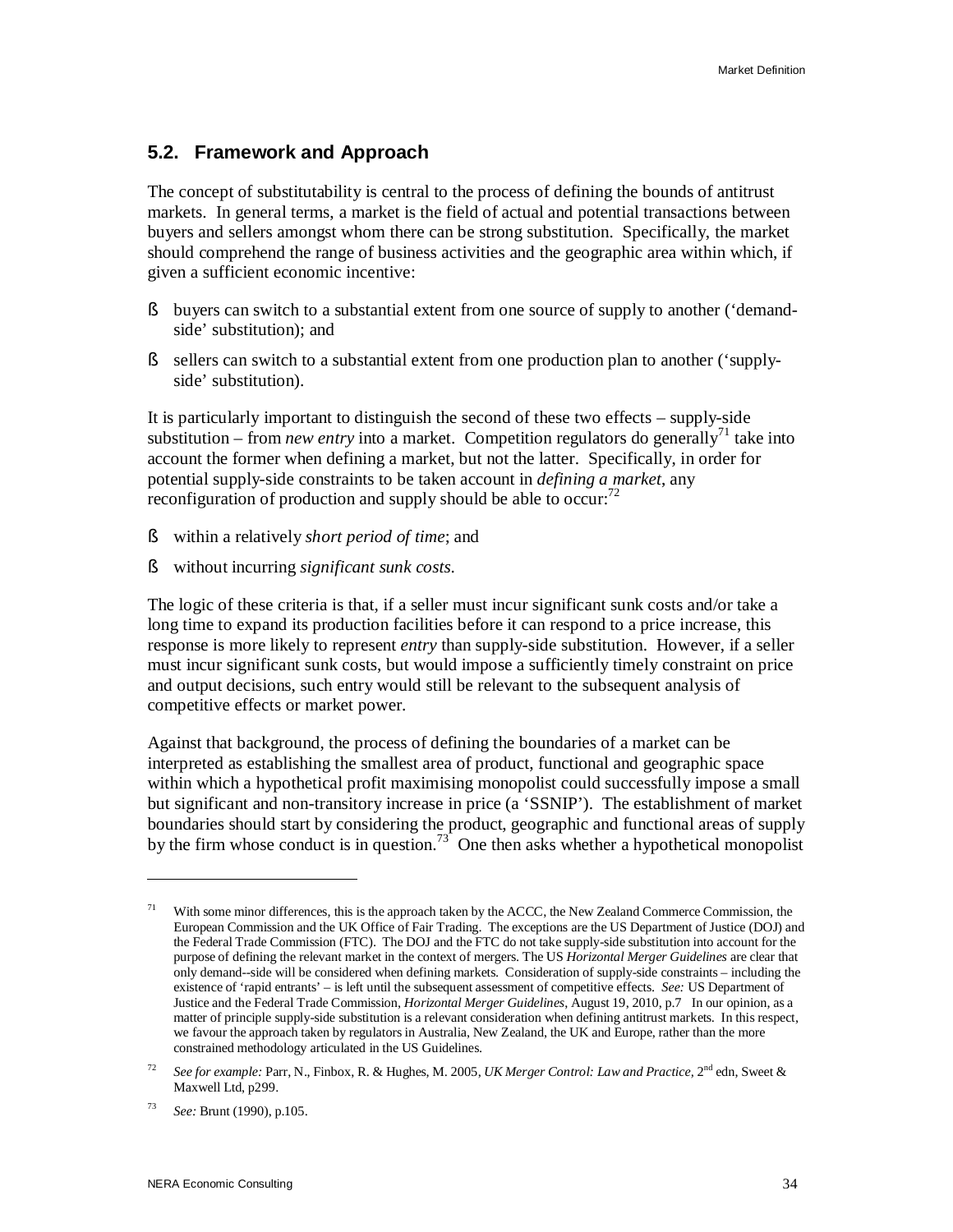could profitably impose a SSNIP on those products, usually of between 5 and 10 per cent above the price level that would apply under conditions of workable competition, and assuming that the prices of all other products remain constant.

Of course, in wholesale electricity markets, it is common to experience wholesale spot price movements that are many times higher than 5 to 10 per cent and which, in some cases, may persist for a relatively short period of time. Indeed, such fluctuations are a necessary feature of a well functioning, workably competitive spot market. For this reason, the more relevant question is whether a hypothetical monopolist could increase *average* spot prices by between 5 and 10 per cent above the workably competitive benchmark (as represented by the LRMC of adding capacity, and accounting for the cellophane fallacy), over the relevant time period (which is discussed in section 5.3).

A SSNIP is only feasible when all current and potential sources of close substitutes for the firm's products have been included in the defined market to which it is applied. If, following a SSNIP, consumers would switch their demand to other products, and/or alternative suppliers – potentially in other geographic locations – would alter their production processes and serve significant volumes of the monopolist's customers, the exercise would not prove profitable. The relevant market would consequently need to be expanded to include those alternative products and additional sources of supply, since they constitute close demand- and supply-side substitutes.

Market definition can therefore be approached systematically by starting with the narrowest possible set for each of the product and geographic market dimensions and then progressively widening those dimensions to incorporate additional products and geographical areas, until the boundaries of the market ultimately are established. The relevant market will be the narrowest set of products and geographical areas that enables a hypothetical monopolist controlling that group of products and geographic area profitably to sustain a small but significant and lasting price increase.

Although the SSNIP approach is generally accepted as appropriate for delineating relevant antitrust markets, it is important to recognise its limitations. Most notably, the inquiry involves testing whether a SSNIP can be imposed so as to increase prices by a small amount *above the competitive level*. The test can therefore be difficult to apply empirically if the prevailing market price *does not* (or is unlikely to) represent a price that would be observed in a workably competitive market. In particular, problems arise when a SSNIP test is applied empirically to prices being charged by a firm that has a substantial degree of power in a market, and so may already be exercising that power to inflate its price. It is important in these circumstances to avoid what is known as the 'cellophane fallacy'.<sup>74</sup>

<sup>74</sup> The cellophane fallacy is named after the case *United States vs El du Pont de Nemour and Co* 351 US 377 (1956). In that matter, Du Pont was the sole seller of cellophane wrapping paper, but claimed that its prices were constrained by other wrapping products, since an increase in its prices would induce a sufficient number of customers to switch to other flexible packaging material to make the price rise unprofitable. However, those alternative wrapping products were found not to be close substitutes, since the proximity of those substitutes was brought about through the exercise of Du Pont's monopoly power.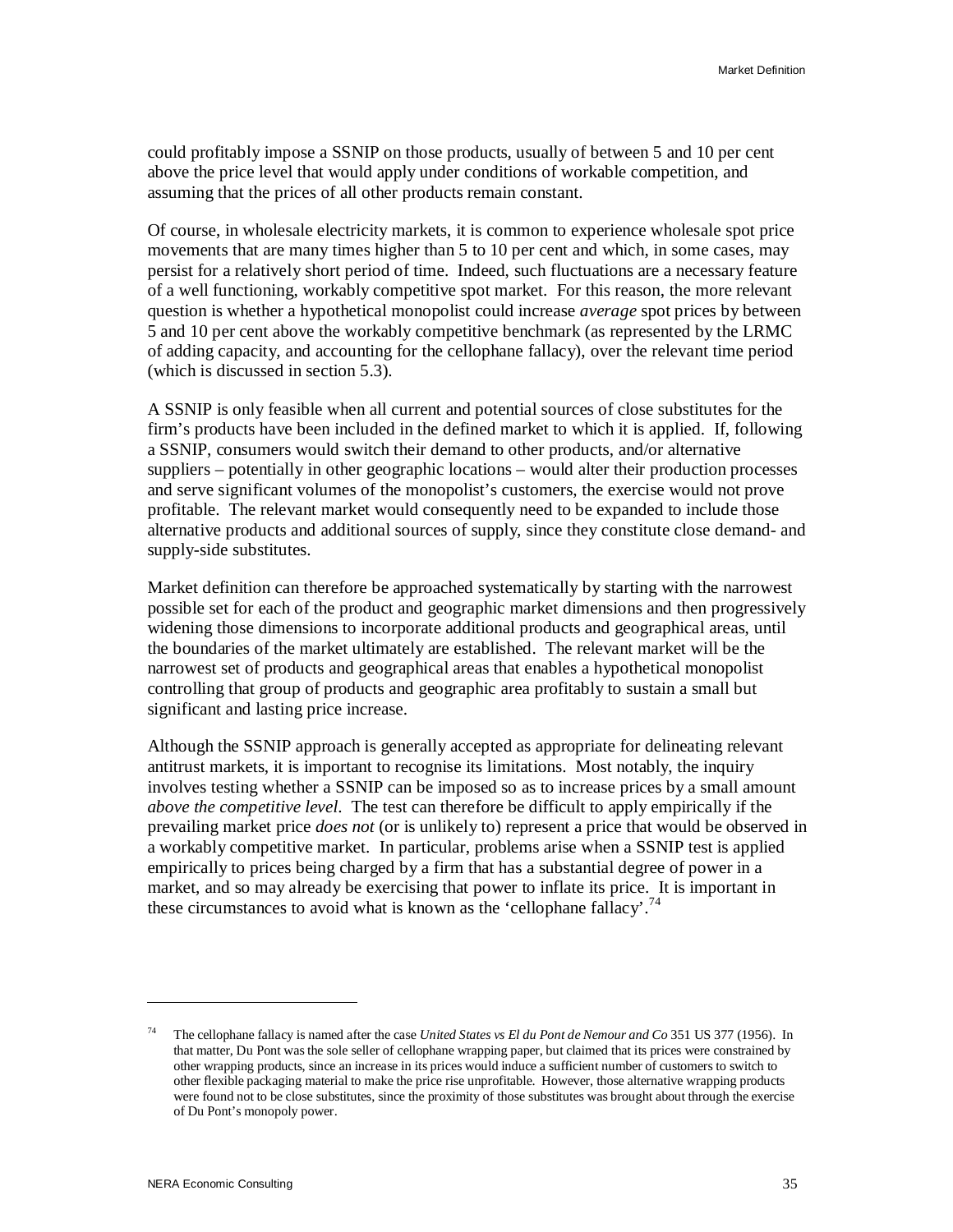Specifically, a firm with substantial market power may already have increased its prices to the point where any further increase would be unprofitable.<sup>75</sup> A SSNIP applied to such prices may therefore imply that a significant number of customers would switch to alternative products or that many firms would alter their production plans, and require the market definition to be expanded. However, this may exaggerate the breadth of the market, since it may only be because the firm has used its market power to inflate its price so that those other products appear to compete with it.

Indeed, it may be that if the firm were instead to charge a 'competitive price', customers and rival sellers may not be inclined to switch in sufficient numbers following a SSNIP to make a price rise unprofitable. For this reason, any *empirical* application of the SSNIP test requires sufficient quantitative data to permit the calculation or assessment of, in particular, the *competitive price* for the product in question. This is a relevant consideration in the particular circumstances highlighted by the MEU Rule change proposal – particularly in relation to the geographic scope of the market, as section 5.6 explains.

A further limitation of the SSNIP test is that its reliable application requires sufficient data to permit the calculation or assessment, in particular, of the competitive price for the product in question.<sup>76</sup> It is therefore important to avoid mechanically applying the framework without also considering matters of commercial common sense. In other words, although the SSNIP framework is a very useful tool for defining antitrust markets, it should not necessarily be applied to the exclusion of all other considerations.

With those important qualifications in mind, the best approach is then to 'break down' the analysis into more manageable pieces by considering each dimension separately. The conventional dimensions of a market are: the goods and services supplied (the 'product dimension'); the area over which trading takes place (the 'geographic dimension'); and the number of levels in the production chain at which the market operates (the 'functional level'). The following sections examine each of these dimensions. However, we begin by considering the *timeframe* over which substitution possibilities should be assessed.

#### **5.3. Relevant Timeframe**

Reference is sometimes made to the 'time' or 'temporal' dimension of a market. However, it is more useful to think of a 'relevant timeframe' as a critical factor in assessing the other dimensions of the market – most notably the product and geographic dimensions – rather than as a dimension in its own right.<sup>77</sup> Typically, the relevant timeframe is determined by reference to the period over which substitution can take place. Adopting a longer timeframe will therefore tend to result in 'wider' market definitions, on average, because market participants have more time to react to a SSNIP, ie:

<sup>75</sup> That is because the firm(s) may have already sufficiently increased prices to the point where any further increases are unprofitable. Profit maximising firms can be expected to establish prices at the point at which demand for their product is elastic, ie, the firm's "own price elasticity" – a measure of the extent to which customers would be willing to switch away from consuming the firm's own product in response to a price rise – is sufficiently high that it is not profitable to pursue any further price increase.

<sup>76</sup> See the observations of Justice Sackville in *Seven Network v News Limited* [2007] FCA 1062.

<sup>77</sup> Leuner, T (2008), 'Time and the dimensions of substitutability', *Australian Business Law Review*, p.328.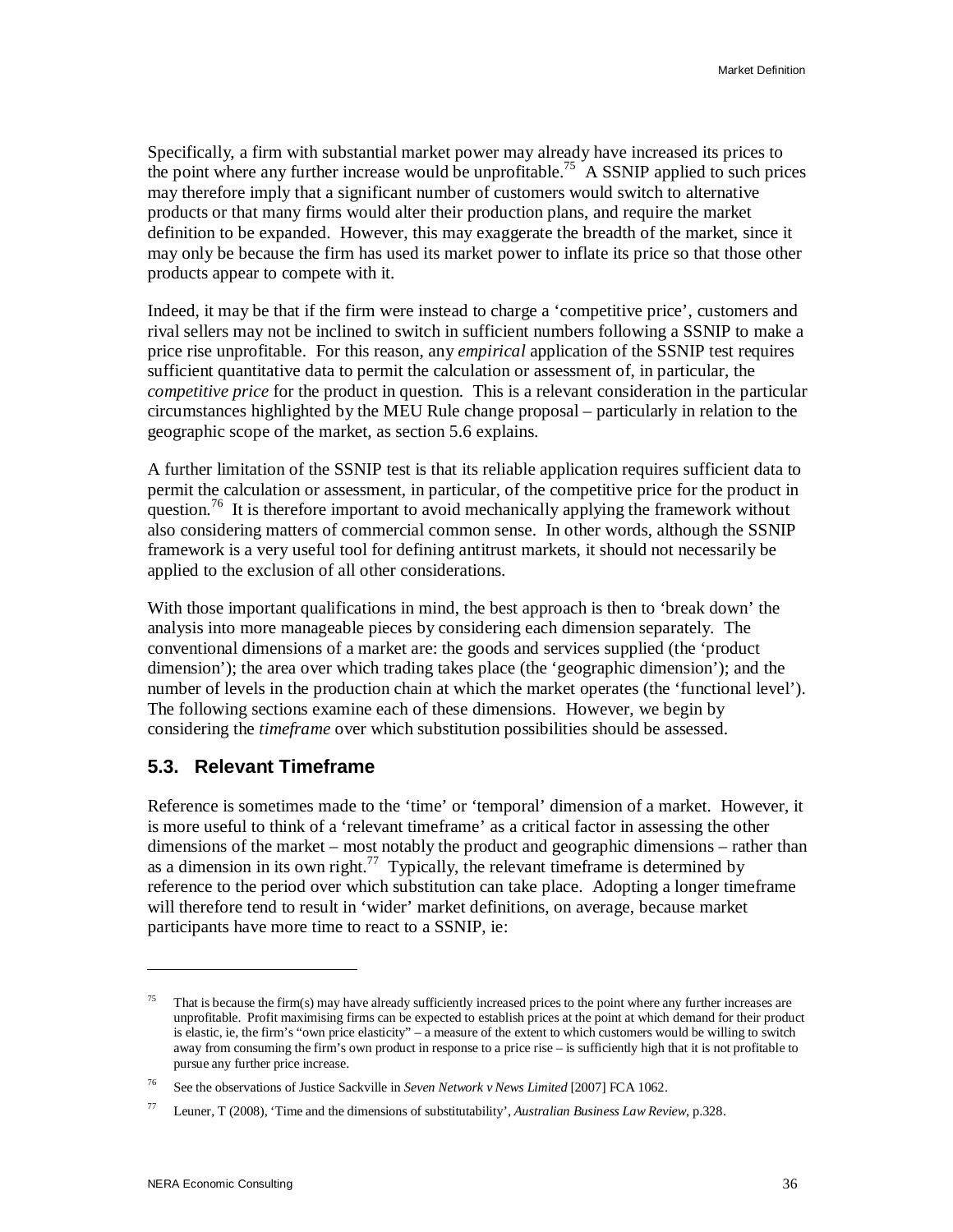- § on the demand-side, customers typically take time to realise that prices have changed and take time to change their purchases; $^{78}$  and
- § on the supply-side, firms generally cannot react immediately to a price increase but, over time, they may be able to adapt capital or expand, in order to increase production.

However, the unusual characteristics of electricity generation mean that focusing on demandand supply-side substitution possibilities does not provide much (if any) insight into the appropriate timeframe for defining the market. This is because those characteristics limit the opportunities for demand- and supply-side substitution in both the short- *and* the longer-term. Indeed, it is predominantly the potential for entry and expansion that would undermine any price increases imposed by a firm seeking to exercise market power and not the prospect of widespread substitution.

On the demand-side, most small consumers are not exposed to spot prices, and so have no incentive to respond to spot price increases. Larger customers who do face spot price risk may have a number of potential demand management options, including interruptible<sup>79</sup> or controlled<sup>80</sup> loads, embedded generation<sup>81</sup> and dual fuel.<sup>82</sup> Unfortunately, the likely extent of these responses and the timeframe over which they can be implemented is very difficult to measure. Indeed, the dearth of information on the scope for efficient, cost-effective demandside management initiatives is one of the reasons why the AEMC has identified 'building the capability and capturing the value of flexible demand' as one of its three key strategic priorities for the NEM. $^{\overline{8}3}$ 

Moreover, it is unclear whether there is *any* scope for supply-side substitution. As noted earlier, to be considered supply-side substitution, any reconfiguration of production and supply must be able to occur within a relatively short period and without incurring significant

<sup>78</sup> *See:* Areeda P, Hovenkamp H & Solow J (2002), *Antitrust Law: An Analysis of Antitrust Principle and their Application* (2<sup>nd</sup> ed, Aspen), pp.183-184.

<sup>79</sup> This includes loads that do not need to operate continuously and can therefore be turned off (generally subject to limitations regarding the length of time they are asked to be off, how often they are likely to be asked to be off, and the number of consecutive days they may be likely to be asked to be switched off). As a result, these tend to be discretionary loads and are often batch loads, and tend to be found in larger commercial and industrial facilities. The switching may be manual or automated, and is generally at the customer end, but in some cases the customer may allow the retailer to have control of the switch.

<sup>80</sup> This includes loads within the customer's facility that are controlled by the retailer. These are most often in smaller customers' facilities; examples include controlled (or off-peak) hot water, controlled pool pumps, cycling of airconditioning, and any controlled circuit arrangements whereby connected (and generally hard-wired) end use equipment can only operate during times determined by the retailer (though these can be operated in a dynamic mode they are generally operated during published times and do not change more than seasonally).

<sup>81</sup> Embedded generation is the use of an electricity generation system that is located on the customer side of the meter (to be distinguished from 'distributed generation' which is a generator that is connected directly to the distribution network). As such, some forms of small-scale renewable energy utilisation (eg, rooftop PV arrays – but not solar water heaters) are forms of embedded generation. Embedded generation can also include the use of gas- or diesel- fired standby generators that are located within a customer's facility.

<sup>82</sup> Dual fuel is the ability to use an alternative input energy to power a particular end use. This could involve two different pieces of end use equipment, or more commonly a specific piece of end-use equipment that can use more than one input fuel. For example, a gas-fuelled engine can be used as an alternative to an electric motor, as has been done in critical water pumping applications. Another is the use of electric back-up for solar water heating systems, particularly where the electric element is fixed to only operate during off-peak periods.

<sup>83</sup> AEMC (2011), *Strategic Priorities for Energy Market Development: Discussion Paper*, p.7.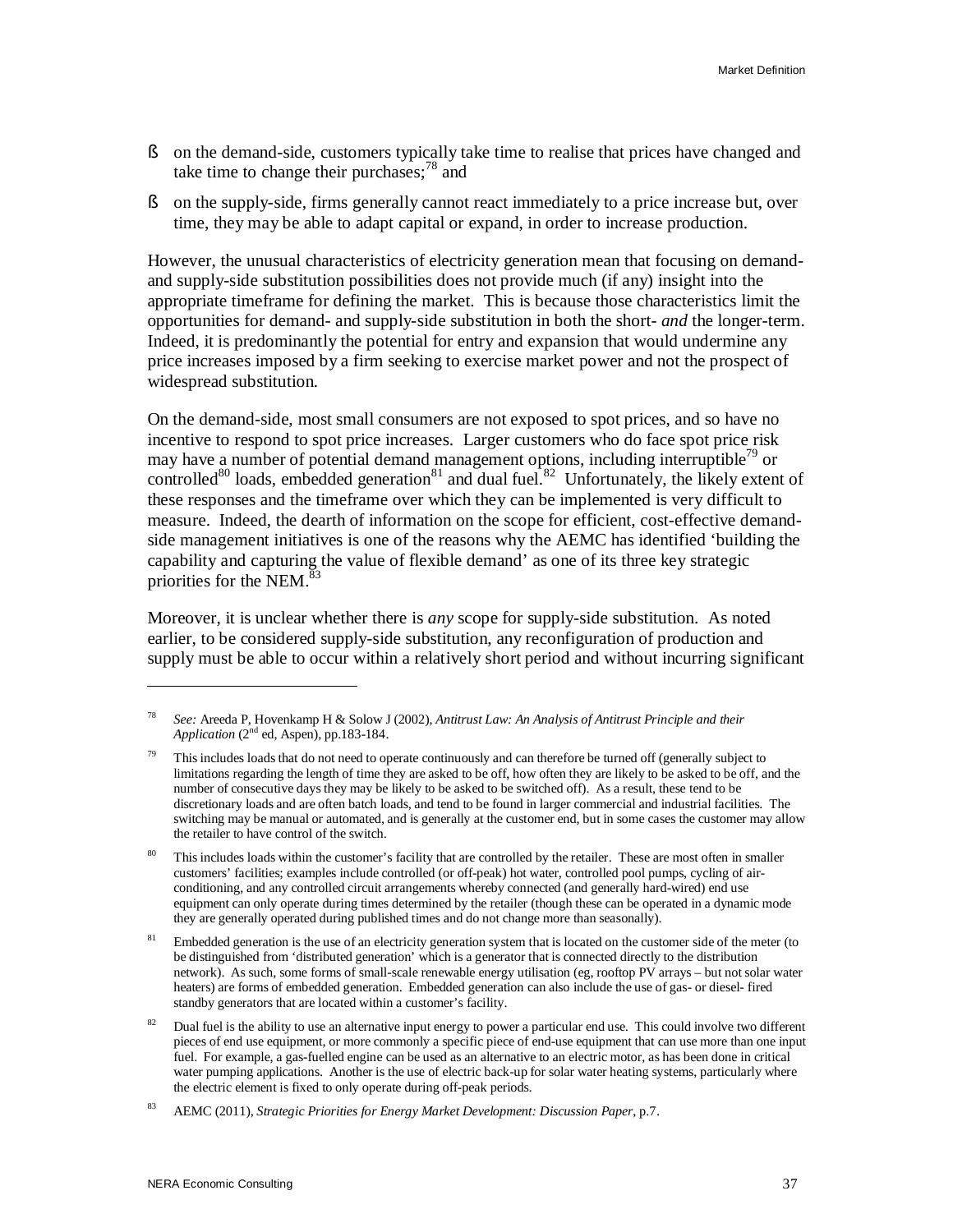sunk costs.<sup>84</sup> Virtually any conceivable supply-side response in the generation market would therefore be considered *entry or expansion*. Even OCGT peaking plant, which can be constructed in as little as six months, still requires capital costs in the vicinity of \$0.75 to \$0.95m per MW and would not constitute supply-side substitution.<sup>85</sup>

In short, the prospect of substitution is remote over *any* reasonable timeframe. This raises the question of how the relevant timeframe can be defined in this instance. Some commentators have suggested that the absence of substitution possibilities – and the resulting potential for large price short-term price increases – means that a shorter timeframe should be adopted to define the relevant market.<sup>86</sup> For example, the Australian Energy Regulator (AER) proposes a three month<sup>87</sup> timeframe and Biggar (2011) seems to imply that the relevant timeframe could be as narrow as a single half-hour period.<sup>88</sup>

Neither approach is likely to be appropriate. The fact that substitution possibilities are remote does not necessarily imply that the relevant timeframe for defining the market should be truncated. Rather, it suggests that the decision as to the relevant timeframe must be guided by *some other principle*. In our opinion, the timeframe should be determined by reference to the *overarching purpose* for defining the market in the first place. This gives rise to two critical considerations, ie:

- § the question of ultimate interest is in determining whether a generator has exercised substantial market power by increasing average spot prices to such an extent and with sufficient frequency that they exceed the LRMC of adding capacity; and
- § the potential response would be the application of administered prices, which will have long-lasting effects, ie, it does not simply involve the application of *ex-post* penalties as might the case with an action under s.46 of the *Competition and Consumer Act 2010*.

Once these important contextual factors are taken into account, the potential hazards associated with defining the relevant market over a very short timeframe become apparent. Most notably, it gives rise to the significant risk of false findings of substantial market power that may then precipitate an unnecessary market intervention (that also applies over a much longer period). For example, the AER's proposed three month period might span one hot summer. Consideration of that period might therefore reveal:

§ that a hypothetical monopolist (of a certain product and over a certain geographic area) could increase average spot prices by engineering shortages to a level that was 5 per cent

<sup>84</sup> *See for example:* Parr, N., Finbox, R. & Hughes, M (2005), *UK Merger Control: Law and Practice* (2nd edn, Sweet & Maxwell Ltd), p.299.

<sup>85</sup> SKM (2010), *Review of the Maximum Reserve Capacity Price 2010 – Power Station Elements.*

<sup>86</sup> *See for example:* Twomey et al (2005), 'A Review of the Monitoring of Market Power: The Possible Roles of Transmission System Operators in Monitoring for Market Power Issues in Congested Transmission Systems', *The Journal of Energy Literature,* XI, 2, p.7 and Office of Fair Trading (2005), *Application in the energy sector, understanding competition law*, p.13.

<sup>87</sup> AER, Submission to Potential Generator Market Power in the NEM Major Energy Users Rule Change Proposal, 27 May 2011, p.4.

<sup>88</sup> Biggar, D (2011), *The Theory and Practice of the Exercise of Market Power in the Australian NEM*, 26 April 2011, p.3.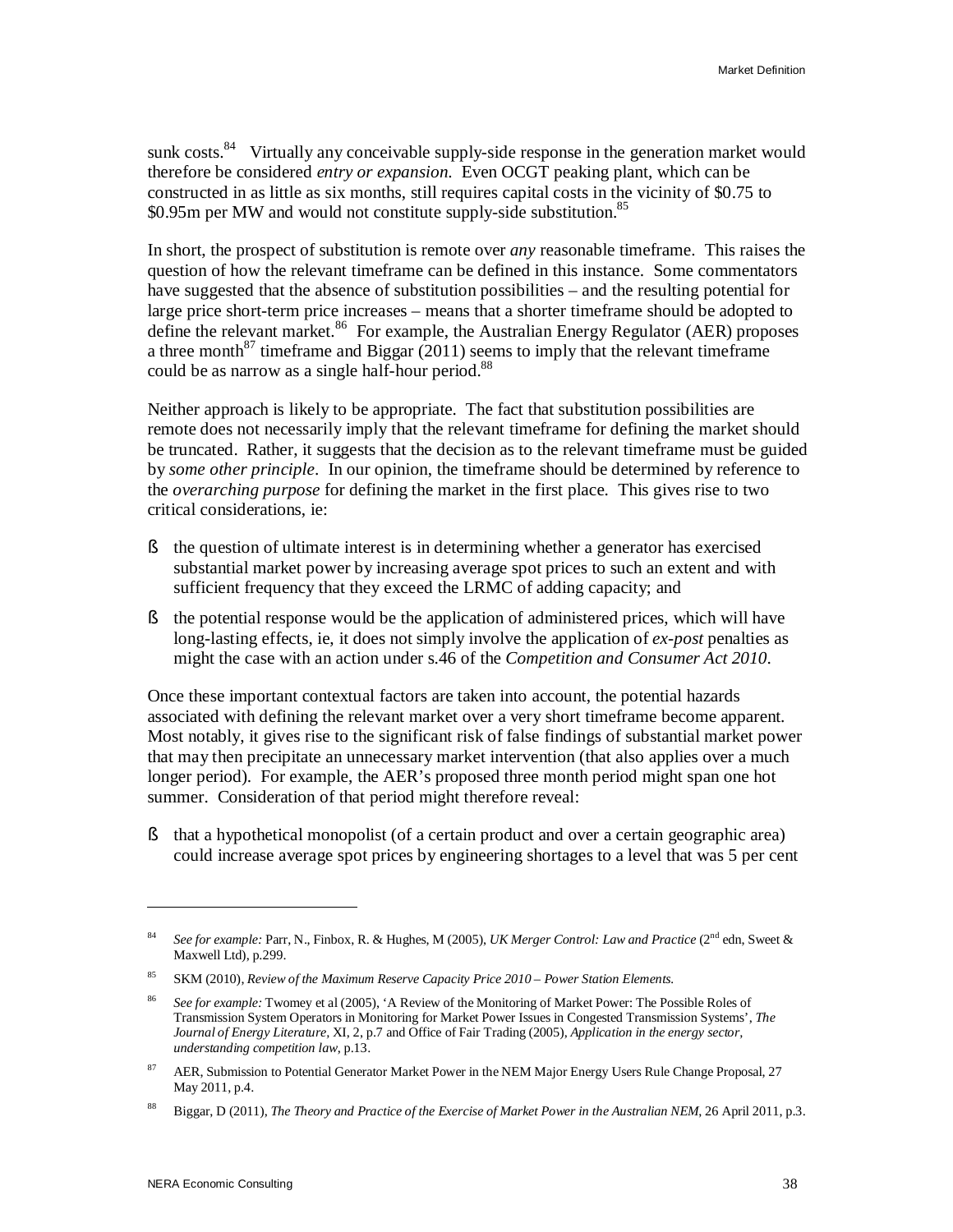above the LRMC of adding capacity over that timeframe – indeed, the demand conditions conducive to strategic withholding are likely to occur on hot days; and

§ that a generator supplying that product in that geographic location (ie, an actual generator, not a hypothetical monopolist) could also impose such a price increase over that timeframe, and that entry and expansion would not occur within that three month period so as to prevent that price increase.

Such an assessment over such a timeframe might therefore give rise to the conclusion that substantial market power was exercised during that period, the response to which may be the application of enduring price control. But what if during the following nine months of the year there were no opportunities to engage in strategic withholding and a SSNIP could *not* be imposed during that period? The answer is that if the same analysis was undertaken over the remainder of the year, then substantial market power would *not* be found, and the conclusion would be that price control would not be needed. This seems not to provide a viable framework for decisions, since:

- § it is *not necessarily* a problem if the increase in average prices in the three month period was sufficiently large that average prices increased by more than 5 per cent above the LRMC over the whole year; but
- § it *is a problem* if the increase in average spot prices over the entire year is *less than* 5 per cent above the LRMC, since a SSNIP would not then have been implemented over that longer period.

The application of price control represents a potentially permanent intervention in the market. In our opinion, the decision as to whether to take that step cannot be assisted by adopting a timeframe that is so short that it might lead to different answers in different circumstances. It risks undermining the essential purpose of defining the market, ie, to identify that economic forces that constrain a firm's pricing<sup>89</sup> so that an appropriate decision can be made as to the merits of introducing administered prices. The basic problem with adopting a short timeframe is that temporary pricing power may be confused for substantial market power.

Of course, that is not to say that short-term phenomena are not important, particularly if they occur frequently and have a significant affect on average spot prices. Indeed, the AEMC has recognised that,<sup>90</sup> given the magnitude of the market price cap relative to the average spot price, a small number of periods of very high spot prices during summer could have a very large effect on the average annual spot price over the long run, and may warrant the application of price control. However, to be confident of that diagnosis the assessment must be made over a timeframe that is sufficiently long to distinguish between substantial market power and temporary pricing power.

This means that the relevant timeframe for defining the market is likely to span significantly beyond three months or a half-hour trading interval. An important practical consideration is that, in order for the entire 'demand cycle' to be accounted for in the comparison of prices and LRMC, it is necessary for the timeframe to include all four seasons. This means that the

<sup>89</sup> Fisher, F (1991), 'Diagnosing Monopoly', *Industrial Organization, Economics and the Law* (John Monz, ed).

<sup>90</sup> AEMC Consultation Paper, p.20.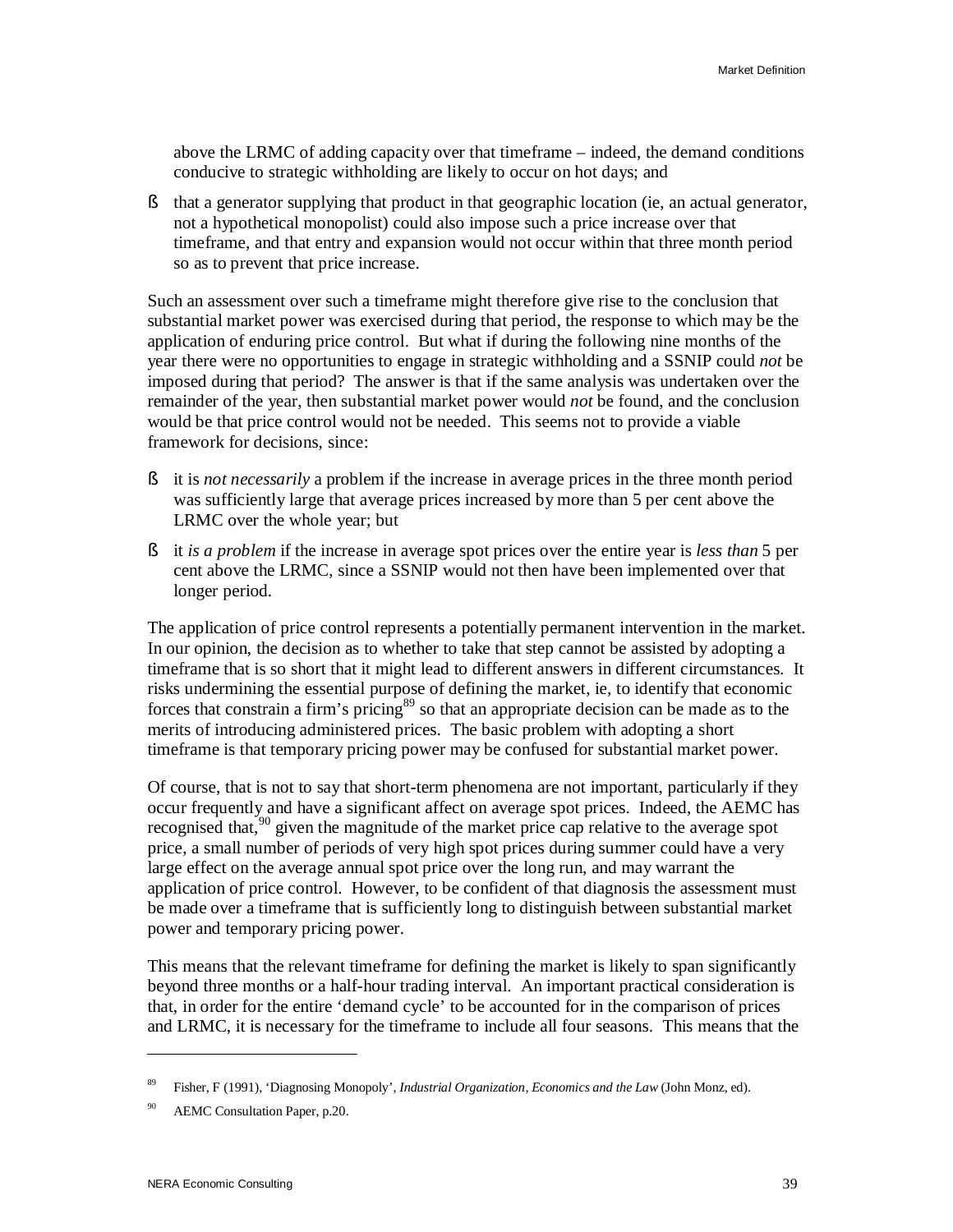assessment timeframe must be *at least one year*. Anything less risks a timeframe that captures only one hot summer, and jeopardises the application of the SSNIP test.

There are also sound reasons to consider extending that timeframe to include *multiple years*. 91 By using, say, two years, the chances of an atypically hot (or cold) summer 'skewing' the results are reduced. For example, if the year in question coincides with a 'one in fifty year' heat wave in that region, this is likely to provide an unusually high number of opportunities for generators to engage in strategic withholding. An analysis undertaken over that one year period may find that a hypothetical monopolist would be well placed to impose a SSNIP when, in normal years, there may be few (if any) opportunities to engineer shortages. An analysis undertaken over the two year period may therefore find that a hypothetical monopolist could not impose a SSNIP.

This is exactly the same principle as that described above in relation to the three-month window. In short, the longer the assessment timeframe, the more confident once can be that a SSNIP is 'sustained', which, of course, is a requirement of the test.

For these reasons, in our opinion, the consideration of all relevant economic forces is likely to necessitate a timeframe of *at least* one year. However, it may be appropriate to extend that timeframe further still to span two or perhaps even three years. Adopting a longer timeframe also recognises the important practical point that the measurement of LRMC requires a timeframe in which all factors of production are variable – a period that must be measured in years rather than months.

#### **5.4. Product Dimension**

The product or group of products supplied by the firm whose market power is at issue forms the base from which the product dimension of the market should be defined. The basic product that is supplied by generators is electrical energy. That product is supplied by different types of plant that tend to operate at different times – base load, mid-merit and peaking plant – and by generators that are 'scheduled', $92$ 'unscheduled' $93$ ' and 'semischeduled'.<sup>94</sup> All such generators must be registered 'market participants' before they can supply electricity to the NEM. Of course, regardless of when electricity is supplied, or of the type of plant that provides it, the product is exactly the same.

The SSNIP test can therefore be applied by asking whether a 'hypothetical monopolist market participant' (ie, a single firm that owned all scheduled, unscheduled and semischeduled base load, mid-merit and peaking plant) could increase the average electricity spot

<sup>91</sup> The minimum 'increment' to the assessment timeframe is one year, for the reasons set out above. For example, an 18 month timeframe would potentially be problematic because it would either include only one summer (and so potentially understating the prospect of a profitable SSNIP) or two summers (and so potentially inflating the prospect of a profitable SSNIP).

<sup>92</sup> A scheduled generator must submit bids to AEMO and must follow the dispatch target instructions that it receives.

<sup>93</sup> An unscheduled generator is able to produce as much electricity energy as it likes at any point in time.

<sup>94</sup> Semi-scheduled generators are wind firms whose output is forecast using a centralised wind forecasting algorithm.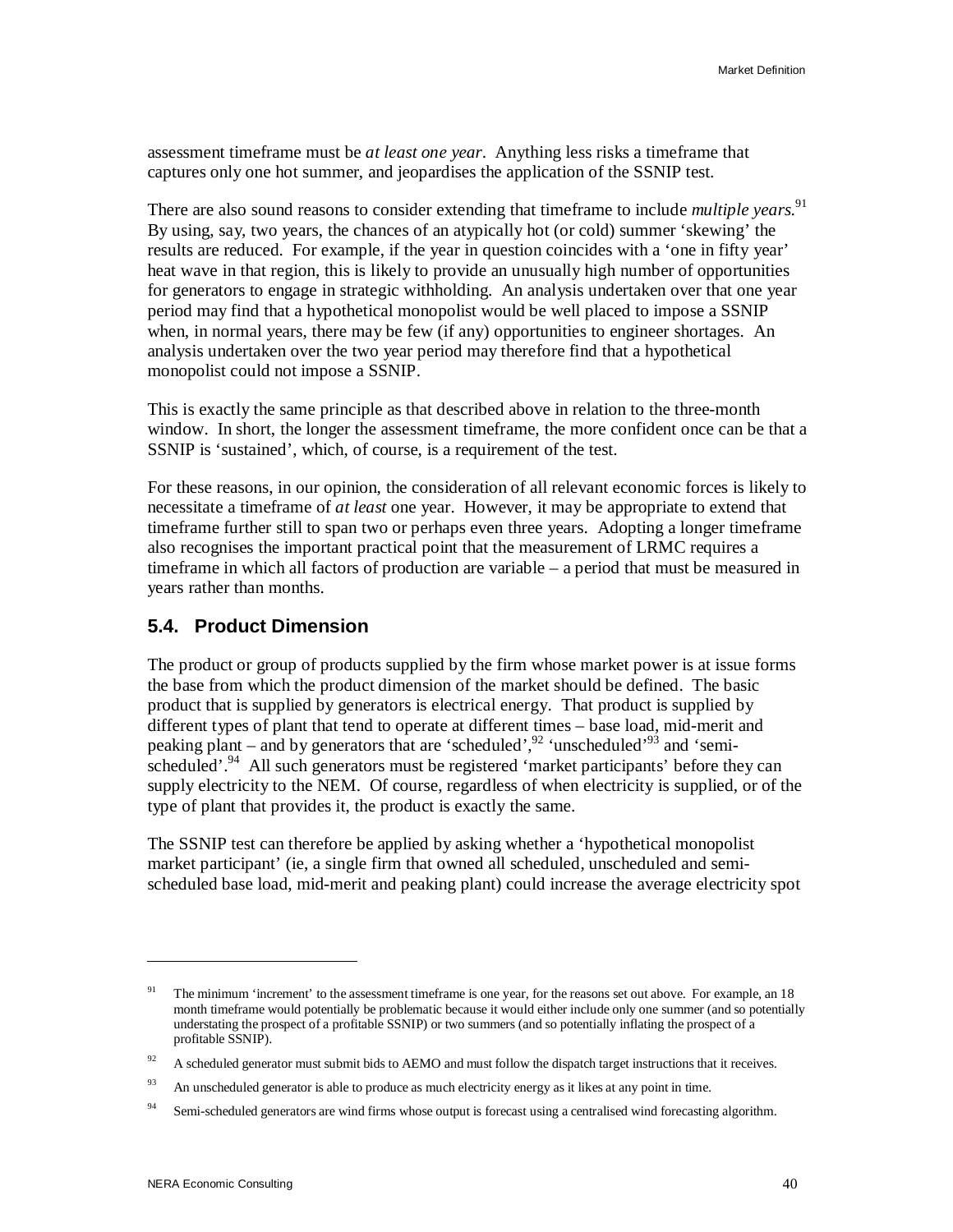price over a one to two year period<sup>95</sup> by, say, 5 per cent above LRMC without that endeavour being defeated by:

- § customers either reducing their consumption or switching to alternative sources of energy, ie, engaging in demand-side substitution; and/or
- § firms altering their production processes to begin generating electricity, ie, engaging in supply-side substitution.

Section 5.3 explained that the potential for demand-side substitution is likely to be modest and that there is effectively no scope for supply-side substitution.<sup>96</sup> A SSNIP may prompt various forms of demand side responses from some larger customers (eg, installation of embedded generation or fuel substitution). Naturally, the greatest response can be expected to occur during periods in which the spot price increases substantially, ie, at times of peak demand when the risk of shortages is greatest. Most demand-side management initiatives are aimed at reducing the relevant participant's exposure to the spot price during such periods.

We noted above that the AEMC has identified demand-side management as one of its three key strategic priorities for the NEM. It is therefore *conceivable* that the opportunities and incentives for NEM participants to engage efficiently and cost-effectively in those activities may increase in time, and that capability may even be facilitated by changes to the Rules. However, the absence of reliable data on the potential for efficient demand-side management means that it is impossible to know for certain (hence the reason that the AEMC has identified it as a key strategic priority). Moreover, it is doubtful whether those activities would be sufficiently encompassing to defeat a SSNIP *at the present time or in the foreseeable future*. This implies that the relevant product market comprises electrical energy supplied to the NEM.

Finally, there is the question of whether the product market could be expanded to include electricity derivative instruments such as swaps, futures or options.<sup>97</sup> In our opinion, these various financial instruments are not 'products' per se. Rather, they are instruments that provide another means of expressing the price of the *same underlying product*, ie, electrical energy. Moreover, as section 4.4.2 explained, the price of derivative instruments is linked inexorably to expected spot prices.<sup>98</sup> In the words of Justice French:<sup>99</sup>

'Although there are some loose, but not entirely appropriate, analogies between the derivative contract and a form of insurance in my opinion, for present purposes, the

<sup>95</sup> Note that it is neither necessary nor appropriate to distinguish between 'peak' and 'off-peak' periods when defining the product market. First, the same basic product – electrical energy – is provided at all times. Second, focussing on peak periods risks encountering the hazards described at length in section 5.3. In particular, it risks misdiagnosing a 'sustained' price increase.

<sup>96</sup> Even OCGT peaking plant, which can be constructed in as little as six months, still requires capital costs in the vicinity of \$0.75 to \$0.95m per MW and would not constitute supply-side substitution. Rather, any such investment would be understood to be a capacity expansion or market entry, as the case may be.

<sup>97</sup> AEMC Consultation Paper, p.20.

<sup>98</sup> Specifically, the price of hedge contracts is primarily determined by the balance of expectations as to the level and volatility of future wholesale spot market outcomes.

<sup>99</sup> *Australian Gas LightCompany v Australian Competition and Consumer Commission (No 3)* [2003] FCA 1525, paragraph 382.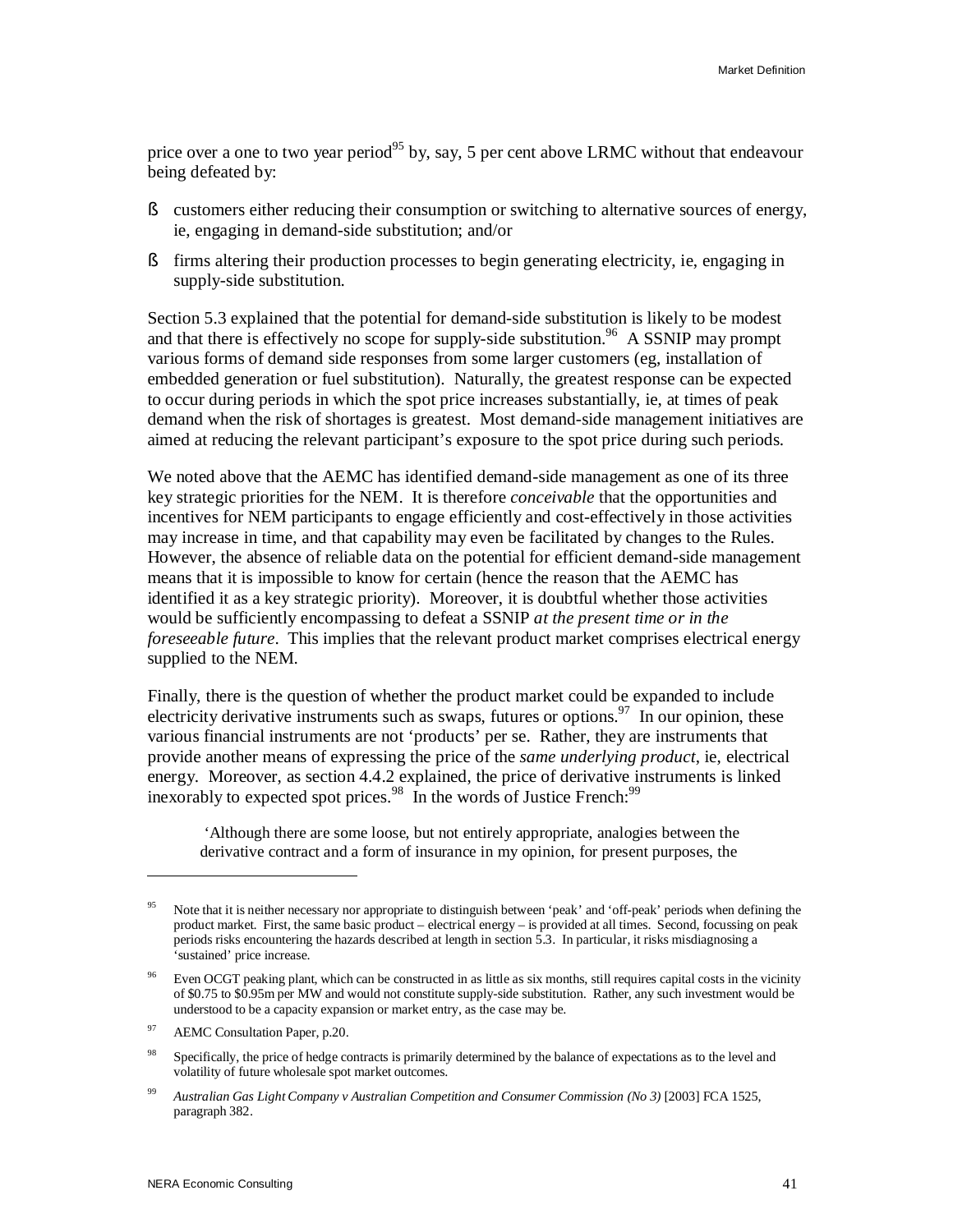derivative contracts ought to be regarded as *an integral part of the pricing and payment arrangements between generators and retailers in relation to the underlying product, which is electrical energy*, and which they deal with 'as if' it had been sold from supplier to retailer.' (emphasis added)

In other words, just as there would be no need to include mortgages in the product market for residential or commercial property, there is also no need to include electricity derivative instruments in the product market for electricity. This implies that the relevant product market for the purposes of assessing the MEU Rule change proposal is likely to comprise electricity energy supplied to the wholesale electricity market.

#### **5.5. Functional Dimension**

Defining the relevant functional market requires identification of the vertical stages of production and/or distribution that comprise the relevant arena of competition. This involves consideration of any potential efficiencies from vertical integration and, particularly, whether those complementarities are sufficiently strong for additional stages in the vertical supply chain to be included in the same functional market. The key question is whether the efficiencies of vertical integration between two or more stages of the supply chain are so great that 'market co-ordination between buyers and sellers is superseded by in-house coordination'.<sup>100</sup>

In our opinion, it can be presumed that activities take place in separate functional markets unless the transaction costs associated with market procurement or, conversely, the synergies associated with vertical integration, are so *overwhelming* as to *preclude* separate provision (or, expressed in another way, *dictate* that the services be undertaken by a single economic entity). This approach is also consistent with the approach of:

- § the ACCC when assessing mergers, ie, a single functional market is defined only when there are 'overwhelming efficiencies of vertical integration between two or more stages in the vertical supply chain';<sup>101</sup>
- § the Australian Competition Tribunal (the Tribunal) in *Sydney Airport (No 1)*, in which it concluded that, unless the efficiencies across two related activities were of such a magnitude to 'dictate the services must be performed within the same economic entity', then it should be assumed that separate functional markets can be defined; $102$
- § the Tribunal in *Re Services Sydney Pty Limited* [2005] AComptT 7 in which it adopted a test 'which asks whether the complementarities of vertical integration are such as to dictate vertical integration';<sup>103</sup> and
- § the Tribunal in the matter of Fortescue Metal Group Limited [2010] ACompT 2, in which it indicated that a relevant question was whether 'in-house provision of a particular good

<sup>100</sup> Brunt (1990), p.86.

<sup>101</sup> ACCC, Merger Guidelines, November 2008, p22.

<sup>102</sup> *Re Sydney International Airport* [2000] ACompT 1 at 97.

<sup>103</sup> *Re Services Sydney Pty Ltd* [2005] ACompT 7 at 119.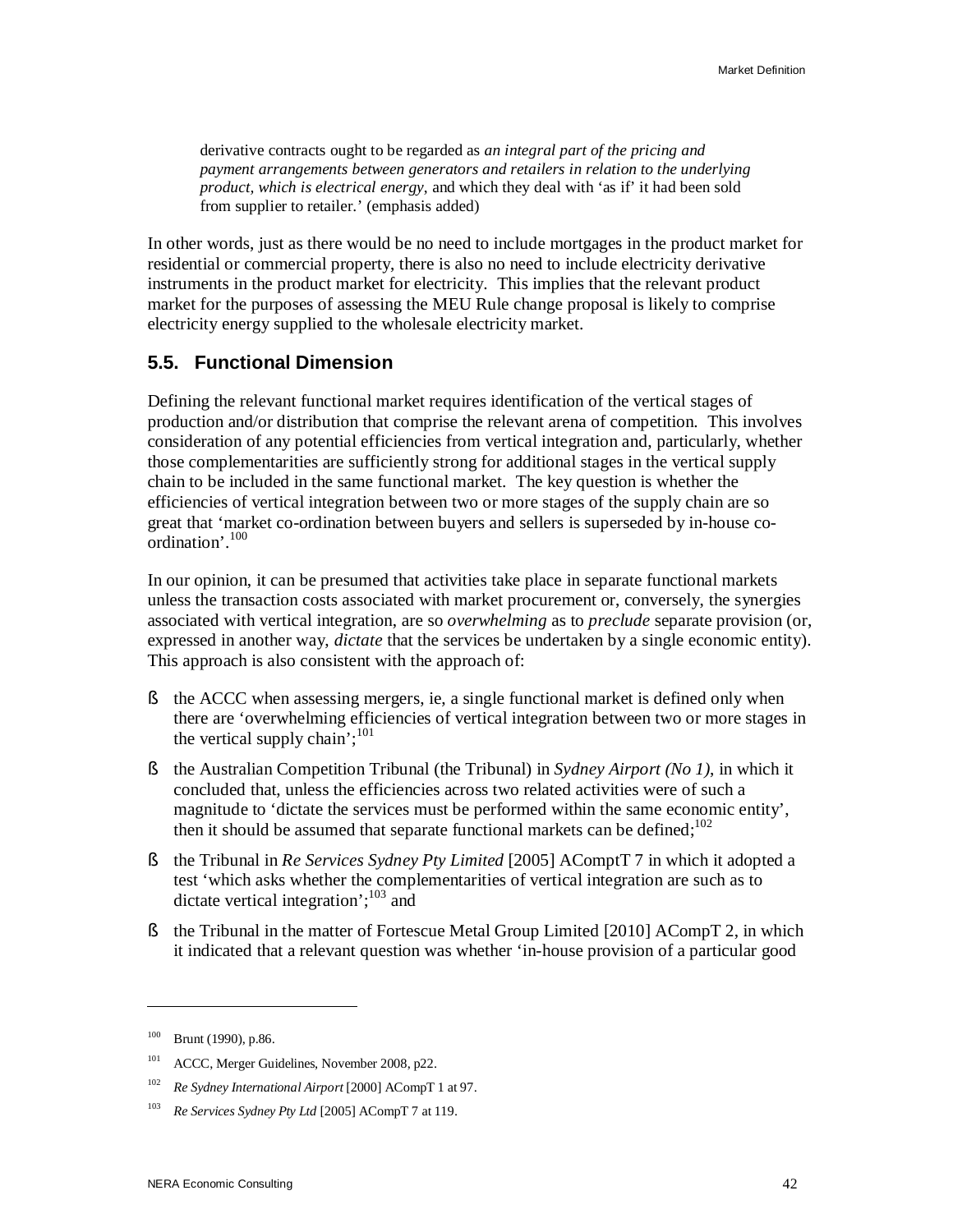or service is always more profitable than if it is purchased from a third party. If the answer is yes, then there are no potential transactions and hence no separate market.'<sup>104</sup>

In the case of electricity generators, the only query is whether the retail function should also be included in the functional dimension of the market, in light of the proliferation of so-called 'gen-tailers'. In our opinion, although there are undoubtedly synergies between the generation and retailing functions (most notably the potential risk management benefits), those efficiencies are not sufficiently strong as to *dictate* that a generator must also incorporate a retail business. This is evidenced quite simply by the fact that many generators are *not* retailers. The relevant functional market is therefore likely to be confined to electricity generation and does not extend to include subsequent vertical stages of production.

### **5.6. Geographic Dimension**

To determine the geographical dimension of a market one should first identify the geographical boundaries to the relevant activities of the enterprise whose market power is at issue. Here, the focus is on individual generators, each of which sells its output in a particular NEM region. The SSNIP test can therefore be applied by considering whether a hypothetical monopolist of all of the generating capacity (ie, the hypothetical monopolist market participant described in section 5.4) in that NEM region could increase the average regional spot price over a one to two year period by 5 per cent above LRMC or, as we explain below, a proxy of LRMC.

The principal constraint upon the hypothetical monopolist would be from generators located in *other* NEM regions that are able to supply electricity to that location via the interconnectors (the cumulative price threshold (CPT) may pose a further constraint $105$ ). The key empirical question is whether there is a sufficient number of trading intervals during the course of the year during which the hypothetical monopolist was 'pivotal' given the current level of interconnector capacity, and so could therefore engage in strategic withholding.

For example, the hypothetical monopolist depicted in Figure 5.1 is pivotal whenever demand exceeds C\*, which is the maximum capacity that can be imported from outside the region. In those periods where there was a strong possibility that demand would exceed that level, a hypothetical monopolist may have a strong incentive to withhold some of its capacity so that the interconnector becomes constrained, and the remainder of its capacity is dispatched at a much higher price – potentially the market price cap.

<sup>&</sup>lt;sup>104</sup> In the matter of Fortescue Metals Group Limited [2010] AComptT 2, at 1046.

<sup>&</sup>lt;sup>105</sup> As noted earlier, an administered price cap (APC) of (typically) \$300/MWh is imposed by AEMO whenever the sum of 336 consecutive trading interval prices (ie, 7 days) exceeds the CPT, which is currently \$186,000. Once invoked, the APC remains in place until the end of the trading day during which the rolling sum of prices falls below the CPT.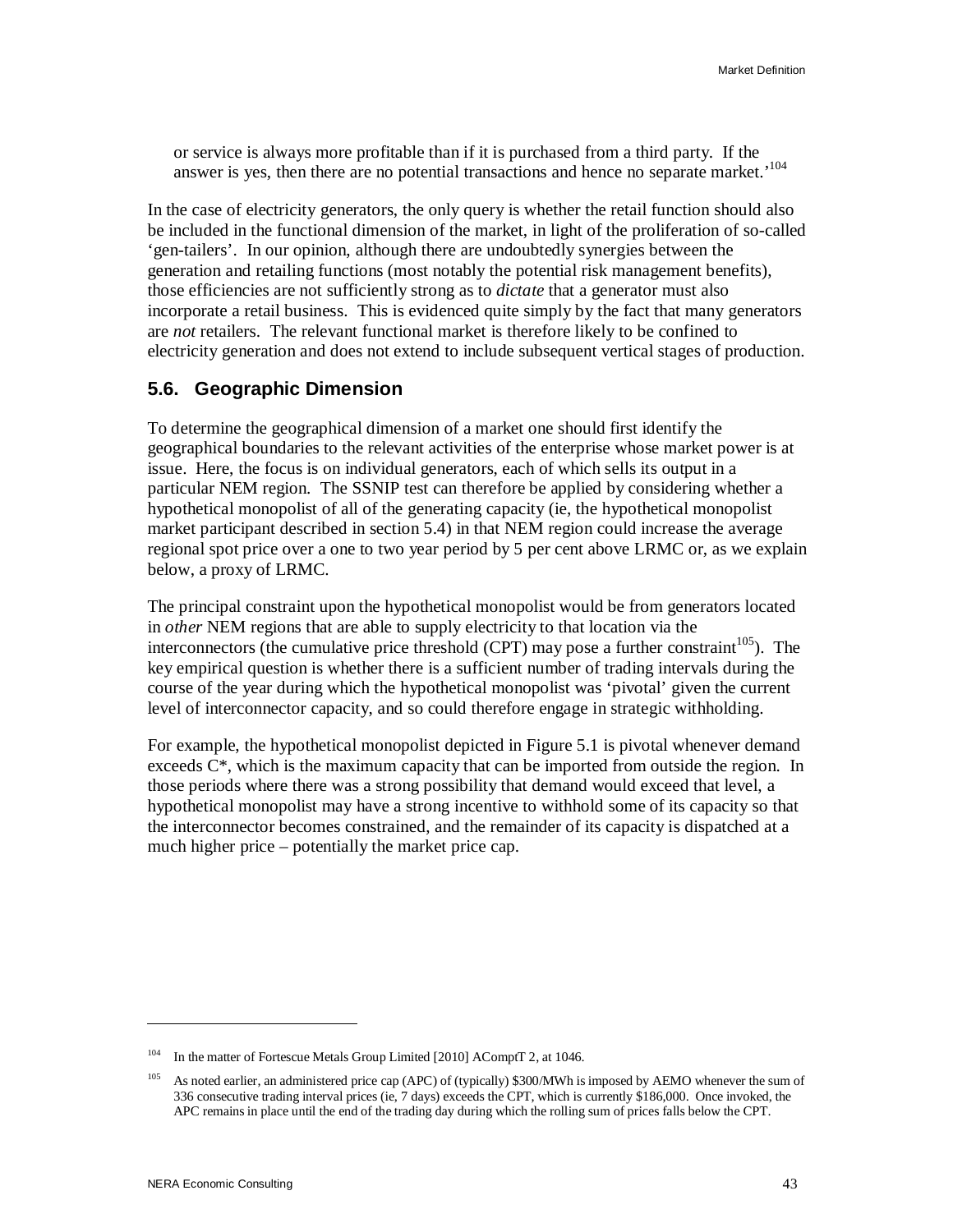

In other words, the first step in the SSNIP analysis would be to estimate what the average regional spot price *would have been* over the course of one or two years if all of the generating units in the region were owned by one firm. In practice, this will inevitably involve a data intensive assessment of historical demand levels in the region in question to determine what the optimal bidding strategy for a hypothetical monopolist would have been over that period (taking into account the potential additional constraint posed by the  $CPT^{106}$ ). Although complex, that modelling exercise is certainly possible provided that all of the relevant information was available, which we expect it is.

The next step would be to establish a benchmark against which to compare that estimated average price. Strictly speaking, the relevant comparator is the LRMC of expanding capacity, for the reasons described in section 4.4 (and elsewhere). Specifically, if the average regional spot price estimated to arise under hypothetical monopoly was:

§ more than 5 per cent above the LRMC of expanding capacity, that would establish that a SSNIP could be profitably imposed, and that the relevant geographic market comprised that NEM region; and

<sup>&</sup>lt;sup>106</sup> Once the APC has been invoked, a generator has no incentive to use its market power to increase the wholesale spot price above the APC (usually \$300/MWh). Its bidding incentives may also be influenced if exercising market power would *result* in a breach of the CPT and the application of the APC.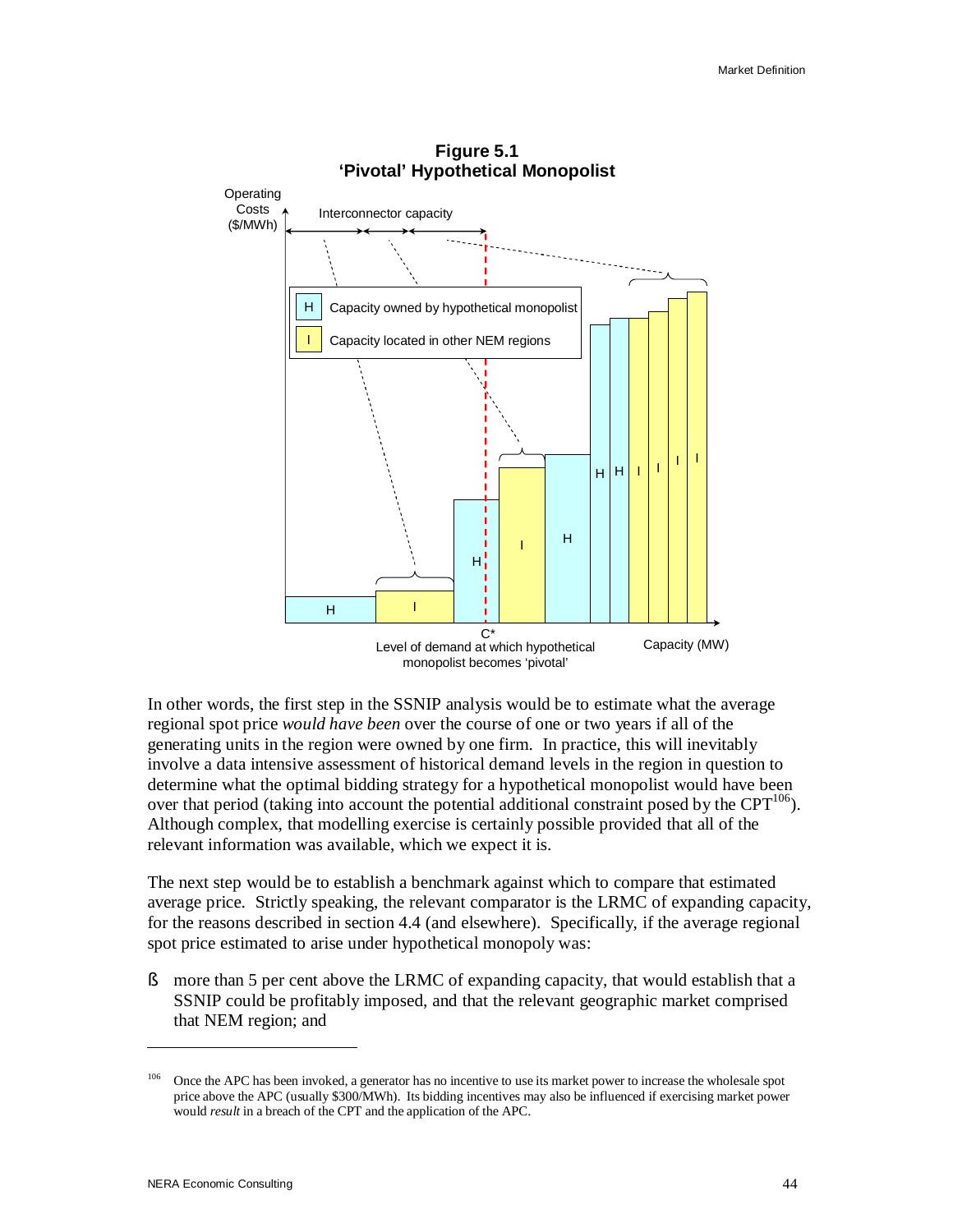§ if it was less than 5 per cent above the LRMC of expanding capacity, that would imply that a SSNIP could not be profitably imposed, and would require the geographic boundaries to be expanded to include other NEM regions, and the test repeated.

In practice, estimating the LRMC of expanding capacity is not straightforward. However, there is a simpler comparison that may obviate the need to undertake that potentially complex assessment. Specifically, it *may* be sufficient to compare the average regional spot price estimated to arise under hypothetical monopoly to the average price that *actually* transpired over the period.

In particular, if the average regional spot price estimated to arise under hypothetical monopoly was *more than* 5 per cent above the actual average spot price over that period, it is reasonably safe to assume that the relevant geographic market comprised that NEM region. This is because it is reasonable to assume that the actual average spot price over the period will be *equal to or greater than* the LRMC of adding capacity, ie:

- § if competition in the market is workable, then the average spot price should be approximately equal to the LRMC of capacity, for the reasons described in section 4.4 (and elsewhere); and
- § if substantial market power exists in the market, then the average spot price should be *greater than* the LRMC of adding capacity, as a result of the generator (or generators) in possession of that market power engaging in strategic withholding.

In other words, if a hypothetical monopolist could have imposed a SSNIP on historical average spot prices it can be assumed to be capable of sustaining a SSNIP of the same or greater magnitude over LRMC. However, it is not reasonable to assume the opposite. Specifically, if the average regional spot price estimated to arise under hypothetical monopoly was *less* than 5 per cent above the actual average spot price over that period, the relevant geographic market should not necessarily be broadened. This is because of the potential effect of the cellophane fallacy.

Specifically, the apparent unprofitability of the SSNIP may simply reflect the fact that historical average spot prices had *already been affected* by the exercise of substantial market power. A hypothetical monopolist may not have been able to increase those prices any further because all opportunities to exercise market power had already been exploited. In other words, the fact that a hypothetical monopolist cannot impose a SSNIP on historical average spot prices does not necessarily mean that it could not profitably sustain a SSNIP over LRMC. In these circumstances, there may be no option but to estimate LRMC and to employ that figure as the relevant benchmark.

In other words, the determination of the geographic dimension of the market requires an empirical exercise to be undertaken. It is therefore not possible to reach a definitive conclusion in this paper on the appropriate geographic boundaries of the market. However, in our opinion, there is a reasonable probability that the modelling exercise described in this section would reveal that, in many cases, a hypothetical monopolist in a NEM region *could*  profitably impose a SSNIP, indicating a geographic market that is delineated by a series of NEM regions, or combinations of NEM regions.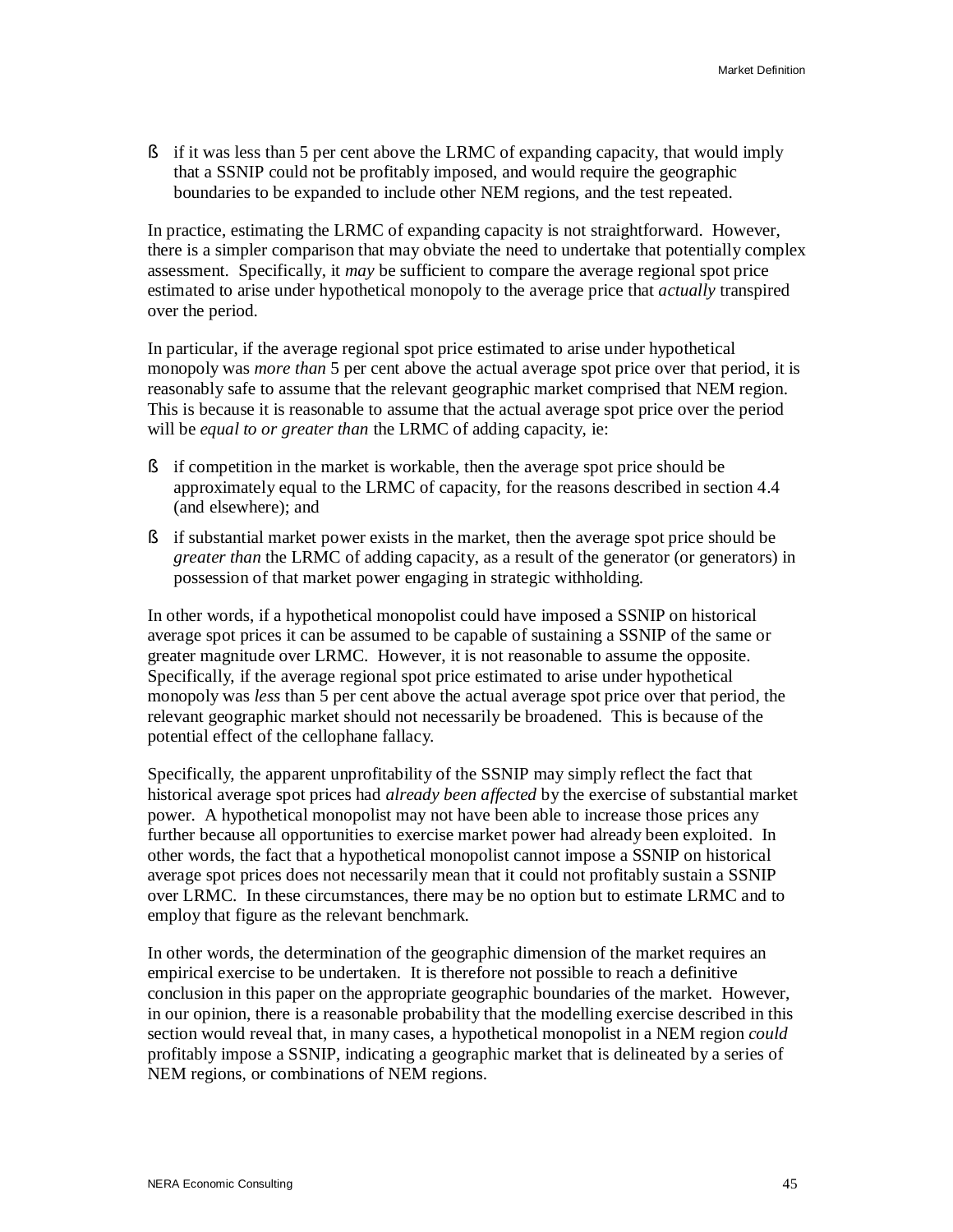Of course, even if the appropriate geographic market for assessing a generator's market power is indeed the NEM region in which it is located, that does not mean that generators located in other regions can be ignored. Indeed, when assessing the existence (or otherwise) of substantial market power in that geographic market, it will be necessary to consider the constraint posed by *all generators* who, operating by means of the relevant interconnectors do (or could) supply that region and affect the regional price, wherever they may be based.

### **5.7. Summary**

The purpose of defining a market is to frame the relevant arena of competition to enable the *real* question of interest to be answered. In this particular case, we are interested in whether particular generators possess substantial market power that may be worth addressing by means of a market intervention, eg, by applying price control. The market definition must therefore be capable of identifying circumstances that may necessitate *ex ante* regulation to address structural concerns or enduring market failures for which *ex post* intervention is impracticable or inappropriate.

This suggests that the relevant timeframe for defining the market will need to span *at least* one year and possibly two. A shorter timeframe risks overlooking relevant economic forces and, in particular, mistaking temporary pricing power for substantial market power. A further advantage of adopting such a timeframe is that it allows the entire 'demand cycle' to be accounted for in the comparison of prices and LRMC – a comparison that cannot be meaningfully implemented over, say, a three month period.

The relevant product market for the purposes of assessing the MEU Rule change proposal is likely to comprise electricity energy supplied to the wholesale electricity market. There is no need to extend that definition to include electricity derivatives, since these instruments are simply another way of expressing the price for the same underlying product. There is also no need to expand the functional dimension of the market to include electricity retailing. Although there are potential complementarities between the generation and retailing functions, those efficiencies are not sufficiently strong as to *dictate* that a generator must also incorporate a retail business. Indeed, many generators do not.

It is not possible to reach a definitive conclusion on the appropriate geographic dimension of the market, since this requires the completion of an empirical exercise. However, in our opinion, there is a reasonable high probability that the modelling exercise described in section 5.6 would reveal that, in many cases, the relevant geographic market was limited to a NEM region, or combinations of NEM regions. However, assuming such an analysis did conclude that the market is delineated by a series of NEM regions or combinations of NEM regions, this does not mean that that generators located in other regions can then be ignored in the subsequent assessment of substantial market power. Rather, the constraining effect of those competitors operating by means of relevant interconnectors would be a critical consideration.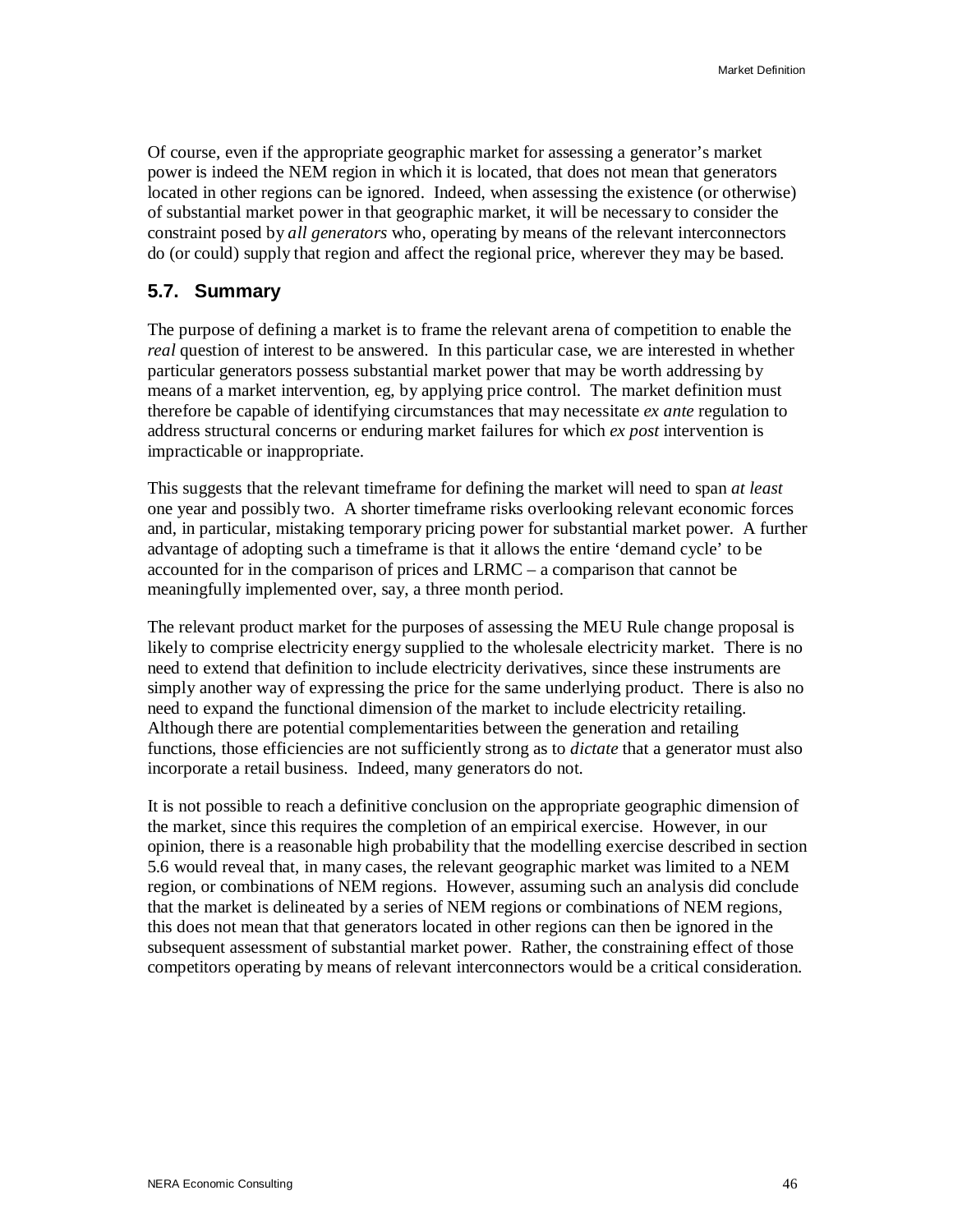### **6. Conclusion**

This report has considered the economic concepts of 'competition' and 'market power', their implications for the application of regulation and how those concepts apply to wholesale electricity generation markets such as the NEM. A workably competitive wholesale electricity spot market functions no differently from most other workably competitive markets. Specifically, with certain limited exceptions, if prices are significantly and persistently *above LRMC* or *below LRAC* this should, given time, prompt a supply-side response that restores prices to those levels.

Market power is the antithesis of workable competition. For this reason, it is particularly important to distinguish the exercise of substantial market power from *temporary pricing power*, which is a common feature of workably competitive markets. A generator (or group of generators) can be considered to possess a substantial degree of market power when it is not constrained by the forces of workable competition, ie, when:

- § it has the ability to increase average spot prices to such an extent and with sufficient frequency that they exceed the LRMC of adding capacity, including a return on capital and accounting for risk; $^{107}$  and
- § it is insulated from the forces competition by significant barriers to entry and expansion (as opposed to, say, minor differences in product attributes) that enable it to sustain average prices at that level.<sup>108</sup>

It follows that any assessment of whether a generator has a substantial degree of market power consequently requires:

- § a focus on genuine and enduring barriers to entry and expansion, as the fundamental source the substantial market power, noting that this might also include 'strategic' barriers to entry and expansion; and
- § the undertaking of long-term price cost tests, as evidence of the exercise of market power, eg, comparisons of average spot prices to the LRMC of adding capacity, rather than comparisons of spot prices to SRMC at particular points in time.

To be sure, periods of high prices that appear to have arisen from strategic bidding conduct are certainly relevant to that assessment, but only to the extent that they have had a sustained effect on average spot prices that is likely to persist over the long term. It is also unlikely to be necessary to consider the price of hedge contracts since a generator's market power must ultimately be signalled to customers through the spot market.

This report has also considered the appropriate market definition for the purposes of considering the Rule change that has been proposed by the MEU. That Rule change contemplates a significant intervention into the operation of the NEM, which would have lasting effects. The market definition must therefore be capable of encompassing structural

l

<sup>&</sup>lt;sup>107</sup> Note again that this may involve engaging in strategies such as predatory pricing, albeit for the same purpose.

<sup>&</sup>lt;sup>108</sup> As general rule, entry and expansion will provide an effective competitive constraint if barriers to entry and expansion can be overcome in an appropriate time to deter or defeat any non-transitory exercise of substantial market power.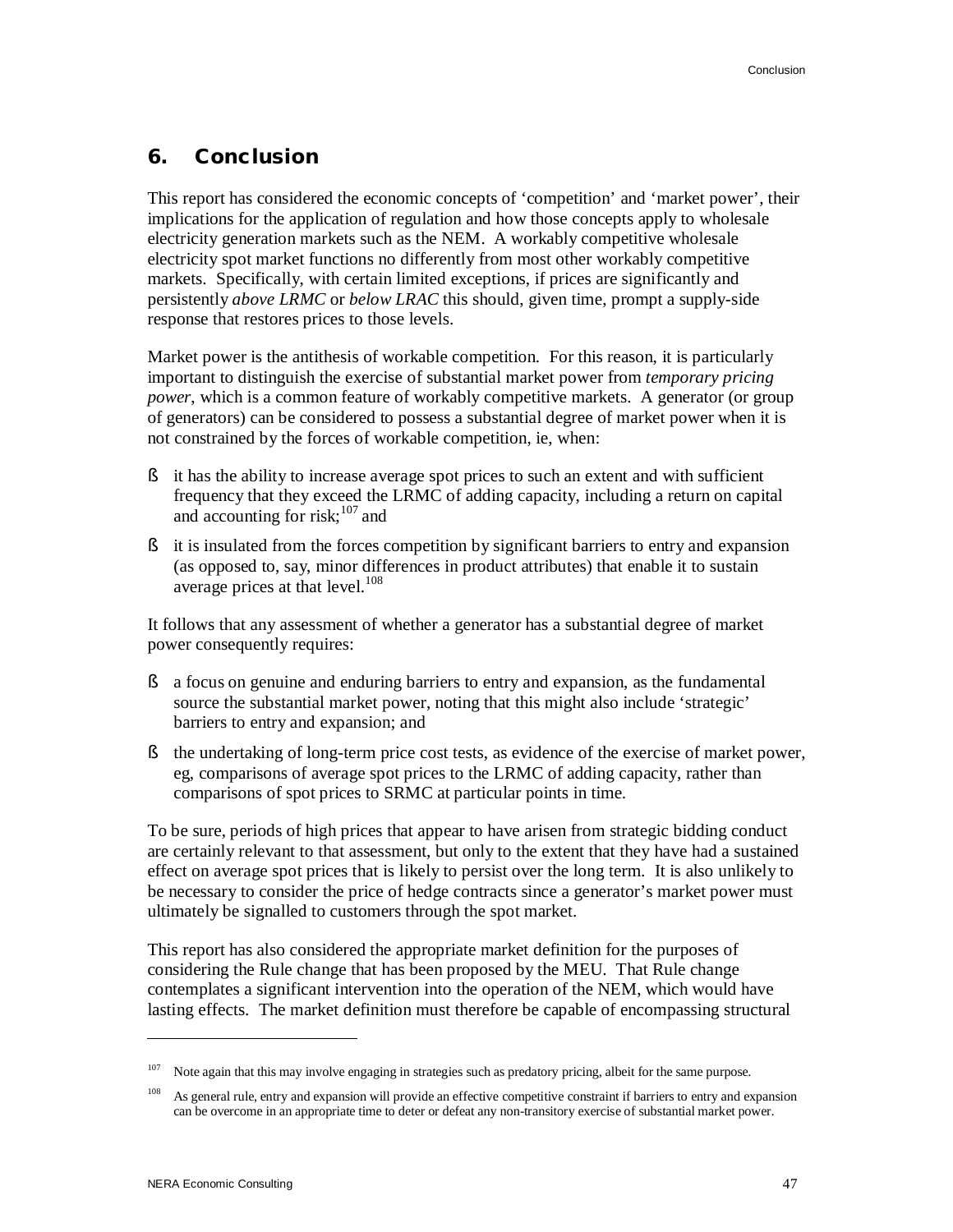concerns or any other forms of enduring market failure that would warrant such an intervention.

This suggests that relevant timeframe for defining the market will need to span *at least* one year and possibly two. The adoption of a shorter timeframe would risk mistaking temporary pricing power for substantial market power. The relevant product market is likely to comprise electricity energy supplied to the wholesale electricity market. The relevant functional dimension of the market is likely to be limited to electricity generation.

It is not possible to reach a definitive conclusion on the appropriate geographic dimension of the market, since this requires the completion of an empirical exercise. However, in our opinion, there is a reasonable probability that the modelling exercise described in section 5.6 would reveal that, in many cases, the relevant geographic market was delineated by a series of NEM regions or combinations of NEM regions.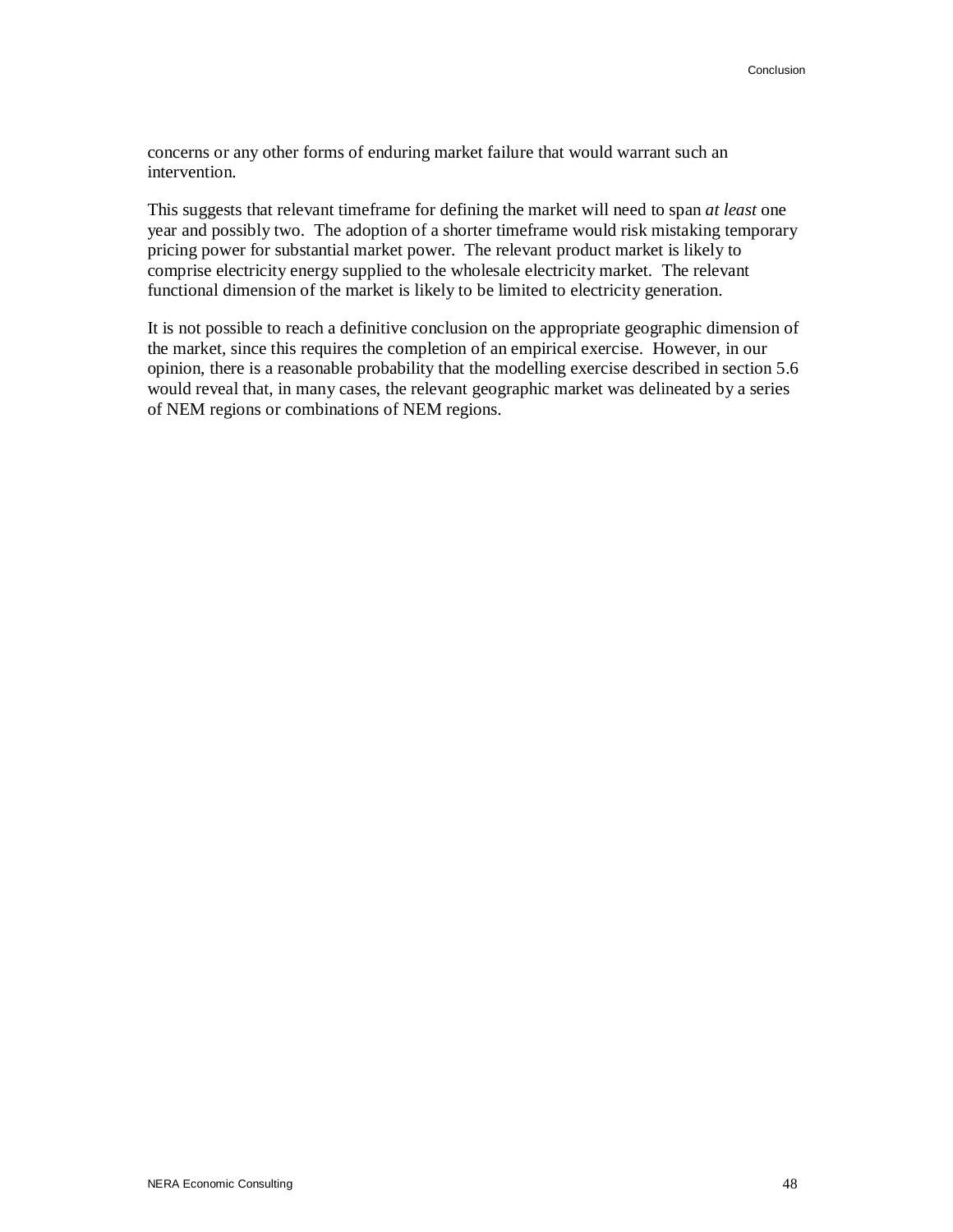# **Appendix A. Marginal Cost Concepts**

This appendix provides a more detailed overview of the concept of marginal cost, and some of the challenges that arise in its estimation over both the short and long term.

# **A.1. Short Run Marginal Cost**

Section 2.1 explained that SRMC can be defined as the cost of an incremental change in demand, holding capacity constant. Importantly, its estimation takes account of the potential costs of shortages faced by customers. In the event supply cannot expand to match demand, SRMC rises to whatever price level is necessary to curtail demand to match available supply. Its application in the context of decisions affecting the future therefore relies as much on probability and expectation as on fact.

Its estimation for the purposes of decisions that are relevant beyond the immediate point in time involves a probabilistic assessment of possible future outcomes and the costs they entail. Specifically, a forward-looking SRMC is the sum of the various additional costs arising under different scenarios (holding capacity constant), multiplied by the probabilities of these scenarios occurring. Formally, the expected SRMC is given by:

- § the SRMC when supply exceeds demand (ie, operating and maintenance costs), multiplied by the probability that supply exceeds demand; *plus*
- § the SRMC when supplies are less than demand (ie, *including* the costs of shortages) multiplied by the probability that supply is less than demand.

Figure A.1 shows the SRMC under conditions of surplus and shortage. Figure (a) shows a probability density function of different supply and demand balances. The maximum capacity that the system can supply is shown as  $S^*$ . Below  $S^*$ , supply exceeds demand  $(S>D)$ , and there is no shortage. Above  $S^*$ , supply is less than demand  $(S< D)$ , and shortages occur. The shaded area under the probability density function shows the probability of shortages (P). The probability that there are no shortages is given by the remaining area under the curve (1-P).

Figure (b) shows the cost conditions associated with surplus and shortage. In the absence of shortages, SRMC is low, but increase when supplies become less ample relative to demand in order to ration the available capacity (which is fixed in the short run). This reflects the fact that the cheapest means of supply will be used first, followed by increasingly expensive supplies as the supply-demand surplus falls, as discussed above. Beyond the capacity constraint, S\*, shortages occur, resulting in a sharp jump in SRMC costs, reflecting the cost to customers of the marginal unit of shortage.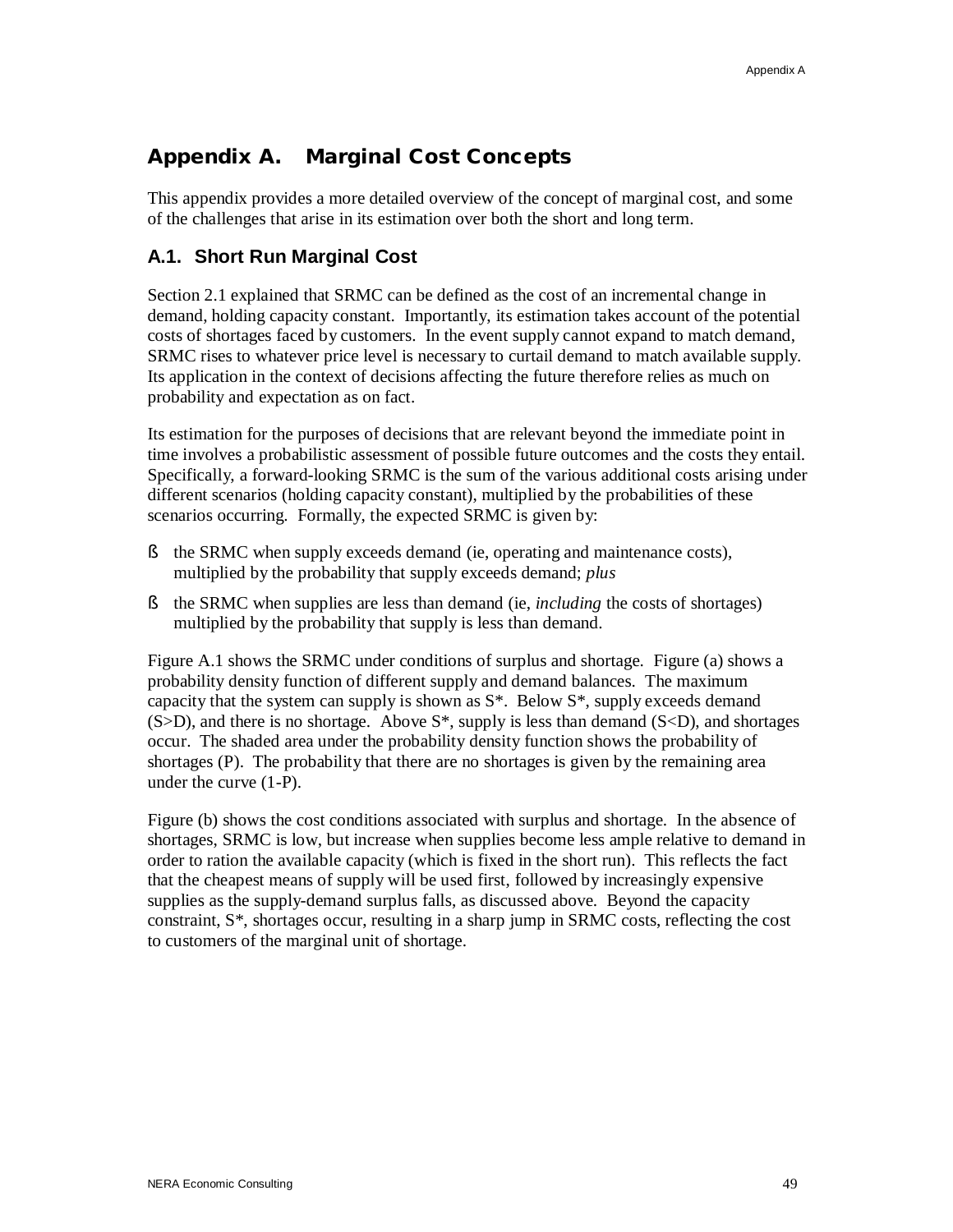

**Figure A.1 Short Run Marginal Cost** 

The SRMC of a product will also be affected by changes in the demand/supply balance. The tighter is that balance, the more likely it is that SRMC will need to increase to curtail demand, since the more susceptible is the market to temporary disruptions, ie:

- § when supply is plentiful, there is little probability of shortages and SRMC is relatively low, ie, the probability-weighted cost of curtailing demand it will low or zero; and
- § when supply becomes scarce, the probability of shortages increases and SRMC will rise, ie, the probability-weighted cost of curtailing demand will start to increase.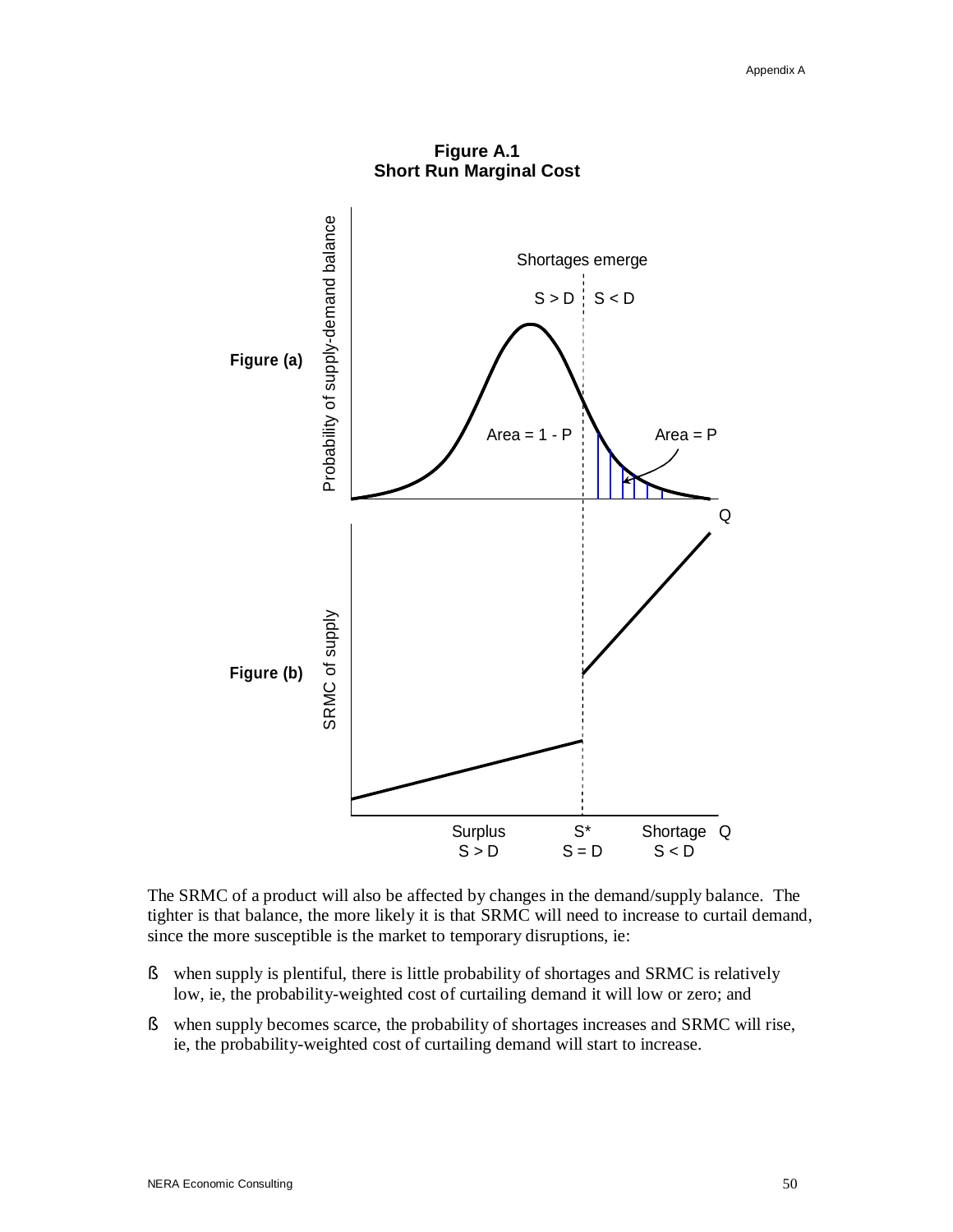By way of example, a natural disaster that destroys a large proportion of the world's annual sugarcane crop can be expected to have a greater expected effect on the SRMC of sugar when it exacerbates an already critically tight demand/supply balance.

To summarise, SRMC can be defined as the cost of an incremental change in demand, holding capacity constant. Importantly, its estimation takes account of the potential costs of shortages faced by customers. In the event supply cannot expand to match demand, SRMC rises to whatever price level is necessary to curtail demand to match available supply.

# **A.2. Long Run Marginal Cost**

Section 2.2 explained that LRMC reflects the cost of serving an incremental change in demand in a market, assuming all factors of production can be varied. Importantly, because LRMC is a long run concept, it accounts for the fact that firms have the option of *expanding their capacity* in order to meet an incremental increase in demand. Measuring LRMC involves estimating the costs involved with undertaking a capacity expansion *sooner than would otherwise be the case* in response to that change in demand.

In Figure A.2 below, an incremental increase in demand would result in capacity expansions that would otherwise have taken place in 2017 and 2022 being moved forward in time to 2015 and 2020, respectively. The capital cost component of LRMC in such an industry can therefore be estimated by taking the difference in the present values of the capacity expansions that will occur at these earlier dates and the present value of the later expansions that would have occurred *without* the incremental increase in demand.<sup>109</sup>

<sup>109</sup> Formally, the LRMC can be calculated as the present value of the difference between predicted expenditure under forecast demand and predicted expenditure with incrementally increased demand, divided by the discounted total incremental increase in demand. *See:* Turvey, R (2000) *What are Marginal Costs and How to Estimate Them?*, Centre for the Study of Regulated Industries (CRI), University of Bath. Note also that the LRMC of adding capacity (and the LRAC associated with reducing capacity) will be determined by the operating and capital costs associated with the optimal investment profile to meet the increment in demand.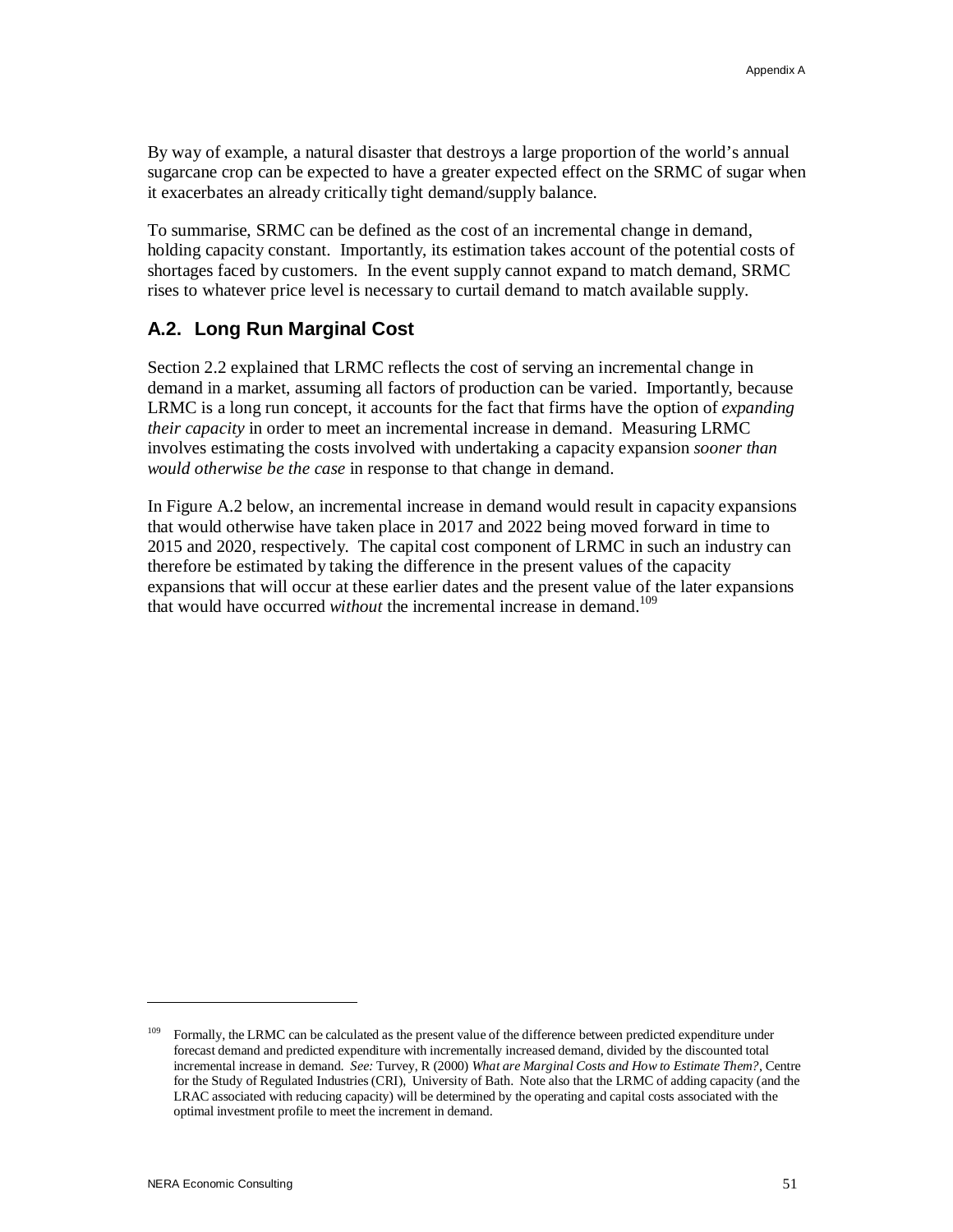



The approach set out in Figure A.2 implies that where capacity must be added in 'lumpy units' (rather than in very small increments), this gives rise to *time-dependent fluctuations* in LRMC. Specifically, the LRMC of supply in such a market will be relatively low when capacity utilisation is low and the next capacity expansion is some distance in the future, but will rise as capacity utilisation increases and the timing of the next expansion is nearer. By way of illustration, Figure A.3 displays the stylised, optimal expansion profile required to serve market demand and the associated LRMC of capacity over time. It shows that:

- § in the time period immediately following a capacity expansion (ie, those following *t<sup>1</sup>* and *t2*) the LRMC of the next increment to capacity is low, because the value of any potential deferral of that future capacity requirement is relatively low due to the effect of discounting; and
- § as spare capacity declines over time and the need to invest in new capacity approaches (ie, the time periods leading up to  $t_1$  and  $t_2$ ), the LRMC of the next increment to capacity increases, because the value created through any potential deferral is closer in time and so less (negatively) affected by discounting.

In other words, LRMC *changes over time* as new capacity is added. The LRMC associated with meeting the incremental demand shown in Figure A.2 would therefore be higher in, say, 2014 than it would be today. This is because the cost today of, say, bringing forward by one year a \$1m investment that would otherwise have taken place in 12 months' time is much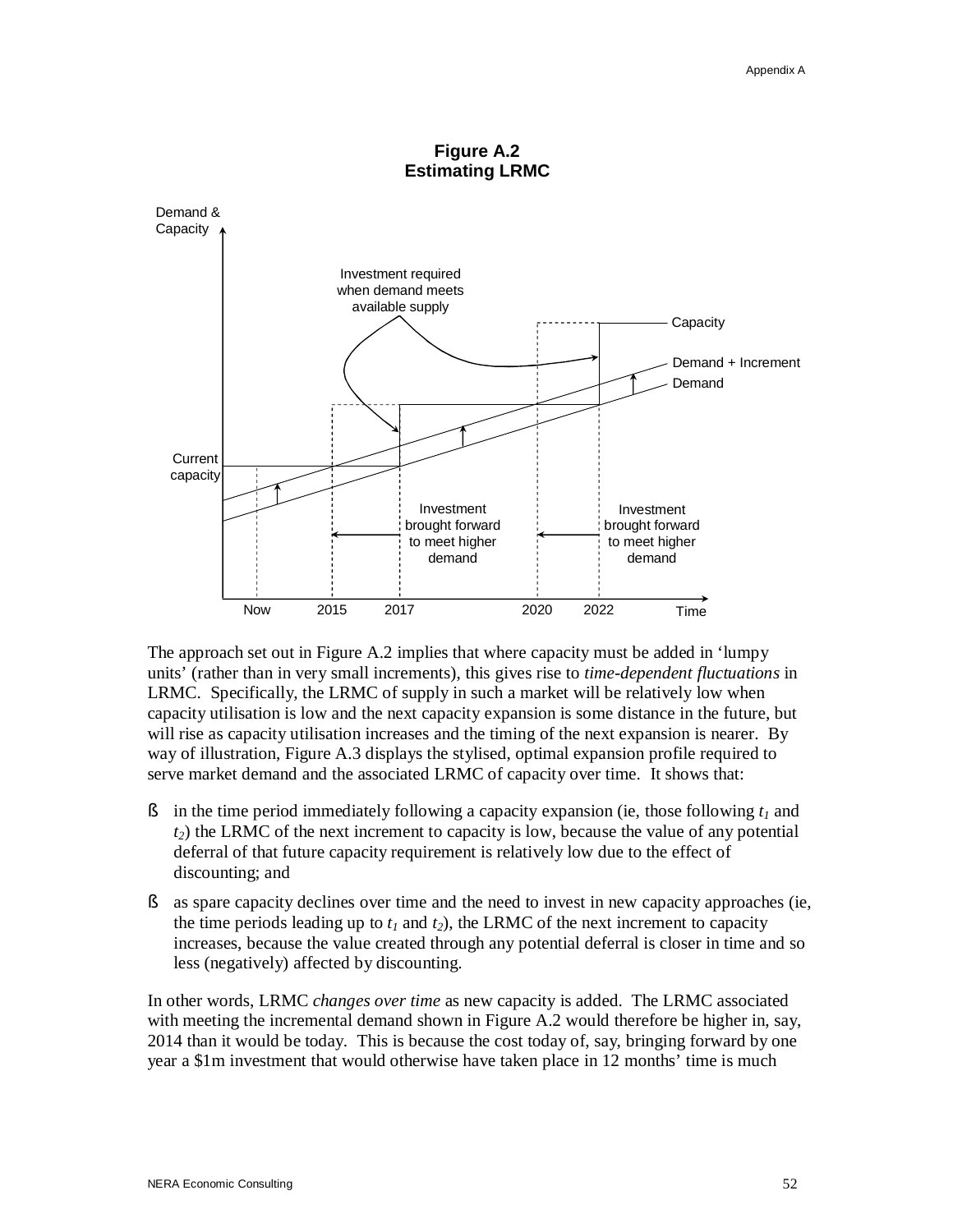greater than the cost today of that same one year rescheduling applied to a \$1m investment expected to be made in 10 years' time, because of the time value of money.<sup>110</sup>



**Figure A.3** 

In summary, LRMC reflects the cost of serving an incremental change in demand in a market, assuming all factors of production can be varied. Importantly, because LRMC is a long run concept, it accounts for the fact that firms have the option of *expanding their capacity* in order to meet an incremental increase in demand. Measuring LRMC involves estimating the costs involved with undertaking a capacity expansion *sooner than would otherwise be the case* in response to that change in demand.

# **A.3. Relationship between SRMC and LRMC**

The previous sections explained that SRMC is the cost of an incremental change in demand, holding capacity constant, whereas LRMC reflects the cost of meeting that change in demand

<sup>110</sup> Put another way, the *value* today of *deferring* by one year a \$1m investment expected to be made in 12 months' time is much greater than the value today of that same one year deferral applied to a \$1m investment expected to be made in 10 years' time.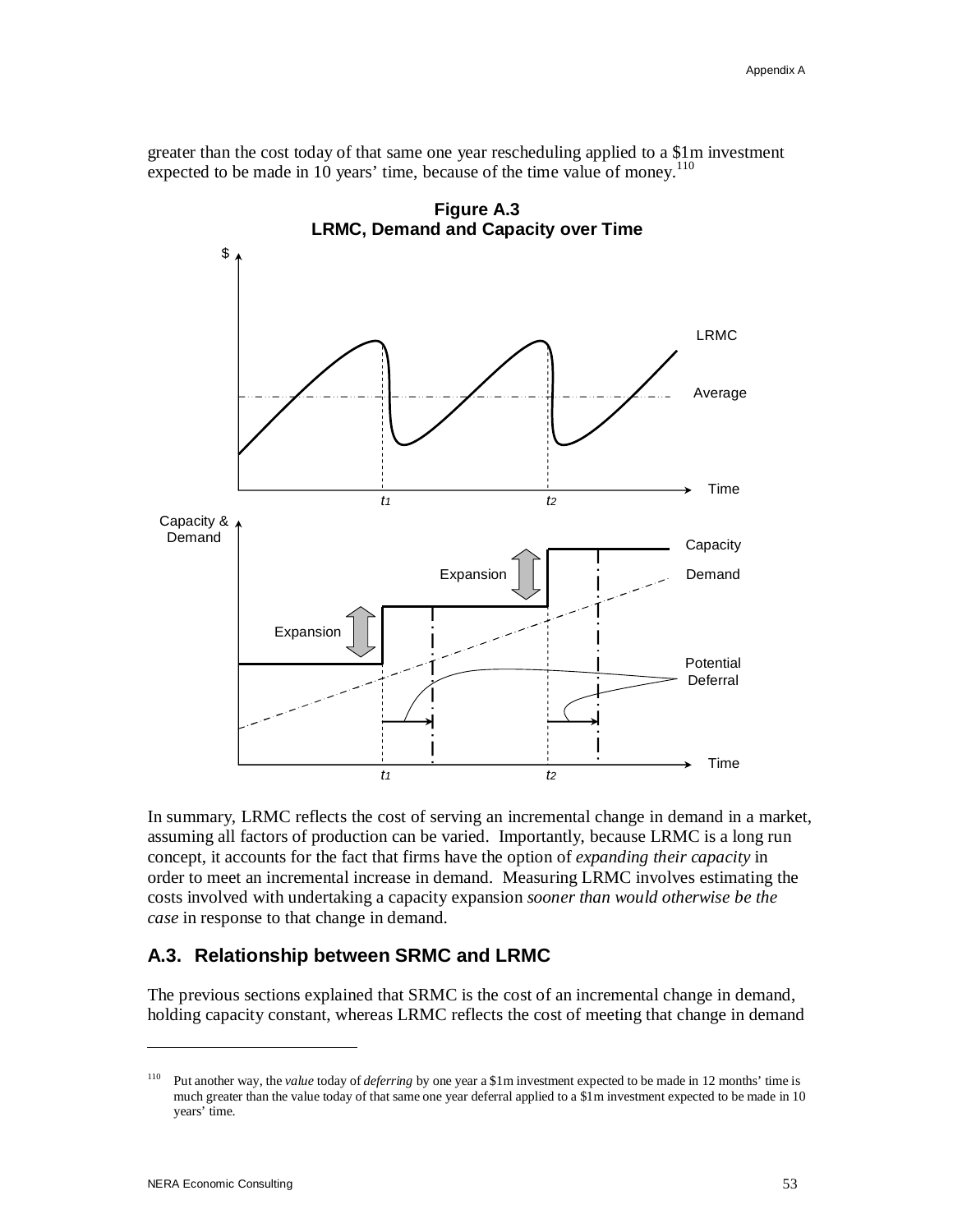assuming capacity can vary. Unless assets are highly mobile and capacity can be added in very small increments – conditions that are rarely seen $111$  – there is no reason to expect SRMC and LRMC to be the same *at any particular point in time*. However, there is still a strong 'in principle' link between SRMC, LRMC and capacity expansion decisions.

This relationship is illustrated in Figure A.4 below, which depicts the SRMC and LRMC in a market in which demand is increasing over time. In the first instance, medium term demand growth can only be met through increased risk of congestion, or the need for demand curtailment during short run peaks, as reflected in the rising SRMC leading up to t\*. However, there eventually comes a 'tipping point' at which the expected SRMC of *curtailing* demand increases beyond the expected LRMC cost of expanding capacity to *meet* that demand. This occurs at t\*, at which point new investment takes place.



**Figure A.4 SRMC, LRMC and Capacity Expansion** 

Beyond t\* there is significantly more capacity and the probability of shortages emerging that will require demand curtailment is much reduced. SRMC is therefore lower, on average, than during the period leading up to  $t^*$ . LRMC is also much lower after  $t^*$  than during the period immediately prior. This is because, beyond t\* the LRMC of the *next expansion* is low,

<sup>111</sup> When these conditions are present, *there is no distinction* between SRMC and LRMC since, by definition, there is no difference between the short run and the long run. Any level of demand can be met by quickly adding (or subtracting) capacity and so the need to curtail demand never arises. In these circumstances, SRMC and LRMC are always equivalent, and constant at all times. Of course, industries that exhibit such characteristics are rarely seen.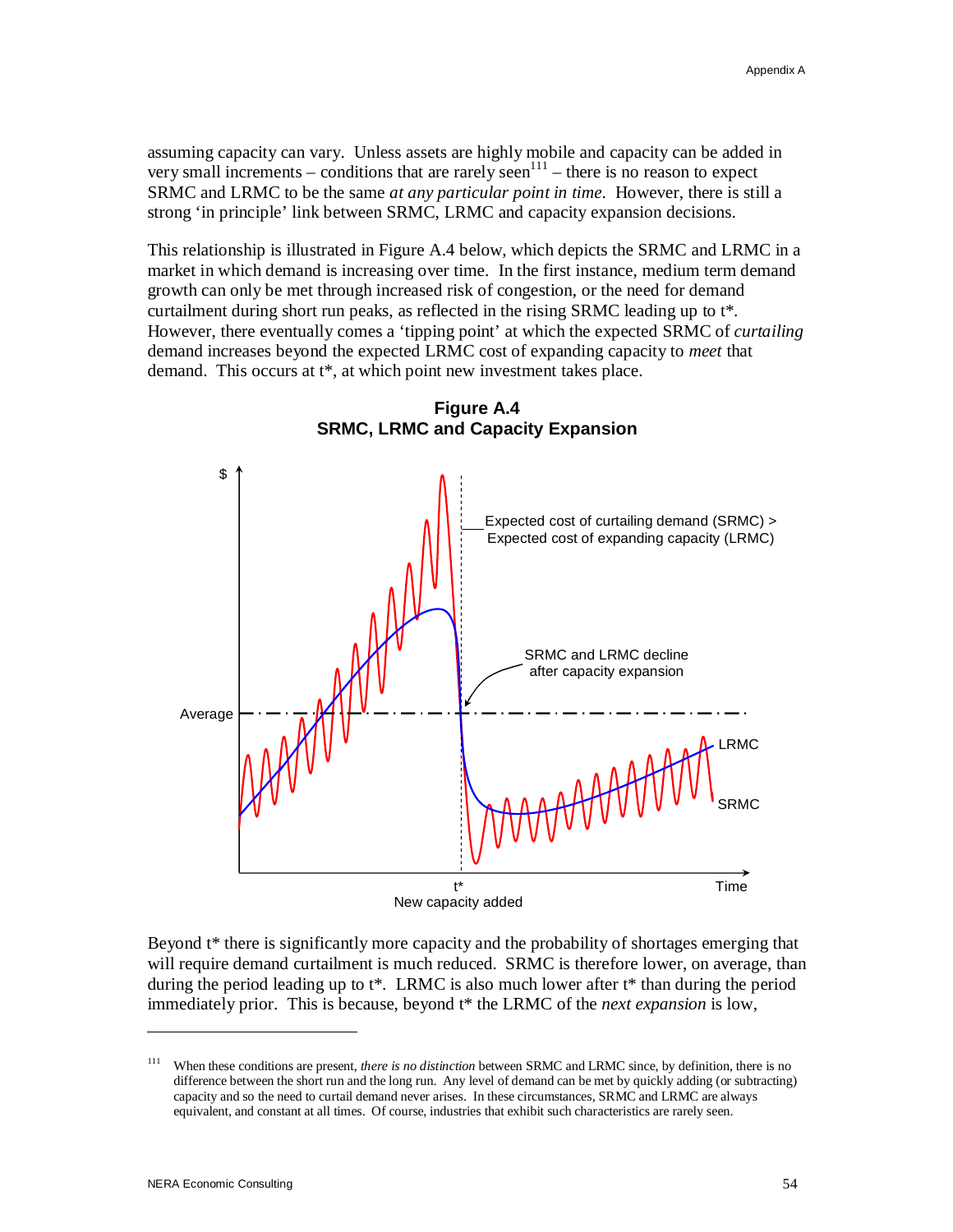because the cost associated with bringing forward that future capacity requirement is relatively small due to the effect of discounting. $112$ 

This is because the costs that would be incurred today by deferring for one year a \$1m a capacity expansion that is expected to be made in 12 months' time are much higher than the costs that would be avoided by undertaking that same capacity reduction in 10 years' time. It follows that LRMC must fall immediately following a capacity expansion, since the next expansion is unlikely to be needed for some time and the costs of deferring that investment will be relatively modest for the time being.

Exactly the same principles apply to a market in which demand is *declining* over time. In the first instance, declining demand can be met by firms continuing to supply the market with their existing capacity, as reflected in the declining SRMC leading up to  $t^*$ . However, there will again be a 'tipping point' at which the long run costs that would be *avoided* by reducing or redeploying capacity exceed the SRMC of continuing to supply the product at the current level of capacity. This occurs at  $t^*$  – at this point, capacity is redeployed to other markets where returns are more attractive.



Beyond t\* there is less capacity and the probability of shortages emerging that will require demand curtailment is increased. SRMC is therefore higher, on average, than during the

<sup>&</sup>lt;sup>112</sup> This is because the costs that would be incurred today by deferring by one year a \$1m a capacity expansion that is expected to be made in 12 months' time are much higher than the costs that would be avoided by undertaking that same capacity reduction in 10 years' time. It follows that LRMC must fall immediately following a capacity expansion, since the next expansion is, by definition, more distant than prior to the investment.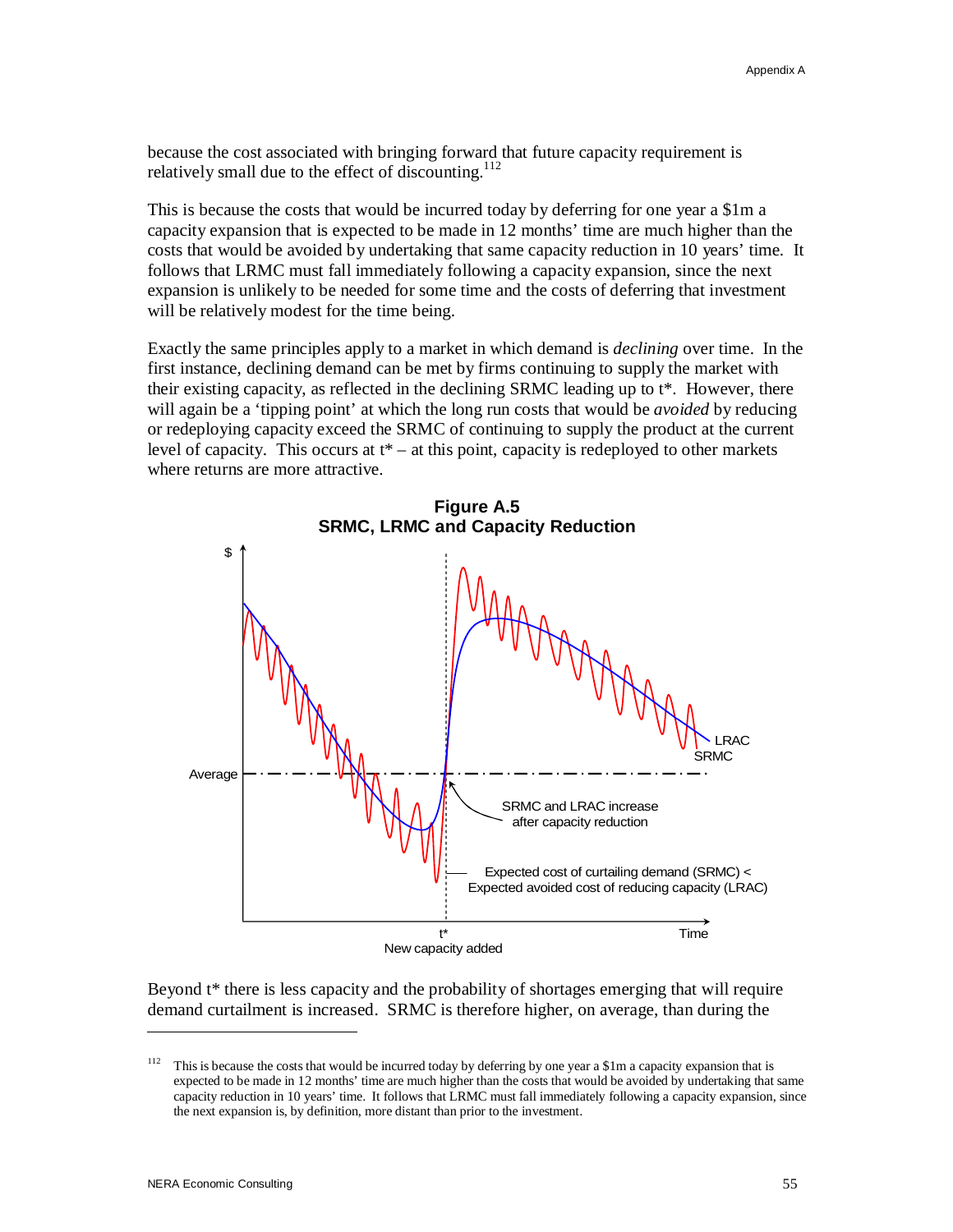period leading up to t\*. The long-run avoidable cost (LRAC) associated with a decrement in demand<sup>113</sup> is also higher after  $t^*$  than during the period immediately prior. This is because, following t\*, the LRAC of the *next capacity reduction* is higher, because the costs that would be avoided by bringing forward that future capacity reduction are relatively *high*.

This is because the costs that would be *avoided* today by *bringing forward* by one year a \$1m a capacity reduction that is expected to be made in 12 months' time are much *lower* than the costs that could be avoided by that same capacity reduction in 10 years' time. This simply reflects the fact that a greater proportion of costs can be avoided over a longer timeframe, ie, costs that cannot be avoided within one year potentially can be avoided within ten years.

Of course, in practice, the 'tipping points' described above will not be as well defined as they are in Figures A.4 and A.5. Indeed, it is often very difficult to time capacity expansions and reductions to coincide perfectly with the emergence of inefficient levels of demand curtailment, ie, when scarcity is either too common or too infrequent. This is particularly the case when capacity must be added and withdrawn in large increments that alter substantially the supply/demand balance. There may therefore be times when:

- § SRMC is *above* LRMC for a period as the market waits for new capacity to come onstream; and
- § SRMC is *below* LRMC for a period as the market waits for redundant capacity to be redeployed elsewhere.

However, such instances of 'misalignment' are neither unexpected, given the imperfections that can affect real world markets, nor a cause for concern, provided that they are transitory. Even accounting for such periods, there is no reason to expect SRMC to differ materially from LRMC, on average, provided they are properly defined and assessed over a sufficiently long timeframe. Equally, although both SRMC and LRMC can fluctuate over time (as Figures 2.4 and 2.5 illustrate), there is no reason to think that either will diverge over the long term.

<sup>&</sup>lt;sup>113</sup> LRAC is a measure of the cost that would be saved by reducing capacity in response to a small reduction in demand. Recall that SRMC is a measure of the cost that would be incurred by increasing capacity in response to a small increase in demand. The two concepts are synonymous.